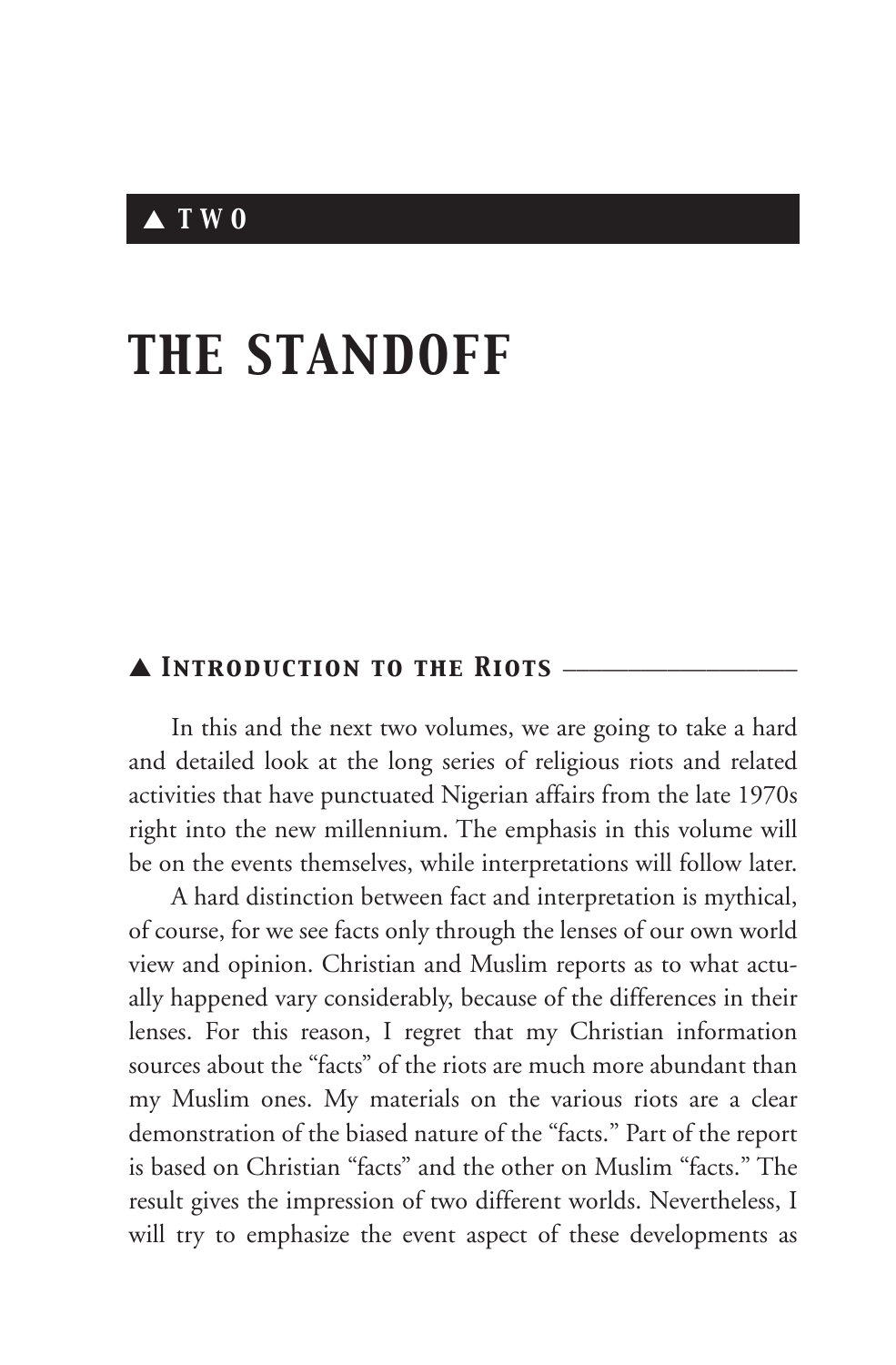objectively as possible, while realizing that interpretation, especially selection, is inevitably involved. I will turn the tables around in the following volumes, where I will emphasize interpretation.

The emphasis will be on *detailed* facts—sometimes, on gory facts. The reason for such emphasis is not to create sensationalism, but in order to show the depth of hatred and anger these facts display. They show the profundity of the problems Nigeria faces better than any polite gentleman's account could accomplish. Inconsistencies in my own church have taught me that a theology that ignores the situation on the ground becomes useless and farcical, no matter how beautiful in theory. The resultant theology gets reduced to a bad joke. To avoid the same danger of politically correct but useless theories about Christian-Muslim relations, I will be dealing first of all with the way in which they relate to each other in real life. Some theories of the relationships between religions look pretty thin when confronted with the intensity and ferociousness of the hard facts on the ground.

The 9/11 event has been a wake-up call to reality and may well be the harbinger to the death of political correctness. As Anthony Wilson-Smith, editor of the Canadian newsmagazine *Maclean's*, put it: "It's tempting to paper over disagreements with comforting cliches, such as the notion that we all worship the same God…. But it's a mistake to ignore differences." Referring to comments made by Michael Ignatieff, he reminds Westerners that "the separation of church and state is strictly a Western concept; in most Muslim countries, the rule of law and tenets of Islam are intertwined."1 Our differences are not only about modes of worship, but also about social, economic and political concerns that cannot be wished away or swept under the carpet. In Islam, these are all religious concerns—as they are to me, a Christian in the Calvinist tradition.

This chapter then constitutes the basic platform of harsh facts upon which rest all the subsequent volumes. To understand the bitterness on both sides in the rest of this series, you must constantly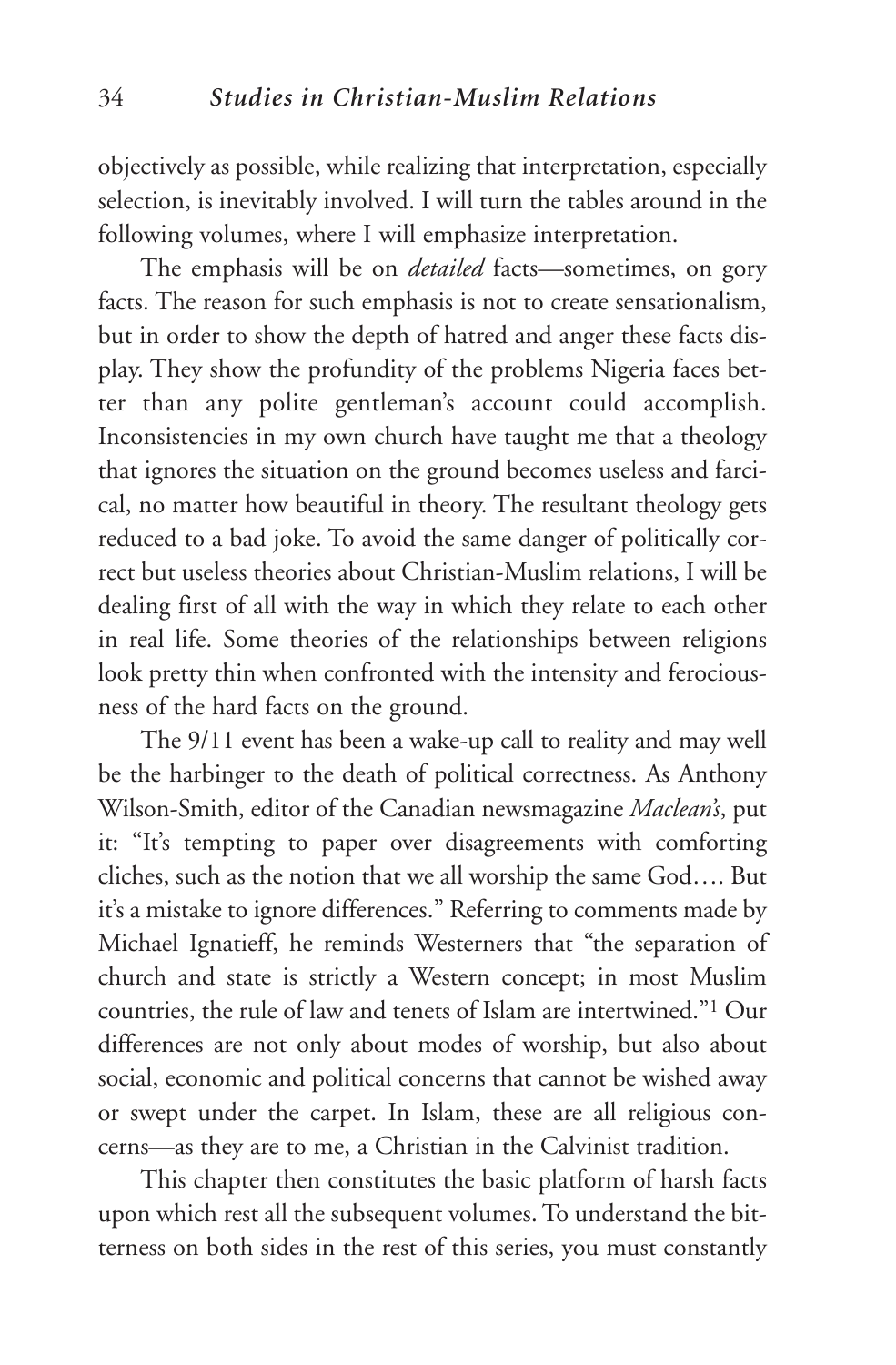remember this dark chapter. If it seems long and somewhat repetitious, that is in order to impress every reader with the almost unbelievable chaos and hatred—and with the great urgency to find a way of peace.

Nigerian census statistics are dubious and fluid, but they leave us in no doubt that the two huge religious blocks facing each other are roughly equal in number. This has produced a dynamic that is totally unique in Christian-Muslim relations. "No other country can boast of the dubious distinction of having two such huge and equal blocks of Christians and Muslims facing each other with such profound mistrust and anger."2

An additional factor that makes for even greater volatility is that, though both religions are on the increase in Nigeria, Christianity seems to be outstripping Islam. Islam never had a majority in the country. That distinction used to belong to the traditional religion. However, Islam certainly had far more adherents than did Christianity until a mass movement in the Middle Belt<sup>3</sup> began to overtake Islam. Though the religious question has been eliminated from the last census, I have the feeling that Christianity is now in the majority. However, in this book I will not play the numbers game. I stand for justice for both sides. Nevertheless, the fear of losing out to Christianity has made Islam even more nervous, for it stakes its claims on basis of an alleged continued majority. Increasing nervousness spells greater volatility.

These two blocks are at such dangerous loggerheads with each other that the country has several times tottered on the brink of another civil war. This religious tension is often cited as the other destroyer of Nigeria.<sup>4</sup> The almost desperate situation the two factors, corruption and religion, have created has made for deepseated disappointment.

Though I am not about to delve deeply into past well-known conflicts between Christians and Muslims, such as the Crusades and colonialism.<sup>5</sup> it should be realized that the resentment and sus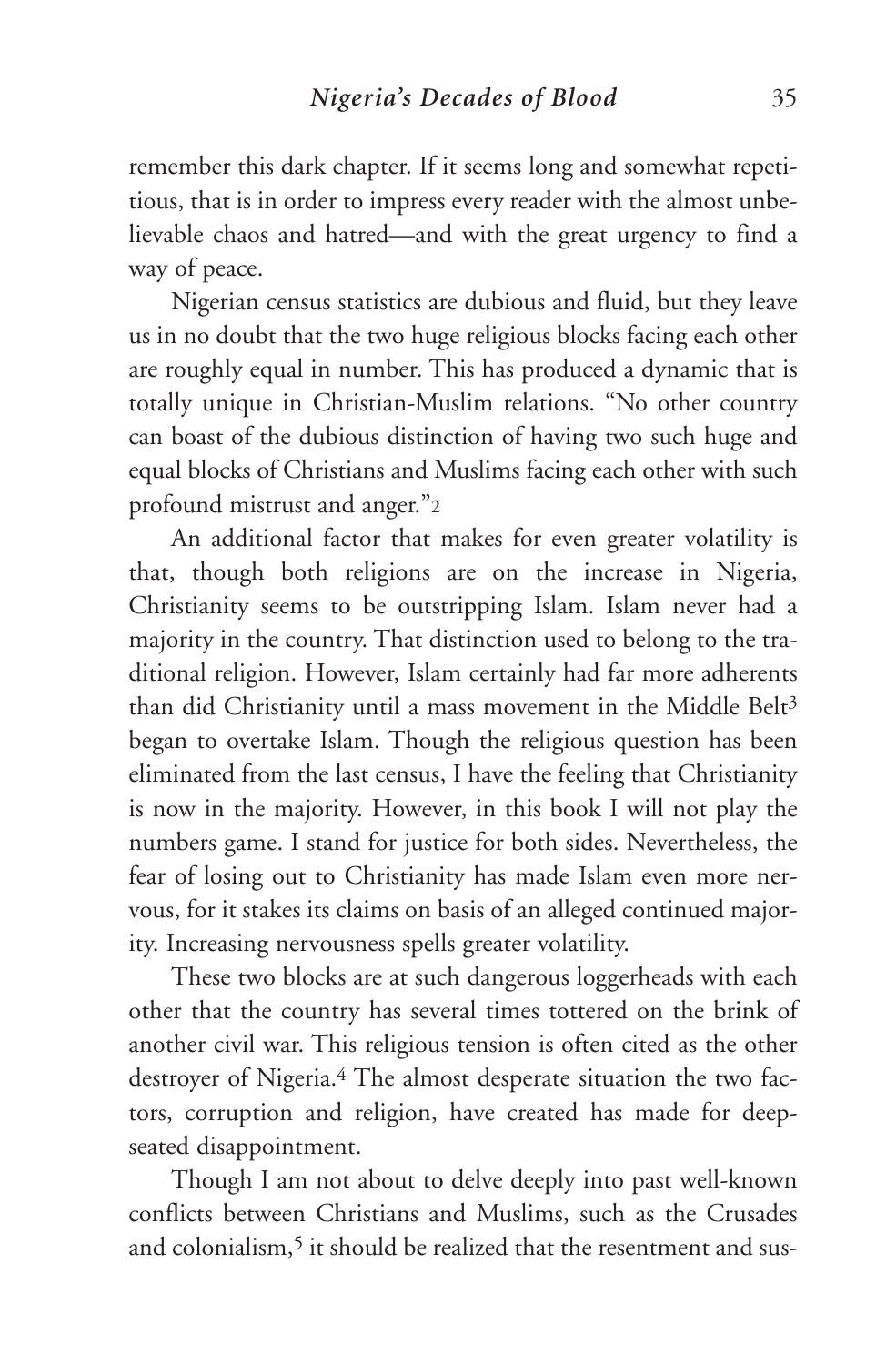picion these have evoked are still part of the Muslim psychological baggage everywhere, Nigeria included.

Similarly, the attitudes of Nigerian Christians to the events described in this chapter are seriously influenced by aspects of Nigerian history that are hardly known beyond her borders. First, there is the history of pre-colonial Muslim slave-raiding and hegemonies over their ancestors. Falola contends that the Middle Belt, the former theatre of those slave raids, was "a virtual slave farm."6 Wiebe Boer, a Yale doctoral candidate in African History, informs me that at the turn of the twentieth century, the Caliphate of Sokoto was the greatest slaving society in the world. Karl and Lucy Kumm, founders of the Sudan United Mission, graphically described the practice in their writings after witnessing it with their own eyes.7 Second, the colonial policy of imposing Muslim emirs and chiefs on non-Muslim ethnic groups that had previously been independent from each other8 created an internal local kind of colonialism within the larger colonial setup that eventually became the "remote cause" for some of the riots described in this chapter.

One can hardly understand the mutual resentment and suspicion of Nigerian Christians and Muslims towards each other without an awareness of those histories. So-called "radical" Nigerian Muslims frequently appeal to those Christian offenses whenever the former plans an attack either on Christians or on the government. Nigerian Christians often interpret current Muslim attacks and policies as mere continuation of earlier forms of jihads, slavery and Muslim hegemonies.

In the aftermath of the very rancorous Constitutional Assembly debate on the shari'a in 1977, a long series of riots occurred that started in the early 1980s and is continuing right on into the new millennium, up to the time of writing in May, 2003. I describe a number of major ones, while the smaller skirmishes are ignored here. The list grows longer by the day. It has ignored the millennial divide. By the time this series is fully published, it will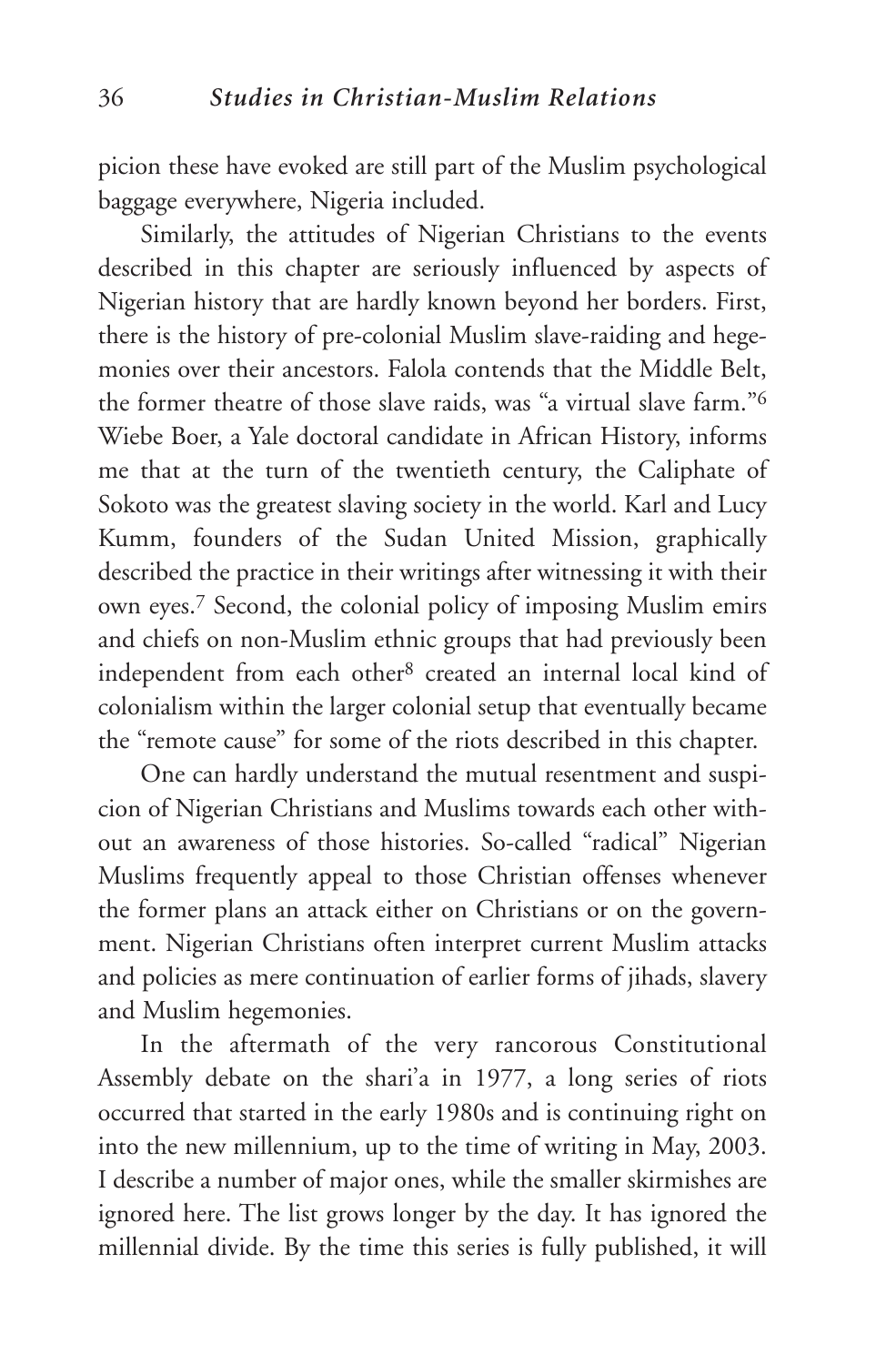certainly be outdated in terms of the riot list. However, even prior to the period covered by this book, according to a government report, there had already been over thirty "violent incidents of riots" in the northern states.<sup>9</sup>

# ▲ *Types of Riots and Organization* \_\_\_\_\_\_\_\_\_\_

These riots have had a number of different motives and shapes. Originally they were initiated by Muslims—though that is decidedly a controversial statement—while Christians sometimes started later riots. At times they are intra-Muslim affairs, with one sect attacking another. Sometimes they are by Muslims aiming at the government and could be considered political in nature, though a more accurate description might be "politico-religious," for religious and political concerns are never far from each other in Islam. At other times they are directed against Christians. In some cases, as in Plateau State, the riots begin as anti-government demonstrations. The resulting atmosphere of violence remains in the air, and later the riots become Muslim versus Christian, sometimes without a clear picture as to who took the initiative.10 Eventually, as people became accustomed to violence and aversion to it wore down, Christians also initiated riots with the cooperation of traditionalists, as in Zangon-Kataf. Many riots spill over onto wider areas. Often the initiators can be identified, but in the case of Kaduna 2000, it is difficult to determine who started the actual attack. Usually a combination of motives is at work that is difficult to ferret out—but that is a matter for the next two volumes.

In terms of organization, I first tried to describe the various riots according to their type. After a while, I found that the situations were too complicated to allow such systematic treatment. Hence, I have resorted primarily to a temporal sequence, though even that became clumsy. I ended up beginning with the Maitatsine riot series on its own. Due to its unique character, it is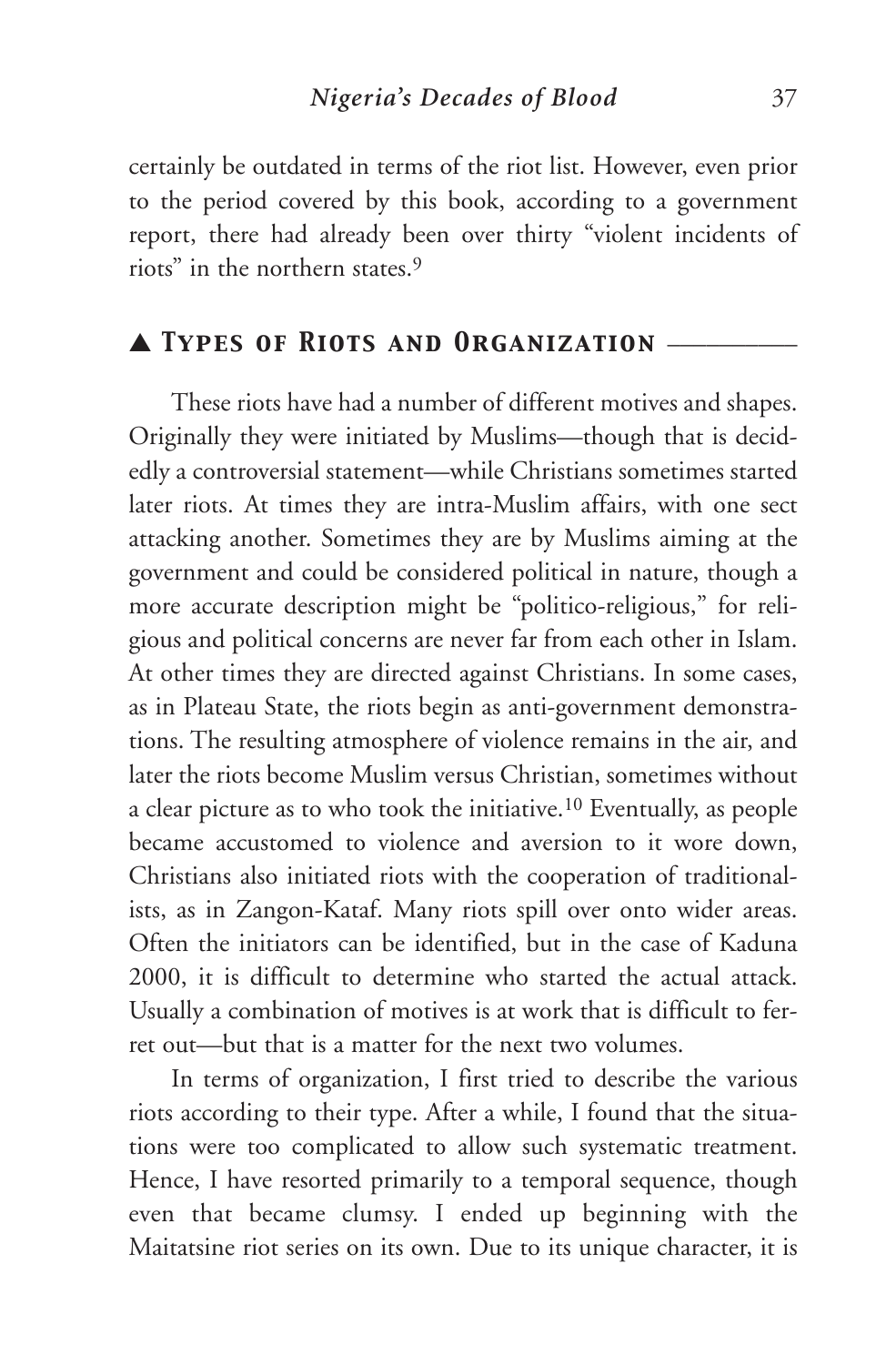best described as Muslim vs. Muslim, though many Muslims deny their Muslim status. The original Maitatsine riot in Kano also happens to be the first of all major religious riots in the north. I then turn to the other riots and treat them somewhat in temporal sequence. Somewhat. Where riots reoccur in the same locality, whether city or state, I describe the entire sequence before moving on to the next site. Thus, apart from Maitatsine, I start where the first riot begins: in Kano, 1982, and go on to describe subsequent Kano riots in 1991 and 1995 as well. Then I go back a few years to Kaduna State, where Kafanchan set the tone in 1987, thus starting more than a decade of unrest and bloodletting in Zangon Kataf, Kaduna City and, indeed, throughout the state. From here I back up once again and skip over to Katsina, 1991, and then on to Tafawa Balewa in Bauchi state, with its decade of outbursts from 1991 to 2002 and still going strong. 1994 is the year both Potiskum and Jos got into the act, with Jos and the entire state growing increasingly violent right on into the new millennium. Maiduguri comes in last with a riot in 1998. It was comparatively mild, but the issue on which it centred was a national one. So, there you have the menu for this chapter. The sequence is not without its problems, but it is the best I could come up with after several other attempts that turned out to create greater problems. This chapter deals with fifteen major riots.

## ▲ *The Riots* \_\_\_\_\_\_\_\_\_\_\_\_\_\_\_\_\_\_\_\_\_\_\_\_\_\_\_\_\_\_\_\_\_\_\_\_\_

#### 1. MAITATSINE SERIES11

Intra-Muslim riots are not the primary focus in this book, since they do not deal directly with Christian-Muslim relations. However, at a more remote but deeper level, there is an intimate relationship to that concern via secularism. In addition, the Maitatsine riots demonstrate all too clearly how ferocious the slaughter can become and how fierce. Hence, I merely summarize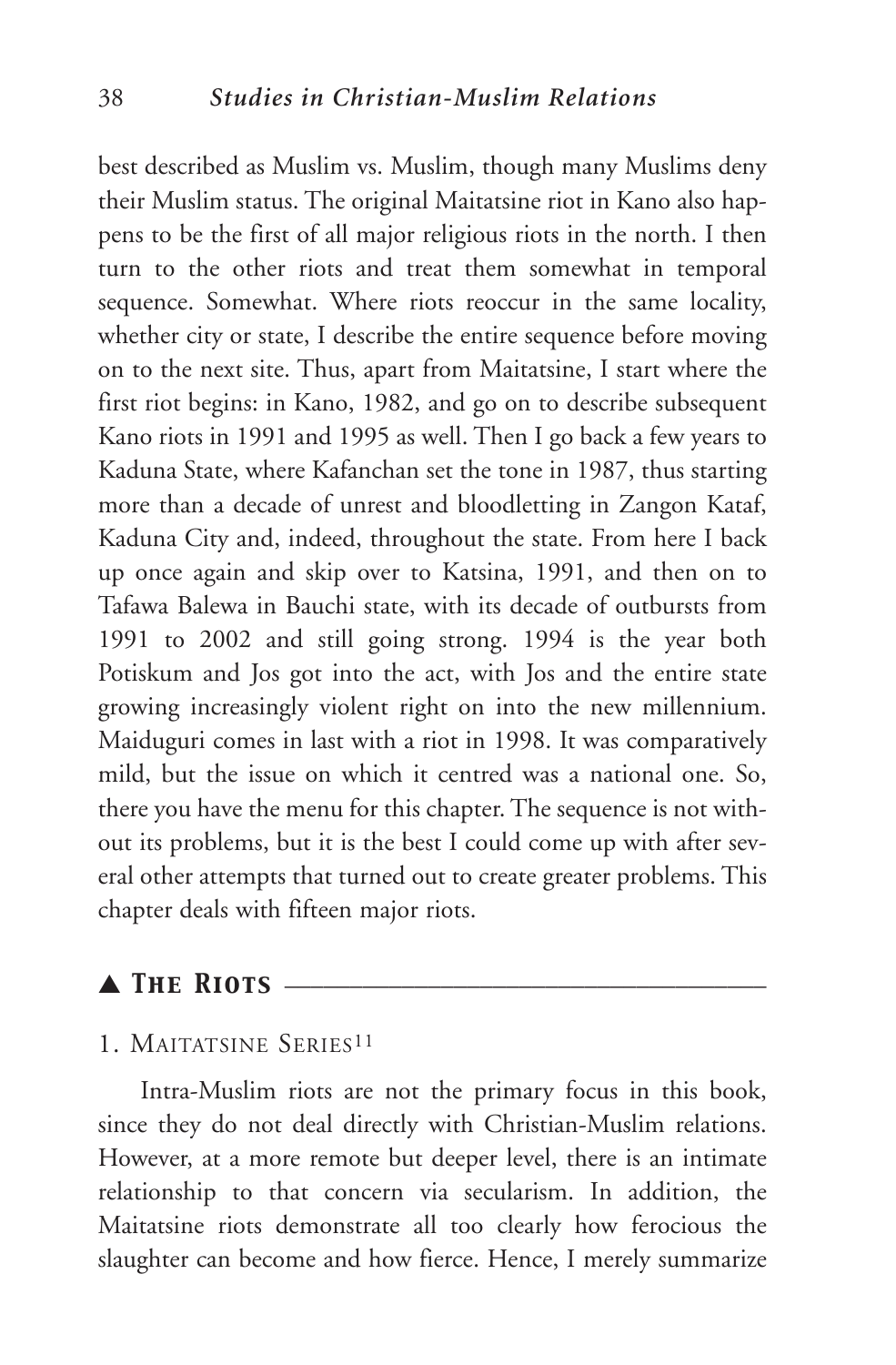them. Later on, some Muslim apologists will refer to these events as the natural result of the secular regime introduced by colonialism and missions.

The December 1980 riot in Kano is a good—or, rather, evil example. A sect called the Maitatsine unleashed a three-day riot in which almost 4200 people were killed, mostly Muslims. The purpose apparently was to reform Muslim worship and to cleanse Islam from its many non-Muslim accretions. Some Christians were also killed and many church buildings were attacked.12

Another intra-Muslim Maitatsine riot took place during October 1982, when the sect killed some 400 people in Maiduguri and destroyed much property. In the same month, uprisings also took place in Rigassa, Kaduna State and, again, in Kano. The government then banned the sect. But in February 1984, they struck in Jimeta, Yola, where 763 were killed and almost 6000 were displaced. In 1985, the same sect killed over 100 people in ten hours of fighting in Gombe.13

Of course, because of his claim to be a prophet, many Muslims assert that Maitatsine was no Muslim. That is a heretical claim in Islam. Abubukar Gumi, JNI and many other Muslims denounced him. However, it is correctly argued in the National Institute for Policy and Strategic Studies (NIPSS) report that "it cannot be denied that they have their roots in Islam. At the worst, they are probably a new religion spawned by Islam,"14 not unlike the relationship of Jehovah's Witnesses to Christianity.

#### 2. KANO SERIES

#### **A. Kano, 1982**

In October 1982, the Muslim Students' Society (MSS)<sup>15</sup> protested against the location of St. George's Anglican church in Fagge, Kano city, on the grounds that it was too close to a mosque—a situation that always offends Muslims. To fully appreciate the irrationality of this protest, you must know that that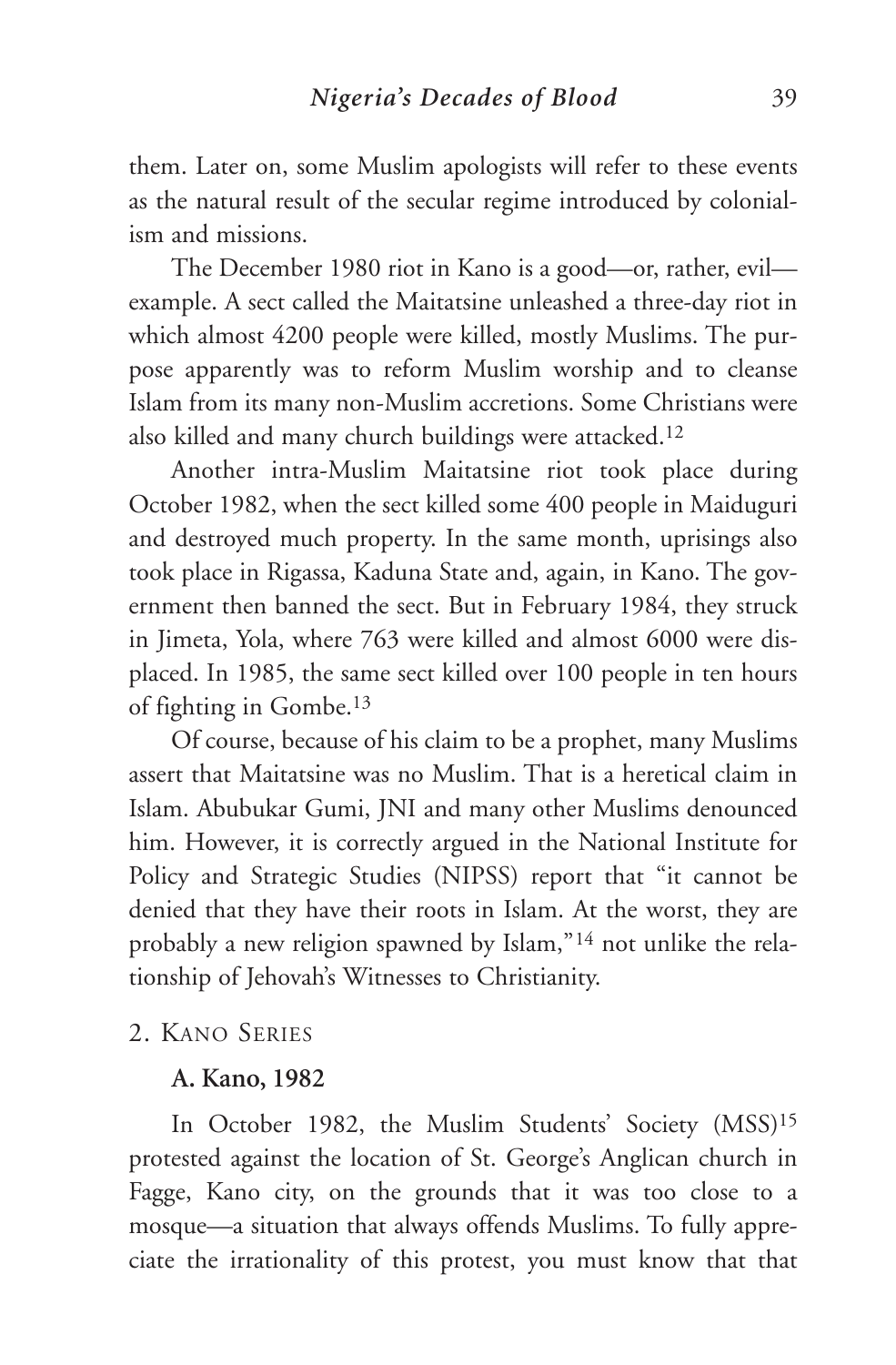church had been there since around 1930, while the mosque was built between 1968 and 1970, some forty years later! The offense felt by Muslims increased when the Anglican Archbishop of Canterbury visited the place earlier in the year to lay the foundation stone for a new church building on the same site. The police successfully protected that church, but many others were destroyed and forty-four people were killed.16

Justice Haruna Dandaura, at the time President of the Christian Council of Nigeria and a native of Kano who was there when the church was built, was invited by the Kano Stateappointed Committee to Investigate the Religious Disturbance to write a brief on the riot and its causes. In his submission, he summarized the history of the church in that area. In the irenic style typical of this man, he wrote:

*In 1933, when the mission compound was built up, I was there. The compound then stood within the radius of about 1000 yards on each side from Sabongari and Fagge. There was no building of any kind anywhere near it.*

*A few years ago the Waje Offices were moved…to somewhere near the mission compound. With this building came school buildings…to the east and north sides of the church.*

*Right in front of the church, almost covering the passage, a court and police station are built. This appeared to have choked up the compound and there was hardly any way out.*

*On the day the mosque was to be opened, Muslim worshipers filled the mission compound and worshiped undisturbed.*

Dandaura goes on to relate how the Muslim community benefited from these church facilities in many ways through the years. He referred to the "total condemnation" of the incident by the governor and the emir, but did indicate that such consolations are meaningless unless "the perpetrators of the incident are dug out and adequately punished."17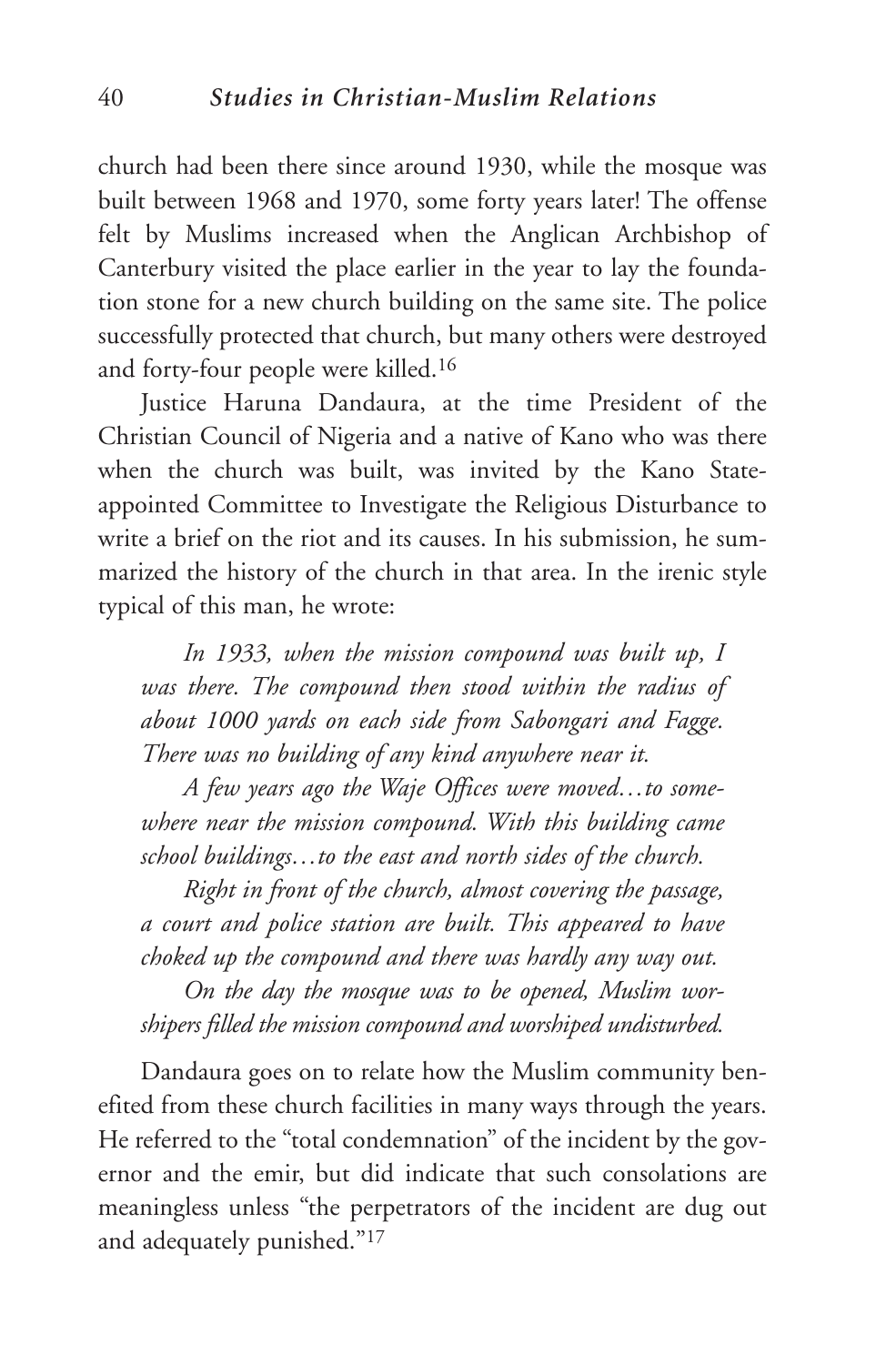The Kano State Branch of the Christian Association of Nigeria (CAN) published a memorandum about this riot that also contains the substance of the memorandum they sent to the same committee to which Dandaura wrote his letter. The purpose of this publication was to bring before the public "facts which could otherwise have been swept under the carpet." Most of this memorandum is interpretation and will thus feature in Volume 3. However, it does list the nine churches that were destroyed during the ruckus as well as a Christian bookshop and "other Christian properties."18

#### **B. Kano, 1991**

Kano has been particularly vulnerable to riots. The October 29, 1991 issue of *Tell* screams out once again, "Bloodbath in Kano: Religious Fanatics Strike Again." Christians had invited evangelist Reinhard Bonnke from Germany for an evangelistic campaign scheduled for October, 1991, and had dubbed it a "crusade," a word that immediately rankles Muslim ears and reminds them of the crusades of past centuries. Previously, two foreign Muslim evangelists had been denied entry visas and a third had been deported. In addition, Muslims were denied the use of the Race Course for one of their celebrations, while Bonnke's crusade was originally scheduled to be held there. The riot that ensued killed hundreds of people. Over sixty Christian businesses and allegedly more than twenty churches were destroyed. In order to give you a flavour of the atmosphere in the city, I treat you to selected passages from Dare Babarinsa's account of the flow of events after the arrival of Bonnke.19

*Around 10 a.m., about 8,000 Muslim youths marched to the emir's palace. They were protesting the presence of Bonnke, whom they accused of planning to blaspheme Islam. The protesters, who were led by Islamic clerics, demanded to see the emir. The Wamba Kano promised that the crusade "will not*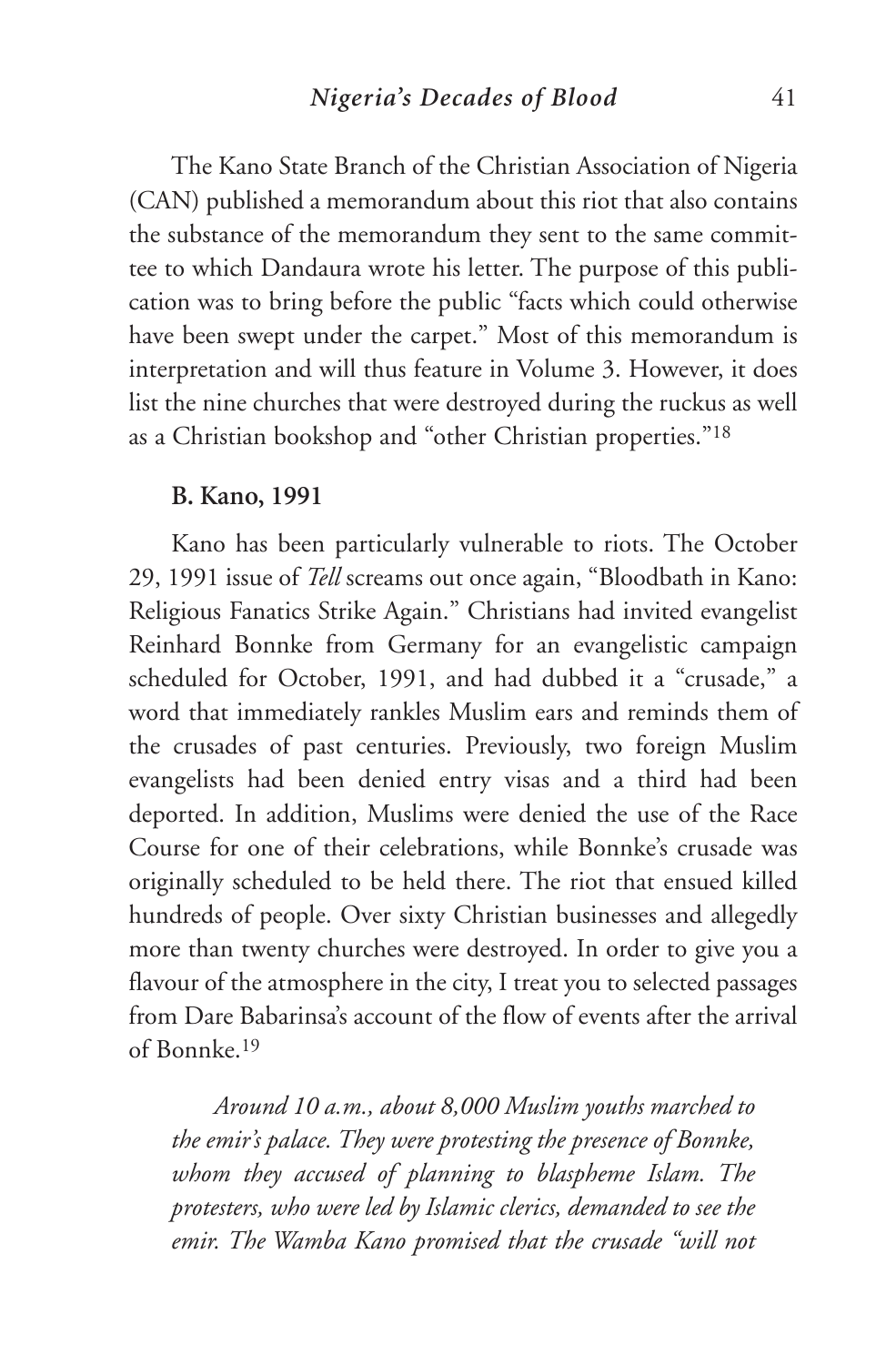*be allowed to take place in Kano." After noon prayer, the peaceful protest became a mob action. It took on a life of its own, descending on the city like a bestial thunderstorm. By this time, the demonstration had been taken over by fundamentalists. Amidst the battle cry of Allah Akbar!, for Kano and Nigerians, a familiar nightmare was repeating itself.*

*The riot lasted two days, leaving more than 200 people dead and hundreds injured. The governor imposed a 12-hour curfew on the city…. President Babangida, who was attending the Commonwealth summit in…Zimbabwe, hurried home to take charge of the situation.*

*The targets were mostly southerners and Christian northerners. As the rioters moved from street to street, killing people, setting vehicles and houses on fire, a new dimension was introduced. As had never happened in previous riots, the Christian community showed an unwillingness to turn the other cheek. They mounted barricades and formed vigilante groups to defend the non-indigene enclave of Sabon Gari. Rings of fire, from burning tires and other materials, were placed on many roads in Sabon Gari….*

*But before the defenders got their act together, the destruction had been massive and far-reaching. …Building materials worth millions of naira were destroyed and looted. Corpses littered the areas. As Sabon Gari became a well-defended fortress, the fundamentalists moved to pockets of non-indigenous settlements and houses in other parts of the…city and rounded the people up.*

*The counter-attack threatened to escalate the crisis. A mosque was burnt at Emir Road in apparent retaliation for the more than 20 churches burnt. The terrible destruction was more visible on Airport Road where a big Mobil filling station was burnt and 16 vehicles were burnt at a nearby Total filling station. Another Agip station was burnt. The famous Queen's*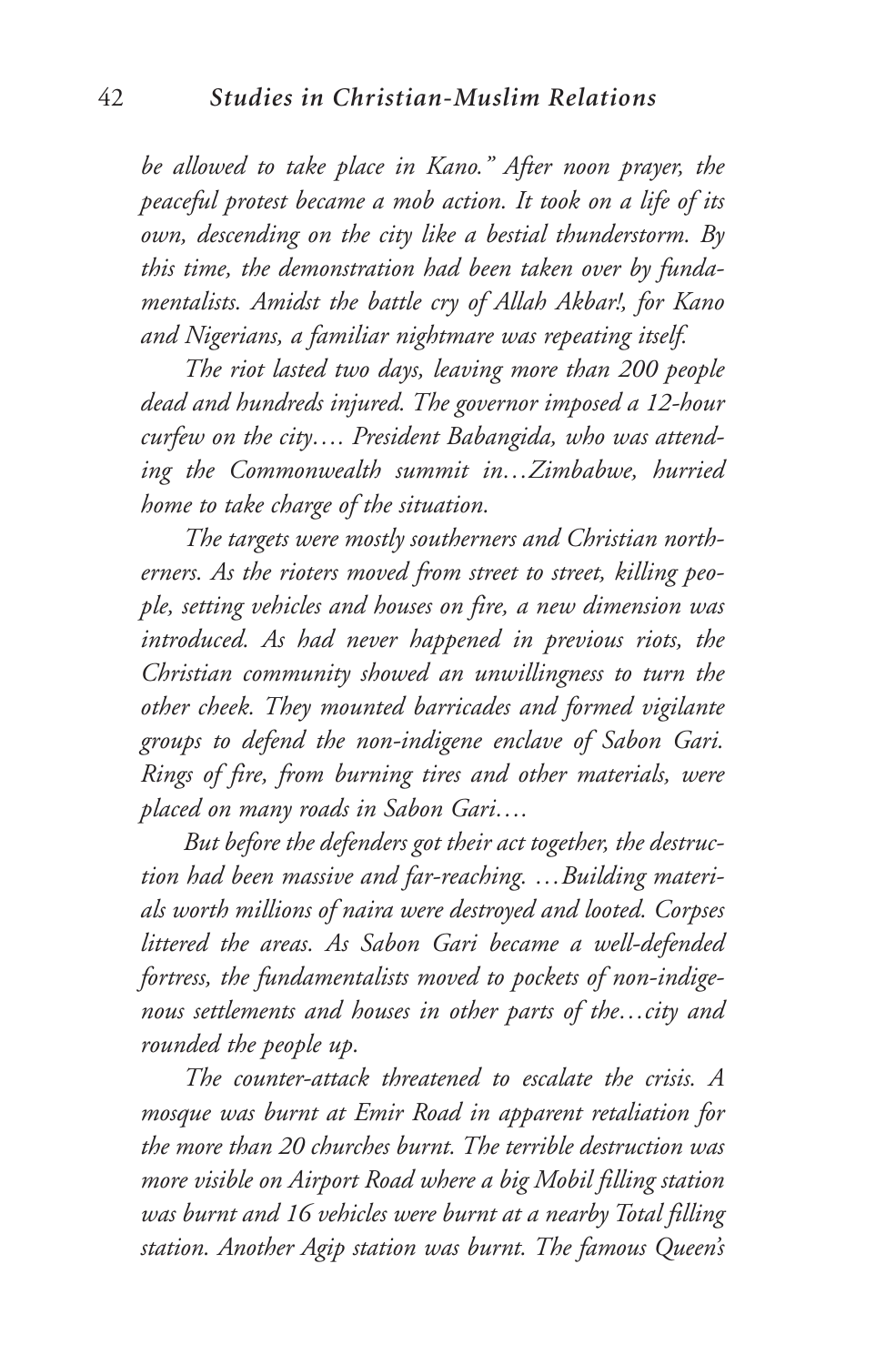#### *Nigeria's Decades of Blood* 43

*Cinema as well as the headquarters of Kabo Holdings, which houses a branch of the Bank of the North, were also gutted.*

What baffled security men and government officials was the ferocity of the uprising. It was clear the security agencies were aware that there might be trouble. Many weeks before, the state government received an application from CAN asking for the use of the Race Course for the use of Bonnke's one-week crusade. CAN was asked to pay the mandatory fee of N10,000. But as security reports reached the government, it found itself on the horns of a dilemma. Bonnke was not a newcomer to Nigeria. During his previous crusades in several Nigerian cities, the charismatic preacher was able to convert many to Christianity. Now he was coming to Kano to perform his expected feat. At this point, Babarinsa gives a summary of previous riots and their effects on Kano, all clear evidences of the volatility of the place. He then goes on as follows:

*All these antecedents made the security agencies uneasy about Bonnke. It was decided that, in order not to antagonize the Christians, the visit should be managed in a low profile manner. In order to persuade CAN to hold the rally in a less conspicuous place, the government suddenly increased the fee to N30,000 and later N50,000. When CAN showed its willingness to pay any amount, the government canceled the permit altogether, asking CAN to hold the crusade in one of the churches.*

*By Sunday, October 13, when Bonnke arrived in Kano, the organizers of the rally had bombarded Kano State with [an] advertisement blitz. The city was literally covered with bills announcing that "the anointed man of God" is coming to deliver sinners and unbelievers to Jesus Christ. On state television and radio, the announcement was constant and there was no escape from it. Since until very late, CAN was still thinking of the Race Course as the venue, all the announcements were*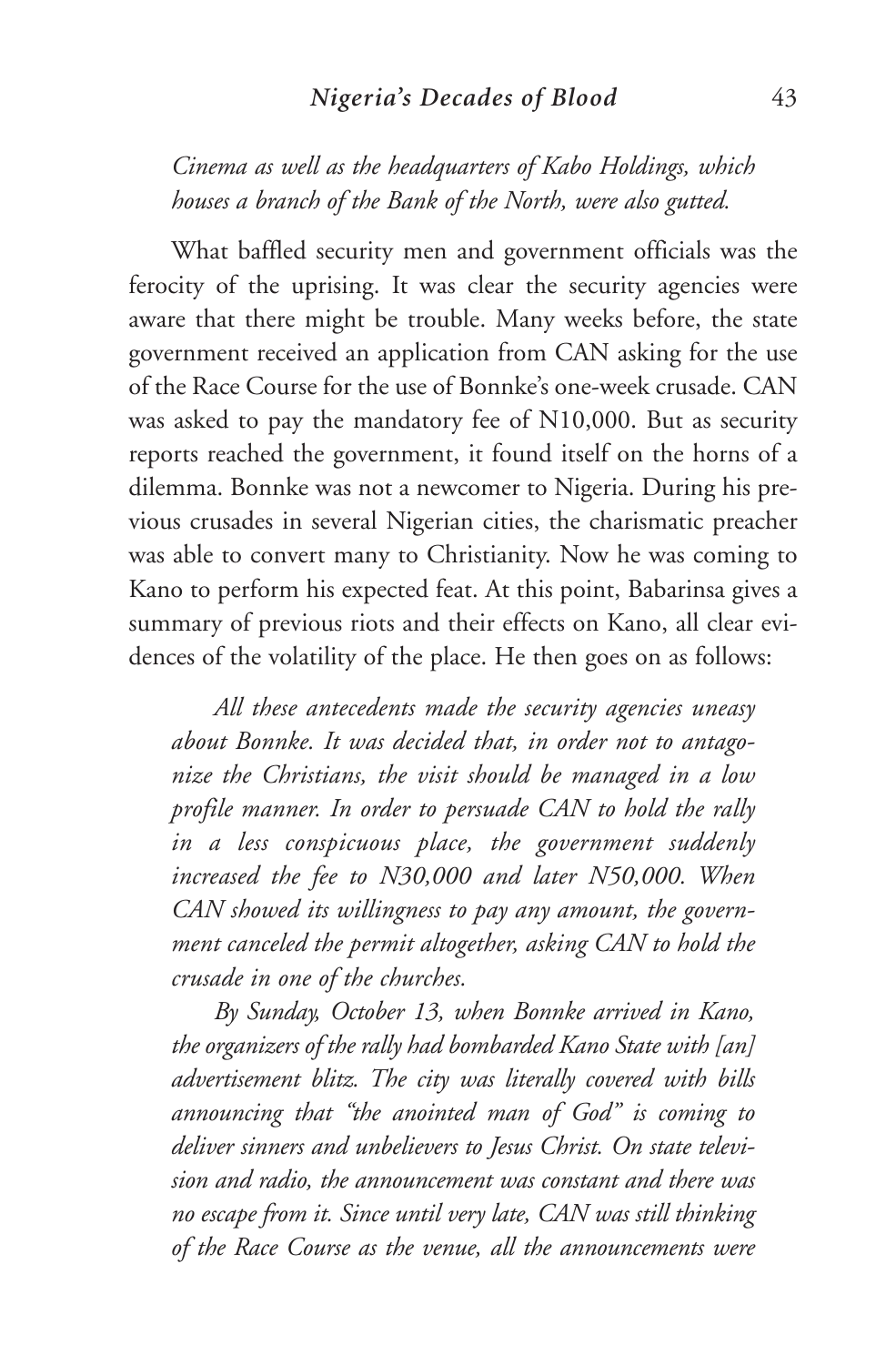*still mentioning the Race Course as the venue. The Islamic fundamentalists were determined to prevent this at all cost. But in constant touch with the authorities, CAN decided to hold the crusade at Saint Thomas Catholic Church, Sabon Gari.*

*Fueling the growing tension was the medium of rumour. Friday, October 11, after the afternoon prayers, rumour went round that Bonnke was not just planning a crusade, but was actually leading "an invasion" and would separate Kano from its Islamic roots. It was also alleged that CAN and the visiting evangelist were bent on making some provocative statements about Holy Prophet Mohammed and the Islamic faith. The fundamentalists feared not only an attack on their faith, but were also afraid that some Muslims might actually be converted. To make matters worse was the climate of suspicion that had hung over the city since the Bauchi riots of April. The fundamentalists were preaching that their Muslim brothers were victims of conspiracy, claiming that Muslims suffered more casualties during those riots than Christians.*

*…Indications that there might be trouble occurred on Saturday, October 12, when some Christians coming for the crusade from other states were attacked at Gamji, a small town between Kano and Zaria. …At about 9 a.m. last Monday, Muslim youths started gathering at the Kofar Mata Eide-ground. There they were addressed by several Islamic teachers. The topic was the upcoming visit of the German evangelist whom speaker after speaker claimed was going to blaspheme Islam….*

At this point Babarinsa goes into detail about the lack of readiness on the part of the police and army for this violence. During their time of hesitation, the rioting continued with many "gory tales of households set ablaze and men and women slaughtered, their bodies dumped in pit latrines. A lot of damage had been done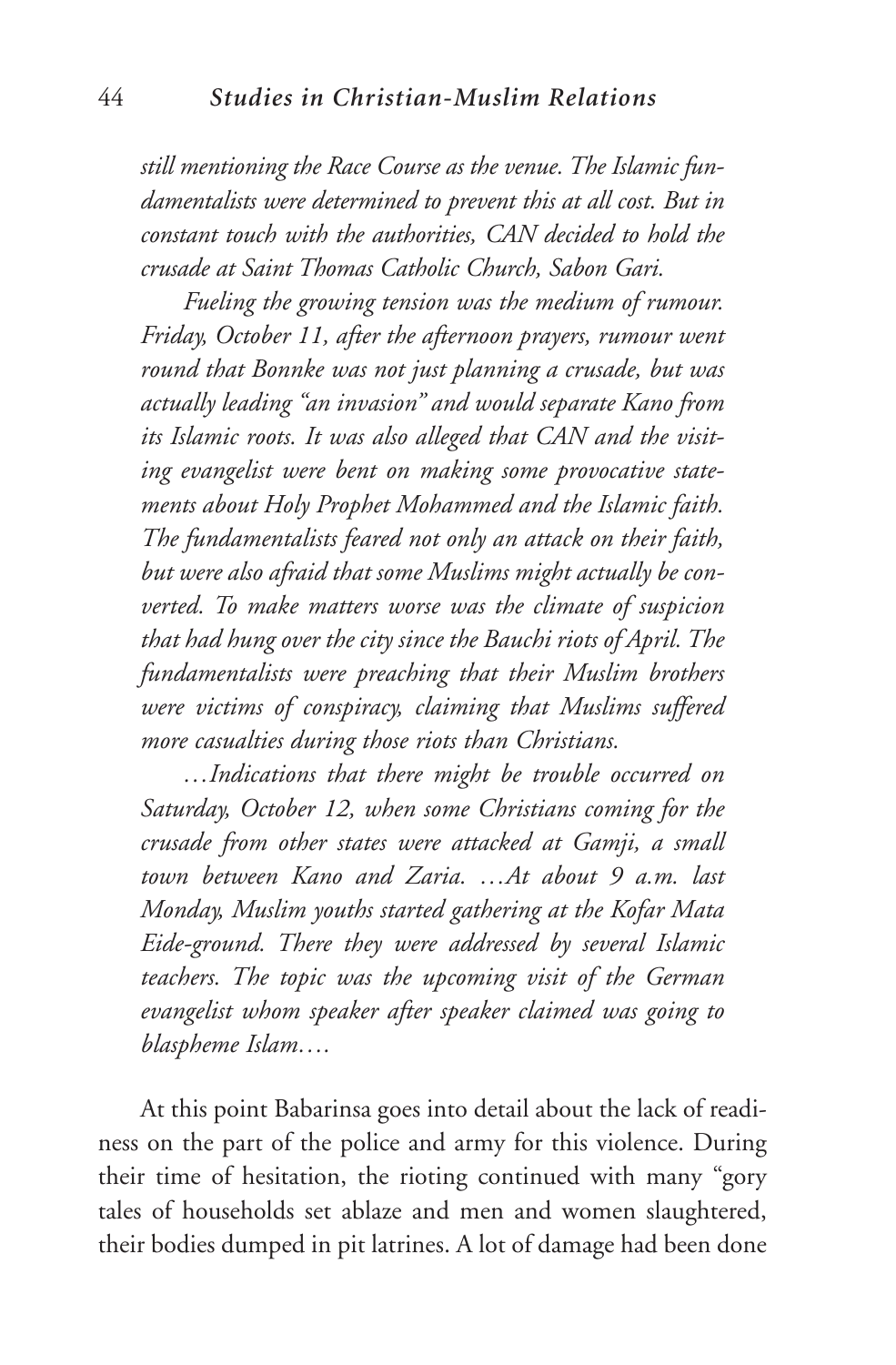before a reinforcement of anti-riot policemen came from Kaduna, Katsina and Niger states."

Babarinsa continues his tale about thousands seeking refuge in local police stations and military barracks. One station hosted no fewer than 10,000! One Nwoha, an Ibo, explained that he was able to escape from an attack due to his wearing local dress. Those dressed in western fashion, as is the case with many Ibos, were more readily recognized and thus were more readily victimized. Nneka Ukpai, an Ibo lady, appealed to a Muslim family friend who was part of an angry Muslim mob to protect her family. Under such tense circumstances, personal cross-religious friendship not infrequently gives way to the pressure of co-religionists. Her appeal was not heard—her husband and son were killed right before her eyes by her friend's mob.

Since Christians retaliated in this riot, Muslims, of course, also had their victims. Unfortunately, I have not found a national magazine that emphasizes this side of the story. Babarinsa does include the story of one Alhaji Ali, who lived among the non-indigenes in *Sabon Gari*. His house was attacked and he lost four cars to fire. He escaped getting killed "by the skin of his teeth."

This story about Alhaji Ali emphasizes a major difference between this riot and most earlier ones in that Christians and nonindigenes—casual identification of these two usually leads to a distortion of facts and interpretation—mostly Ibos, retaliated. They also burnt buildings and killed Muslims. CAN denied that it had planned this retaliation and insisted it was a spontaneous response from a threatened people. Not everyone accepts this disclaimer.20

Karl Maier writes about the reaction of Ibos. As he walked around the scene of the carnage, he saw that "rows of shops had been burned to the ground." He met Ibo traders who had lost everything, shops and houses and, in more than a few cases, relatives. He met a huge, twenty-year-old "muscle-bound" Ibo youth leader named Ndubusi Ikena,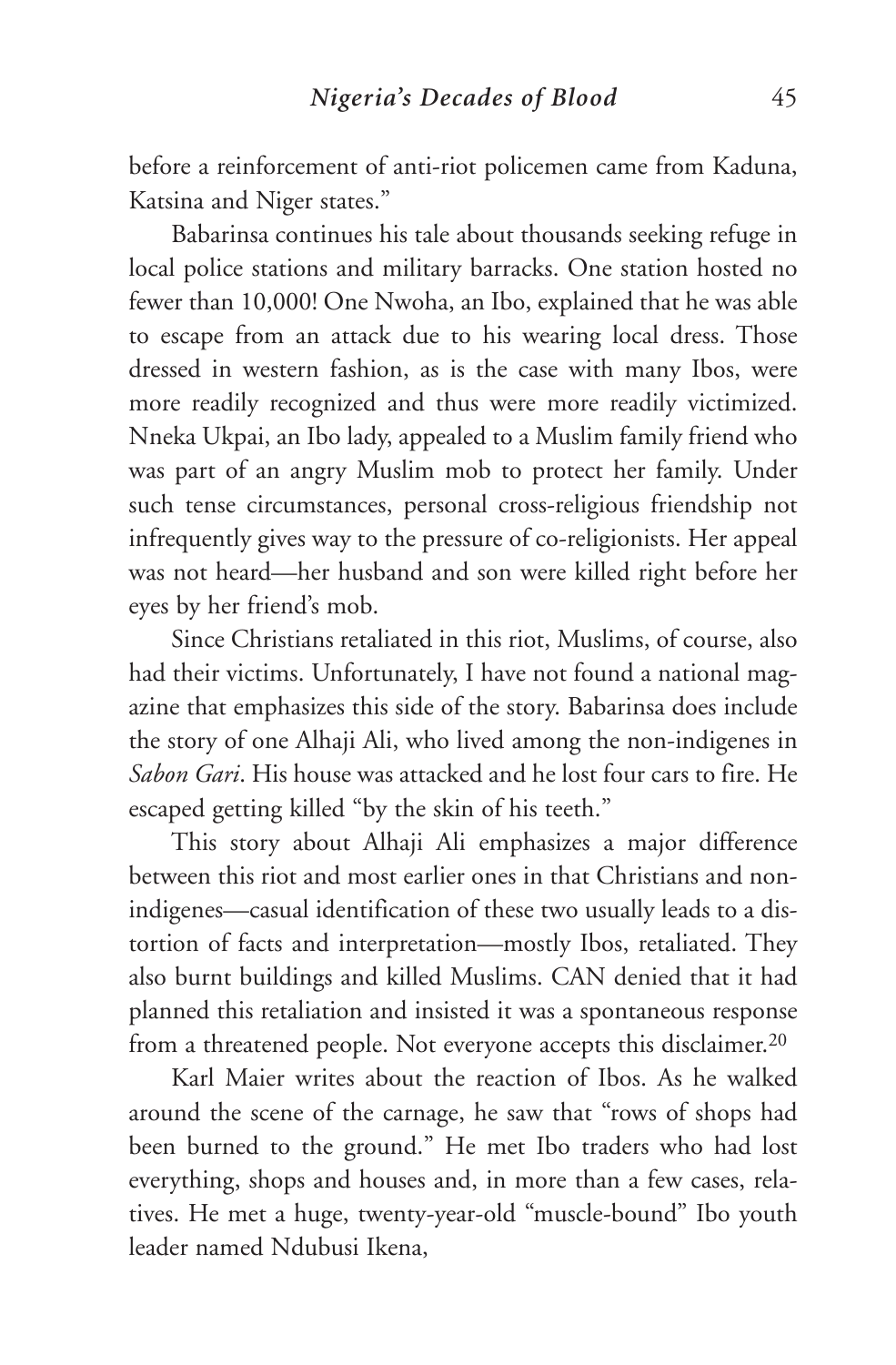*who admitted to participating in the killing and the torching of mosques. His aggressive bearing left little doubt that he had. "They have been treating us like slaves for years," he said of the Hausas. "When they started attacking us, we carried out revenge." In response to the calls for peace, Ikene said, the warring gangs had approached each other on the street…. Above their heads they held sticks and metal bars, as well as green leaves as symbols of peace. Then, as they came together, they downed their weapons and began embracing each other. "We did it because they begged us to stop fighting," he said. "But it is not finished."*<sup>21</sup>

#### **C. Kano, 1995**

The previous sentence is a prophetic statement that would take only a few years to be fulfilled. On May 30, 1995, my wife and I drove into Kano. Little did we know that the commotion we ran into was the beginning of yet another riot. We turned around and, under police protection, went around the city to the airport. Kano was about to become the scene of yet more vicious carnage.

The atmosphere in the city had been tense ever since the beheading of an Ibo trader, Gideon Akaluka, on December 29, 1994. Several stories are making the rounds about him. One is that Akaluka's wife allegedly used some pages from the Qur'an as toilet paper for her baby, thus devastatingly desecrating that sacred document. The husband was jailed, supposedly for his own protection. Another story puts Akaluka in prison for some other reason. While there, he studied the Qur'an and wrote marginal notes in it. Such marginal notes have been known to evoke the ire of Muslims for what they regard as desecration. Still another variation is that Akaluka himself, while in prison, used the Qur'an as toilet paper, probably out of desperation. Whatever the exact provocation, a band of followers of Abubukar Mujahid, a breakaway from El-Zakzaki's Islamic movement, broke into the jail, beheaded Akaluka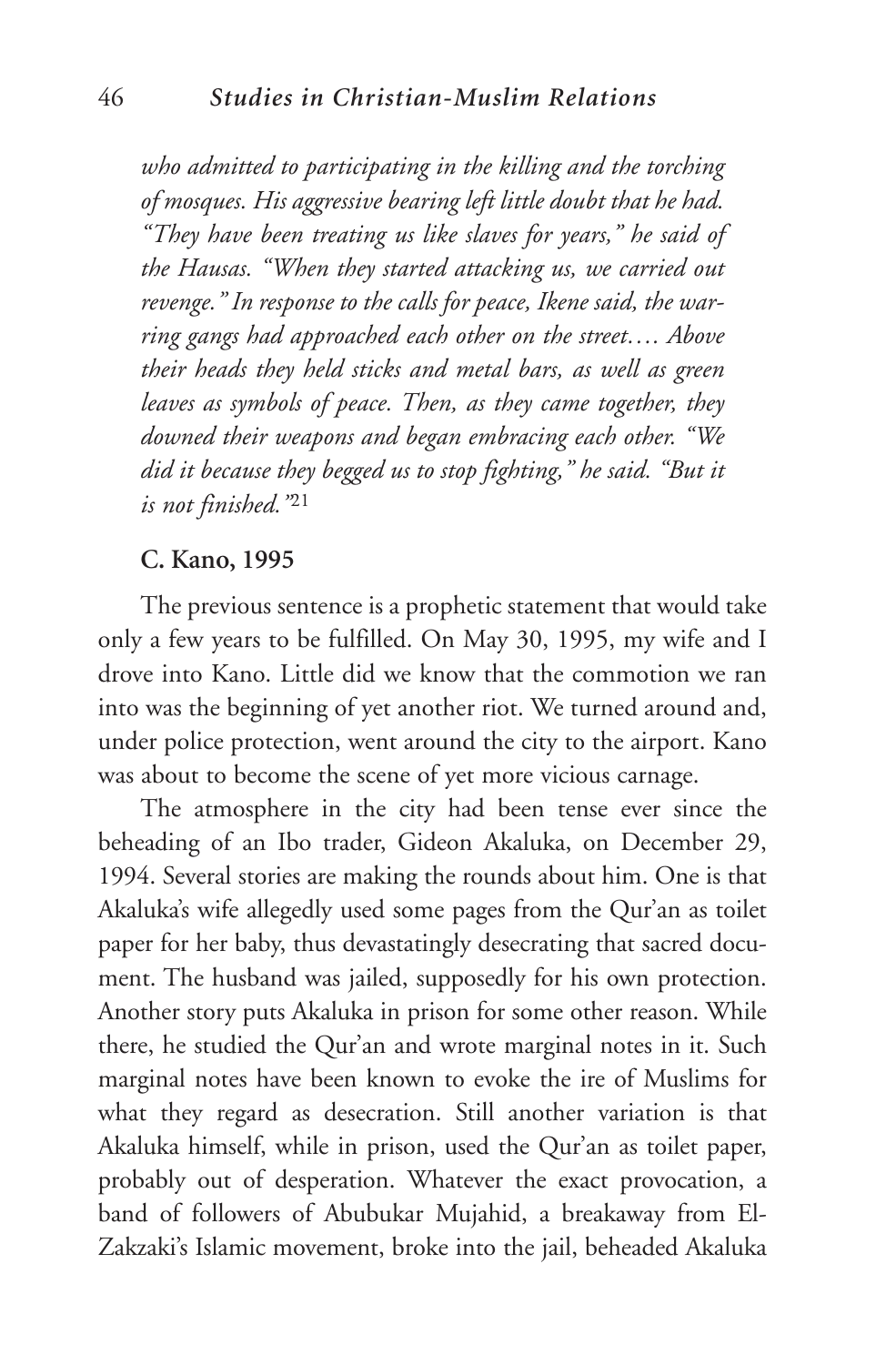and paraded his head around Kano city. They ended up in front of the Emir's palace. When a representative of the Emir came out to condemn this brutal action, the crowd beat him up.22 According to Kantiok, the government found that the original accusation was not true, but they did nothing to apprehend the killers.23 In the meantime, they refused to release his "body and head," fearing this would lead to more violence. It seems to have had the opposite effect.

According to Samuel Uche, Kano CAN Chairman, it is precisely this incident that helped create the atmosphere for the 1995 conflagration.24 Like most of the others, it took only a spark to set it off, an irrelevant spark that really had nothing to do with any Christian-Muslim issues.

As the story has it, two Hausa women had parked their car in front of an Ibo shop. While they were shopping, two Hausa men burgled the car and stole a bag. The Ibo trader identified the culprits to the ladies, who then reported the incident to the police. The police charged the culprits but released them almost immediately. The two men then picked a fight with the Ibo, who reported them. Other Hausa people in the area saw the fight and immediately took the side of their Hausa brothers, totally disregarding the reason for the fight. There was no way they were going to allow an "*arne*" or "*kaffir*i25 to beat up a Muslim, regardless of the issue involved.

As usual, the fracas soon spread into the streets throughout the city. I follow the story as reported by Minchakpu. "Muslim fanatics took to the streets killing anybody who could not say [in Arabic]…'There is no God but Allah.'" A woman was riding on the back of a motorcycle when she and her driver ran into a pack of rioters. The driver, a Muslim, was dismissed immediately, but this lady, a Christian, was hit with a stone that broke her skull. An elderly Muslim gentleman rescued her by pulling her away. As she was being pulled to safety, she saw another woman killed right on the same spot. A young Christian boy was chased, caught and slaughtered right on the spot as well.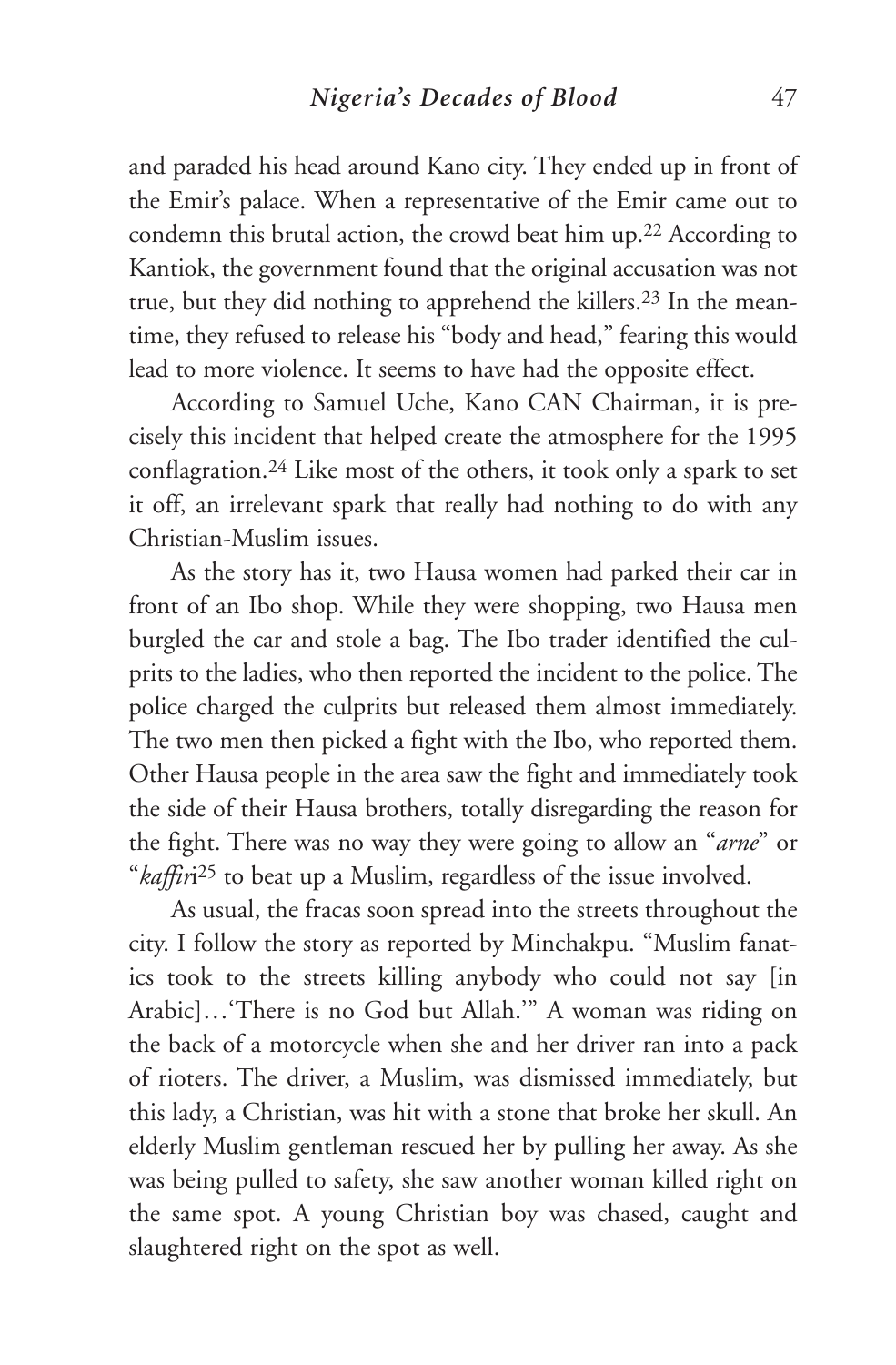The rioters then went to St. George's Anglican Church, the church at the centre of the 1982 controversy. Over forty of them, armed with "knives, machetes and other dangerous weapons," forced their way into the church premises, chanting "*Allahu akbar!*"—the familiar Muslim war cry, "God is great!" They called for the head of Canon Gedege, who managed to escape with his family through a back gate. The mob then set the church ablaze.<sup>26</sup>

From there, the mob moved onto other targets. The next one to be burnt was an Ekklesiyar 'Yan'uwan Nijeriya (EYN) church at Brigade, one of those also burnt down back in 1991 during the Bonnke fracas. The pastor had gotten wind of it ahead of time and called for police protection. He was assured that their location was not a target. Alas, only a few hours later…. When the pastor, Audu Dirambi, reported the destruction to the same police officer the next day, he was simply told to report to the government!27

By now the residents of the *Sabon Gari*, the non-indigene quarters of the city, recognized the need to defend themselves and set up strategic roadblocks to prevent the mob from further penetrating the area. These became the war fronts where many were killed and much property destroyed.

The state government, who put the number of casualties at three, once again downplayed the horror. Military sources gave a figure of "over twenty-three"; CAN, "over sixty"; Murtala Hospital reported "about 200." Muslim leaders are reported to have taken eighty corpses from the hospital for "secret burials."

Then a disagreement set in between the government and CAN over the disposal of the corpses. The government wanted a quick mass burial and be done with it, thus keeping the truth from the public. CAN insisted on identifying the corpses and releasing them to their families. This, of course, would bring the truth into the open. I do not know the outcome of this disagreement.

The government immediately set up an investigation panel with the usual tasks assigned to such bodies.28 The chairman soon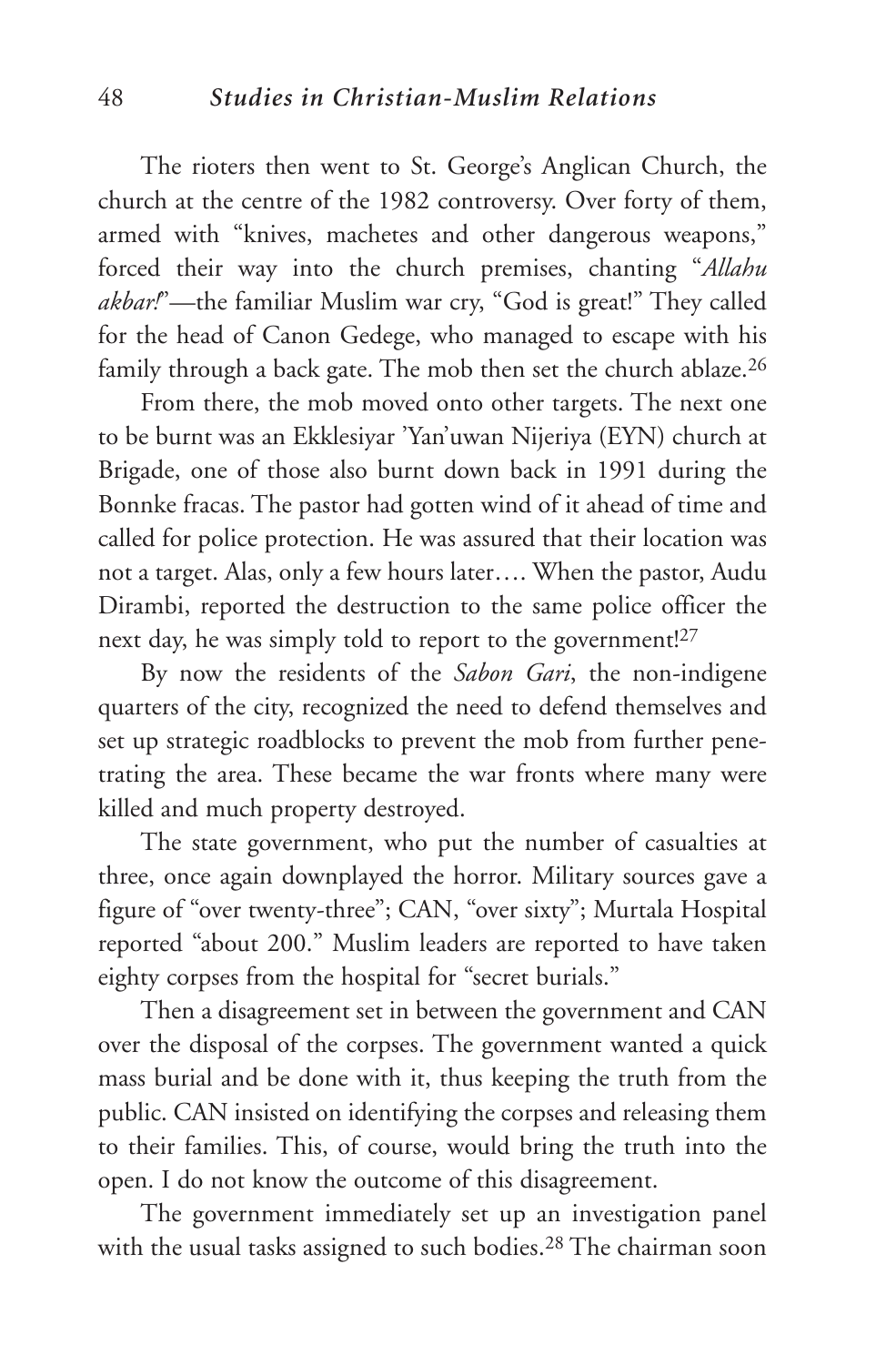reported seventeen deaths, thus exposing the government's count as false. A tribunal was promised to promptly try the guilty parties. The panel recommended "adequate compensation" for the victims, but experience in this regard is not encouraging.29 The panel urged prompt action on their recommendations, since "some of such reports in the past had not been implemented." Yes, tell us about that!

In the meantime, posters and handbills continued to be distributed by Muslims, warning Christians to leave Kano immediately or "face harsh reprisals." Minchakpu asks, "How long would this continue in Kano?" He warns that Kano Christians have resolved in the future "to fight back when attacked by Muslim Fundamentalists."30

Samuel Uche, the Canon of St. George's Church, expresses this same warning in much stronger and more frightening terms. The patience of Christians in Kano is beginning to run out, he signaled. In his own words, Christians and the residents of *Sabon Gari* in Kano

*don't rely on the police. They don't rely on the Army. But I must tell you that Sabon Gari is not an easy field to swallow. As small as we are, there is nothing we don't have, but, moreover, we have God. We're ready. This Sabon Gari can face the whole of Kano State and burn Kano State…. But for the fact that we held our youth, eh! They were ready to face Mobile Policemen. They were ready to face soldiers. They were ready to face this people. We only held them; we only told them, "No." Otherwise, if we didn't hold them, man. I don't want to go into details…. But any day they attempt to come into this area, nobody in Kano will be safe. The Emir, the Governor, the police, nobody will be safe. I don't want to tell you how but it will happen. I must tell you that we're prepared.*<sup>31</sup>

These are the most chilling words I have heard or read from a Christian leader so far. It sounds as if the occasional charge by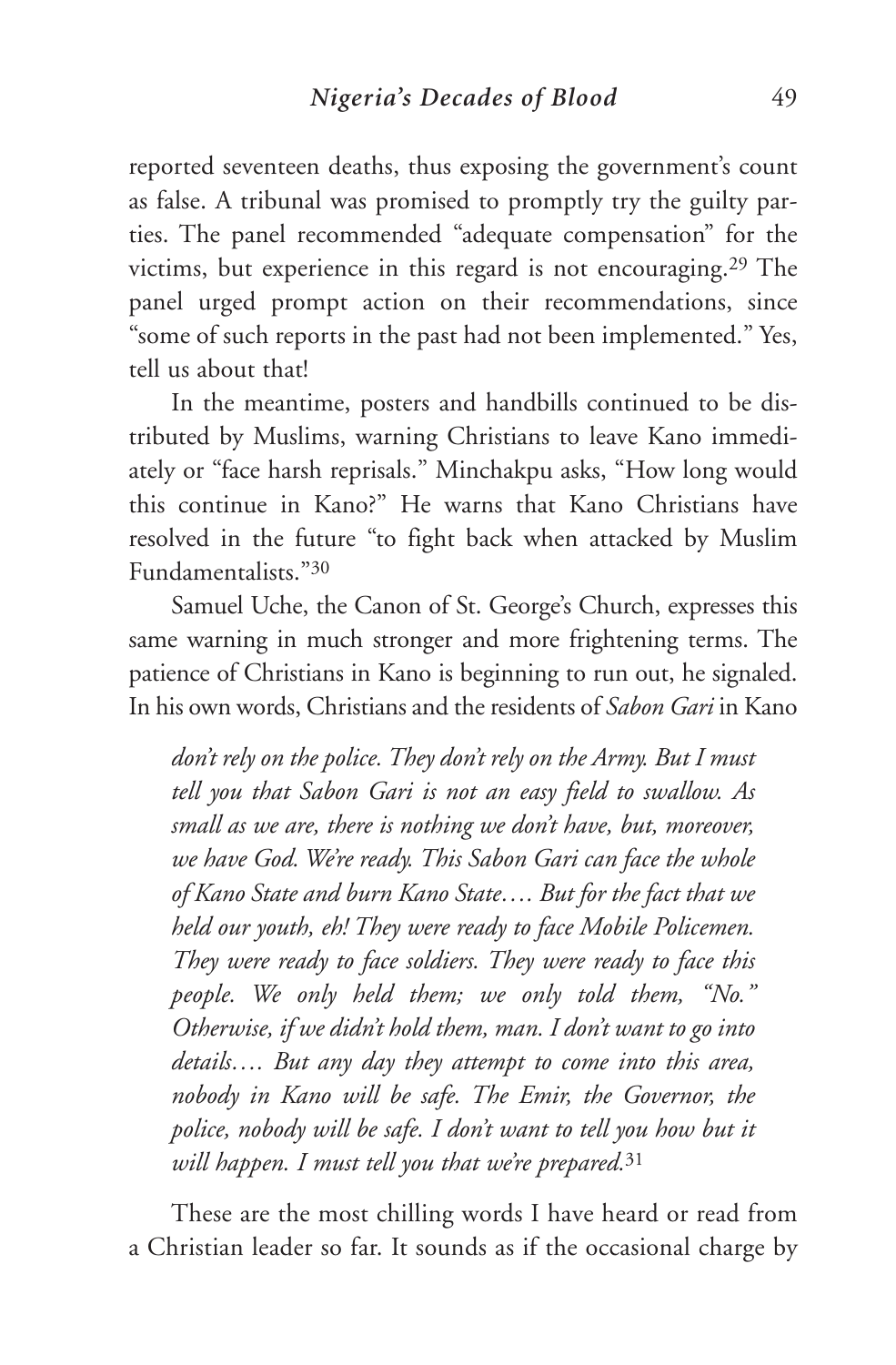Muslims that CAN has weapons and a plan are closer to the truth than I, a "semi-outsider," have been prepared to accept. But that's what happens when Nigerian Christians get pushed to the wall too often. The choice for many has moved from cheek-turning to gun-toting.

#### 3. KADUNA SERIES

#### **A. Kafanchan, 1987**

I am treating the Kafanchan riot of March 1987 with considerable detail, because the issues involved are illustrative of almost all the problems dividing Christians and Muslims. An additional reason is that it was of such major proportions that President Babangida described it as an attempted civilian coup.

To put it into a larger immediate context, the Kafanchan riot was preceded by the Muslim publication of such provocative documents as "Jesus Is Not the Son of God" and "The Holy Bible Is Not the Word of God." The Christian community of Ahmadu Bello University (ABU) in Zaria reported that the distribution of videos produced by one Ahmed Deedat, a famous Muslim polemicist from South Africa, dwelt on similar anti-Christian themes. The ABU group accused government agencies, such as various state branches of the national television network and the Kaduna International Trade Fair, of aiding in this distribution.32 Only six weeks prior to the eruption of the riot, documents were circulating that were so inflammatory and provocative that the Plateau State Governor and security organizations had to step in. These were traced to Jama'tul Nasril Islam (JNI), the Muslim counterpart to CAN, and an Indian student dismissed from the Jos ECWA Theological Seminary.<sup>33</sup> Furthermore, the Muslim Circle at Sokoto University wrote a letter to the Director of National Security Services in which the documents were described as "dangerously provocative to Muslims" and that Muslims "normally react to such mischievous plans…some-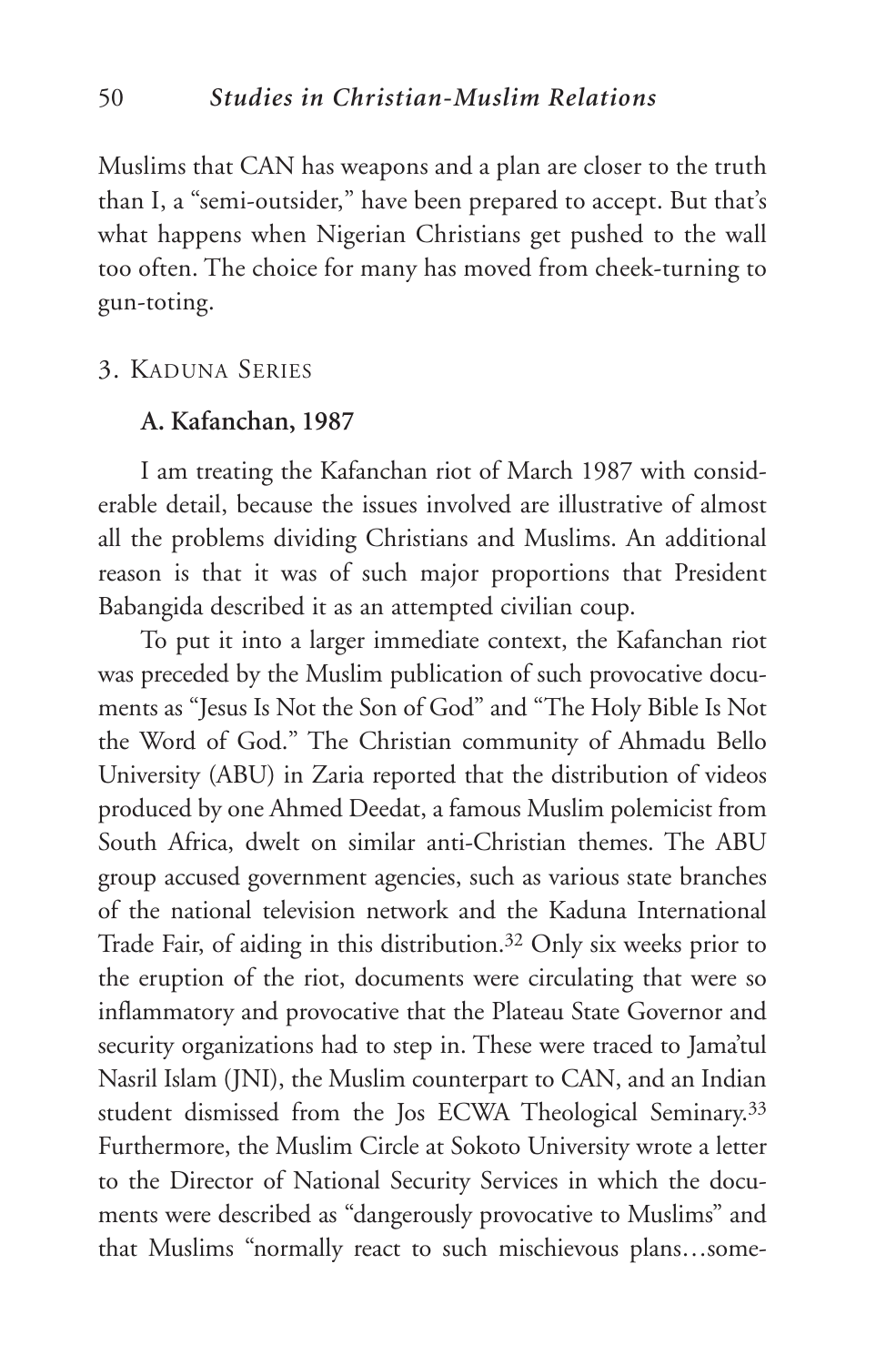times violently."34 Now we have adherents of both religions reacting negatively, with both appealing to the government. Tensions were so high in both camps that the situation only required a spark to start off the next conflagration. It all started at Kafanchan in southern Kaduna State, where, according to Karl Maier, there is a tradition of riots that goes back to tax revolts in 1922.35

The atmosphere at the Kafanchan College of Education was already charged by a programme of MSS that was held a week before the Christian students had their regular annual event. A highlight of the MSS agenda was a film depicting the Dan Fodio *jihad*, "a highly provocative" one, according to the CAN report. However, Christians did not disturb them.

The Christian programme included a speech about the life and work of Christ. The speaker quoted from two Qur'anic passages. These Qur'anic quotations triggered Muslim students who apparently were in the group just waiting for an offence on the part of the preacher. Theirs was a reasonable expectation. The preacher, one Rev. Abubukar Bako, was a convert from Islam who knows the Qur'an and is known for quoting from it. Converting from Islam demotes one to a status somewhat less than a human and strips one of all human rights and dignity. For such a person to quote from the holy book—something Bako was known for doing on his evangelistic campaigns throughout the north—is a doubly unpardonable sin. His very presence was enough to raise Muslim suspicions and hackles.

So, these students were expecting the quotations, probably even hoping for them, ready to throw stones at the speaker. Hajiya Ai'sha Umaru, a female student with a reputation as "trouble lover," "spearheaded the attack on the speaker." She seized the microphone and shouted to the Muslim boys to help her in the attack and threatened that "if the Muslim boys would not help, then the Muslim girls would take up arms and fight for Islam."36 According to Falola, she claimed that Bako "misquoted and misinterpreted the Qur'an…and he abused the Prophet Muhammad."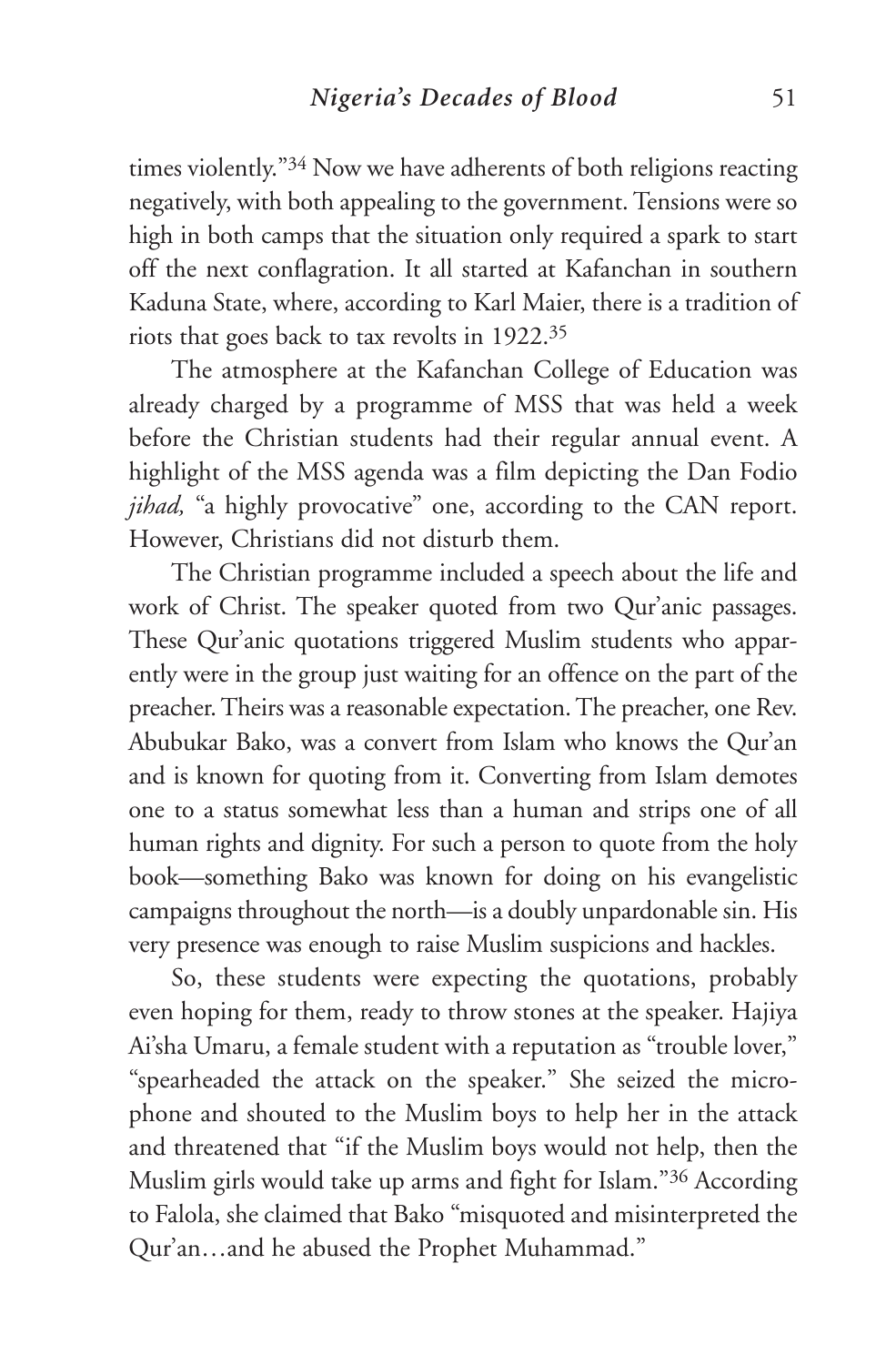#### 52 *Studies in Christian-Muslim Relations*

Two Muslim school administrators were drawn into it and asked Bako to just apologize, while they pleaded with the Muslim students to allow the Christian meeting to continue. However, both the Muslim students, mostly members of the Fundamentalist Izala group, and the organizers refused their approach. Instead, the Christians demanded that the Muslims be removed from the meeting place. The administration's attempt to forestall violence was fruitless in this volatile situation. A fight ensued and soon escalated into full-blown ruckus, with sixteen students seriously injured and a church burnt along with the school mosque. Bako escaped through a barbwire fence and remains a wanted person by Muslims.

The situation report of the Jema'a branch of CAN has it that several parties reported the college fracas to the local police, but officer Alhaji Omeka

*made nonsense of all these reports, since he heard it was the Muslim students that were beating the Christian students. Even when the police later arrived at the college…they did not do anything to save the Christian students. They [Christians] had to force open one of the gates…to escape.* 

Omeka's claim that the police helped calm the situation on that Friday "is completely false."

The Christian student meeting continued on Saturday in a church in town, where they were again disrupted and attacked. Undaunted, they continued their meeting on Sunday. This time, Muslims attacked them with sticks, clubs, knives and all sorts of weaponry. This attack then spread to other churches in town and nine people ended up killed. CAN slips in the story of the wounded who sought refuge in the police station, but were driven out by the same Alhaji Omeka, a Muslim, who defended himself with the statement, "We are not safe too."

Simmering old hatreds were suddenly revived as the town was turned into a warfront. Muslims, mostly Izala, began to conduct a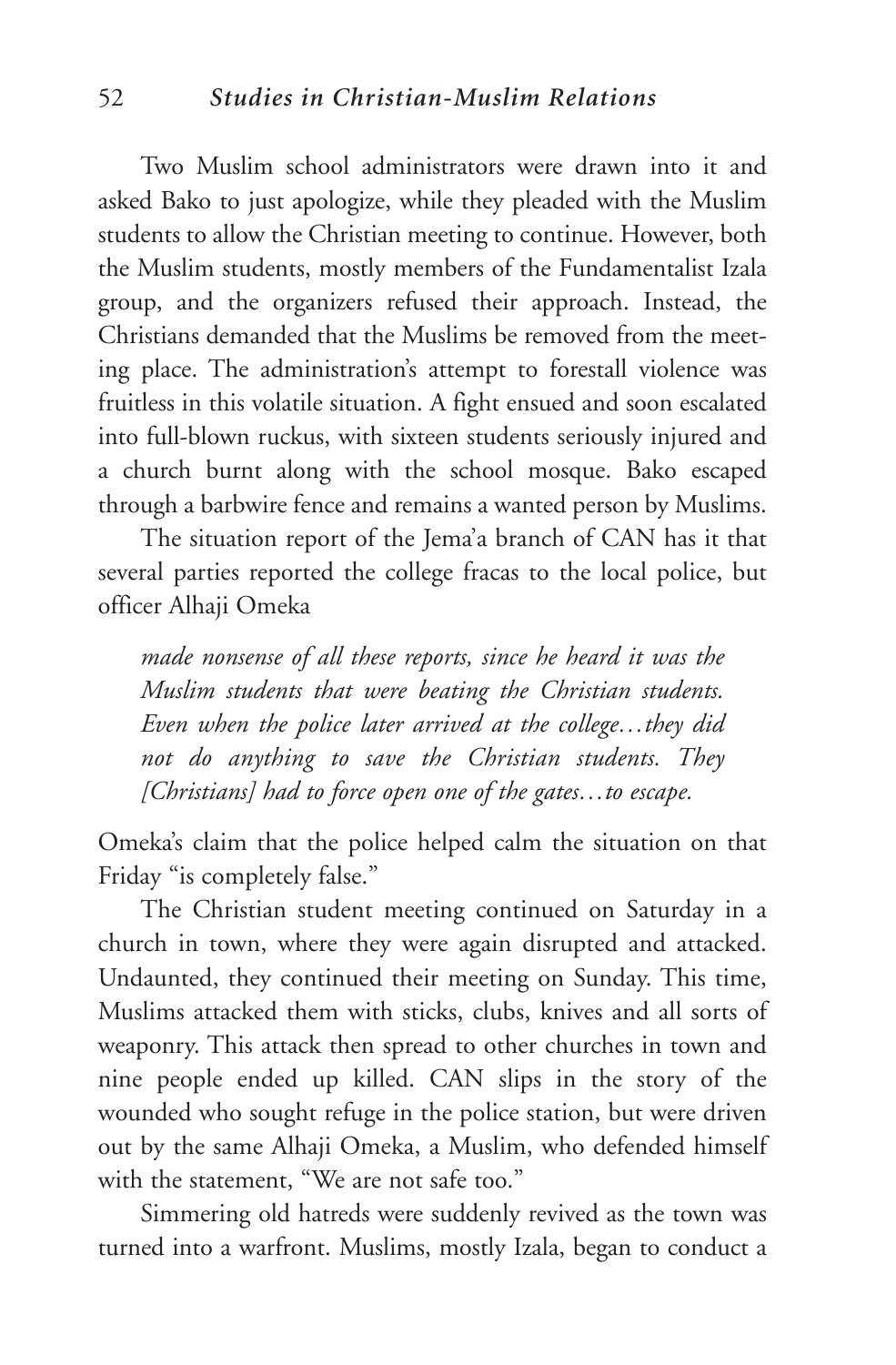reign of terror with their weapons and with petrol meant for burning churches. They held up innocent citizens and would destroy their belongings if they were either Christian or belonged to other Muslim sects. Roadblocks made movement unsafe. Some went about destroying parts of the town, including buildings and cars. Stores and other businesses became targets. The major Christian bookshop was looted. The town crowds returned to the college to attack houses and burned twenty cars there. Crowds faced each other with stones. Christians beat two Muslims accused of planning to burn their church. Besides those injured, eleven were reported dead. As in almost all such reported cases, the local police could not cope with this crisis. Calm returned only with the arrival of outside specialist forces. The role of officer Omeka, in blocking all attempts at peace and even preventing the State Governor from seeing the damage inflicted on churches, is highlighted.37

Thanks to exaggerated reports by the government radio about Muslims killed in Kafanchan and mosques destroyed, violence spread to other cities in the state. In Funtua, a "systematic and well orchestrated destruction of Christian places of worship and…parsonages and Christian property took place."

At the end of the *jihad*, eight churches "were reduced to rubble." In Kaduna City, the state capital "with a Christian majority," "Muslims attacked with reckless abandon and destroyed 14 churches." The following Sunday, a band of Muslims attacked the Living Faith Church during worship. They came with a supply of petrol/gasoline in order to burn the building along with the worshippers. The situation was saved by the intervention of the military. Thirteen church buildings were either damaged or totally burnt, many of them along with parsonages.

Zaria was worse hit than any other town in Kaduna State. It is a town with many tertiary educational institutions, including the premier northern university, ABU. On Tuesday at 4:30 p.m., news had it that Muslims were meeting at the Central Mosque on the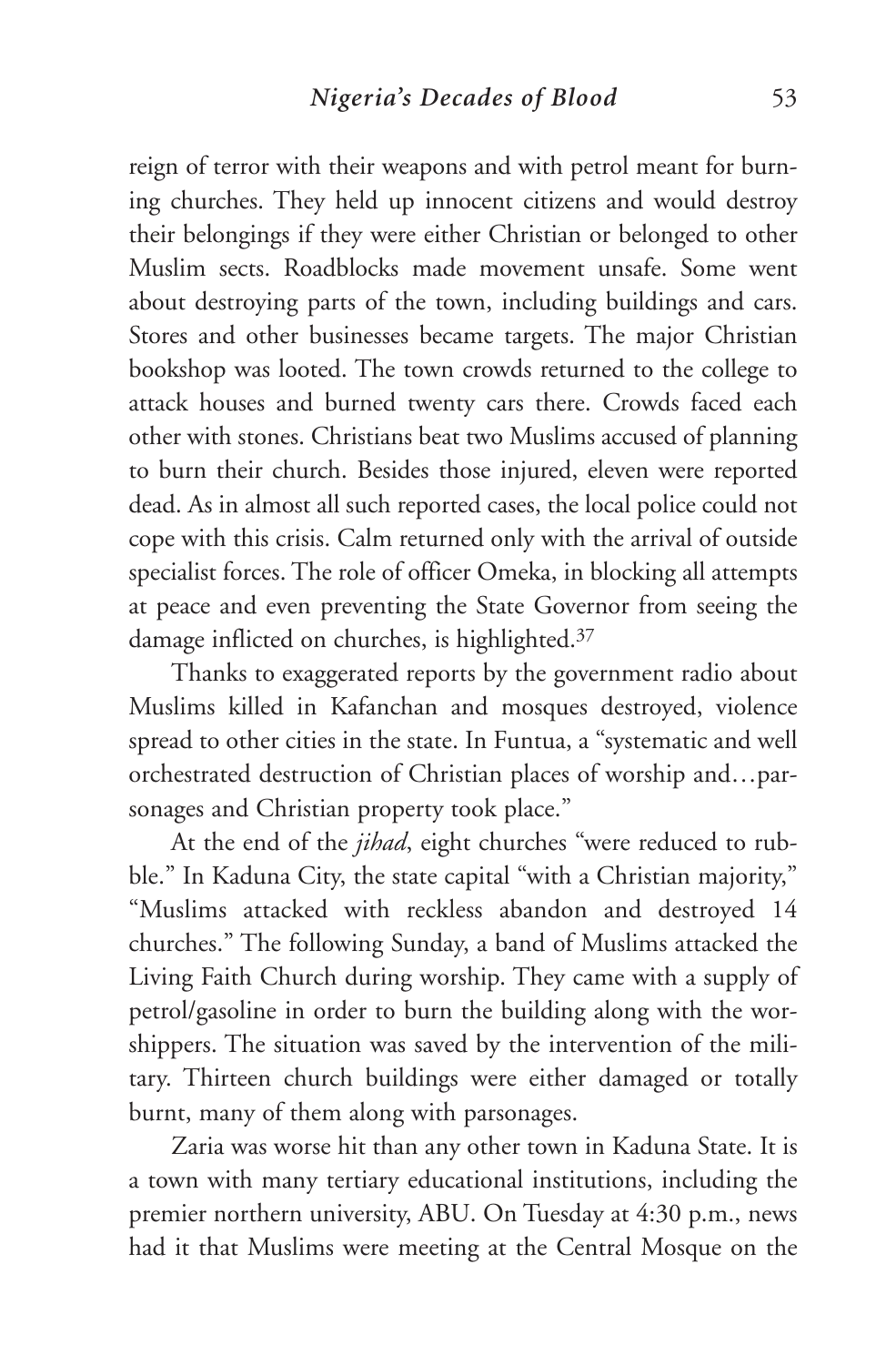ABU campus to plan the "destruction of Christianity in Zaria." When CAN reported the meeting to the police, they were told there was "no cause for alarm as he [the police officer in charge] was closely monitoring the situation." Seventy-four churches were either damaged or destroyed, not to talk of Christian homes, businesses and other facilities. I, your writer, have personally seen whole streets left in ugly black ruins. In addition, roads were blocked, cars set ablaze, people harassed and not a few hurt "amidst Muslim songs of victory." Six policemen were guarding St. Andrew's Anglican Church. However, they were withdrawn and "ten minutes later, the church and vicarage were set ablaze." In Samaru, a village suburb of Zaria where ABU is located, all the churches were burnt down along with other Christian properties and the ABU chapel. In Wusasa, a Christian suburb, all the churches were burnt as well some houses, including that of the Gowon family. In all, over 100 churches were destroyed, along with over fifty cars and uncounted other Christian properties.38 After the violence had come and gone, including in communities not mentioned here, according to various reports, statewide 152 churches and five mosques were destroyed.

The violence spread far beyond the borders of Kaduna State. The people of Katsina, the capital of Katsina State, "unleashed violent attacks on Christians," their churches and businesses. One church was heavily damaged; five were burnt. Kano State was also heavily hit. University properties were destroyed and Christians and Muslims seriously fought each other in the streets. Normal activities in much of the far north ground to a halt, including schools and markets. Traffic between the north and south was reduced to a minimum.39

CAN published a news release about this fracas because it felt "the truth of the matter must be told, for in knowing the truth and standing by it, lies our national salvation." It believed that, once they know the truth, "all Nigerians of good will and the govern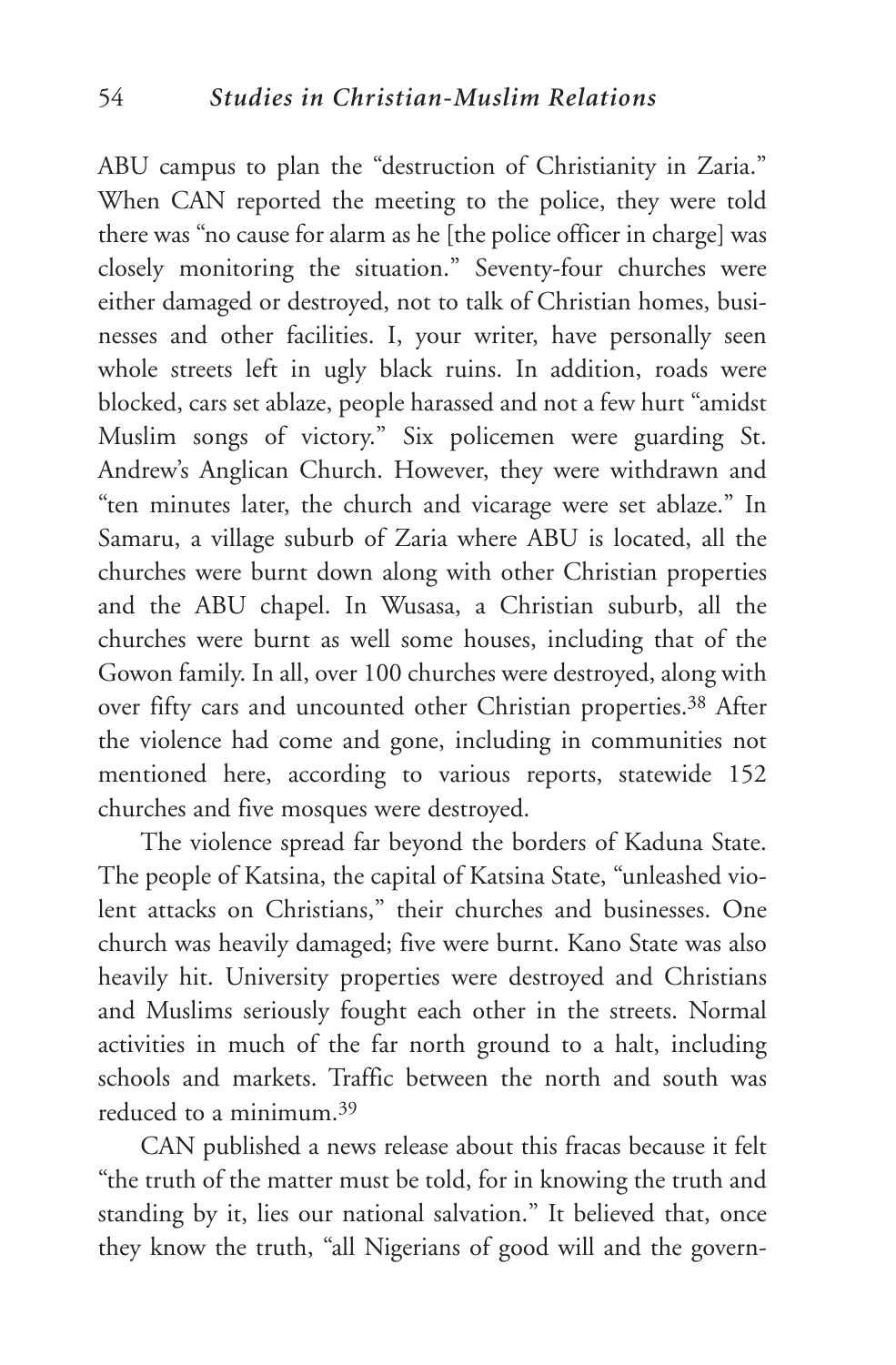ment should take concerted action to stem the tide of Muslim religious intolerance." Whether that optimism was realistic is a legitimate question, indeed.

In case the CAN release of l987 seems one-sided and propagandistic to some readers, I call attention to a report of these events in a press statement by a group of twenty-two ABU lecturers, comprising both Christians and Muslims. That release, appended to the CAN statement as *Appendix F*, is an indication of CAN's attempts to report as objectively as possible. Though the interpretations of this group and that of CAN differ, the facts of these riots are described in even stronger terms by this bi-religious "neutral" group. Hence, *Appendix F* of the CAN release is attached to this book as *Appendix 1*.

The Chief of Wusasa and brother to Yakubu Gowon, Daniel Danlami Gowon, submitted a report to Kaduna State Commission of Enquiry into the Recent Disturbances. Part of Gowon's submission is reproduced and attached to this book as *Appendix 2.* This material shows that CAN's stories of Muslim attacks on Christians are not mere fictitious fabrications. Others tell similar stories. Please turn to this appendix.

#### **B. Zangon-Kataf, 1992**

In February 1992, a violent riot took place in Zangon Kataf, once again in Kaduna State. This one was different from all previous riots in that it was started by the mostly rural Kataf people, a mixture of traditionalists and Christians, with Christians in the lead. The target was the Hausa-Fulani Muslim community, the townspeople. I draw most of my information on these riots from two sources—one Christian and the other Muslim—and we will see how "objective" the description of the "bare" facts of the story are.

According to Jega of *Citizen*, a private Muslim magazine, the initial spark—and there always is just a spark that gets the violence going—was provided by an order from Juri Baban Ayok, the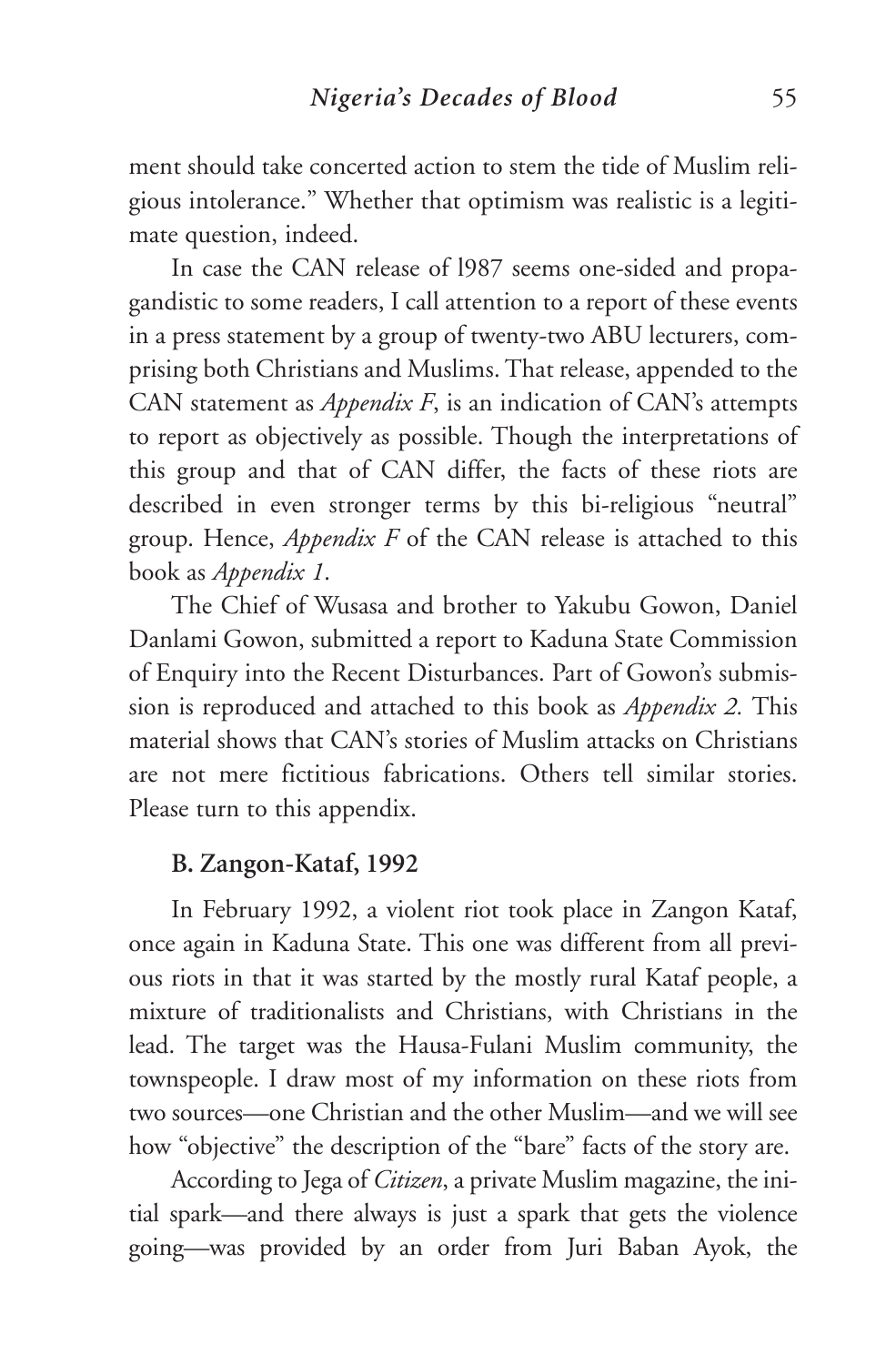Christian Chairman of the local government. In order to break the alleged monopoly the Hausa settlers had long enjoyed, the local market was directed to relocate. There is some evidence that it was not a purely spontaneous outburst. Some people, including the Christian Chairman, seemed to have foreknowledge of trouble brewing some days earlier. One Alhaji Mohammed Tasiu reported that John Toro, a Christian Kataf and retired army sergeant, told him on February 5 that there would be violence the next day. Ayok himself had told one of his councillors that some ex-servicemen "had threatened to deal with anyone who opposed the relocation of the market." Bestman Tailor was seen packing his supplies a day or two earlier, an indication he might have been aware of something brewing.

The relocation exercise was apparently badly planned and thus quickly evoked resistance on the part of the Hausa traders. The announcement was made on January 30, the very day that bulldozers started working on the new site. The move was to be made in only one week! It is not a pretty story: "There wasn't a single stall or toilet facility at the new market, and pieces of land for traders to erect stalls were first given out on the day of the commissioning itself, February 6."

Furthermore, Ayok had not obtained an approval from the full local council, while the new site was under the direct jurisdiction of the state government and had been designated for a special purpose.

Jega continues,

*Hausa*<sup>40</sup> *traders in Zango resented the…action and saw in it a political vendetta, especially since the official reason for the relocation was shortage of stalls. They were quick to point out that the new one had not a single stall. The Hausa protest was led by Alhaji Danbala ATK, who was heard on Federal Radio Kaduna's programme…on February 3, urging traders not to move to the new site. On February 5, Danbala obtained an*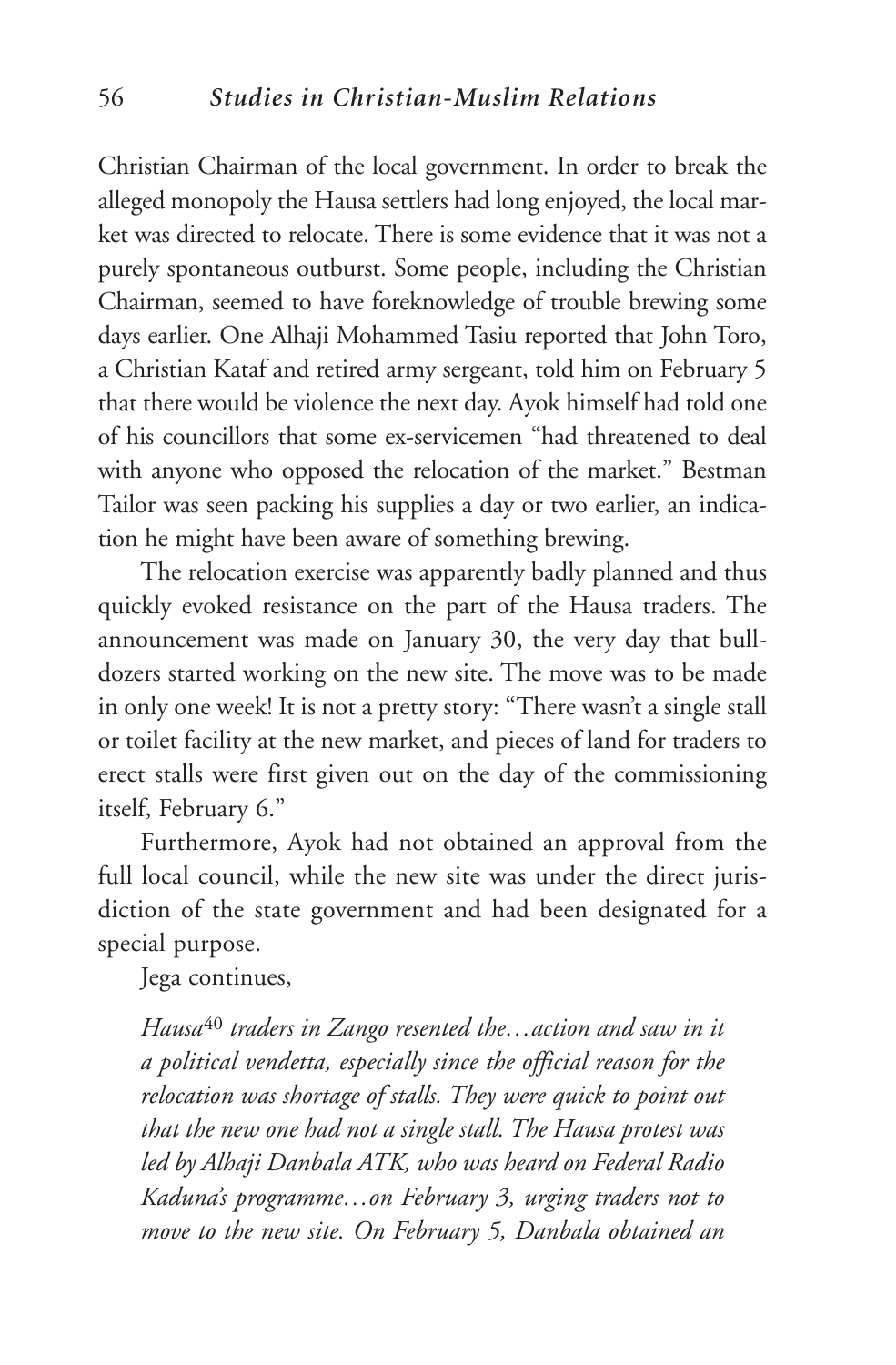*injunction from the…court restraining the local council from relocating the market the next day. The injunction was served on both the council chairman and the police by ATK himself on February 6. The police superintendent Audumanian Audu ignored the order on the grounds that it was irregular, and he instead ordered his men…to ensure that the new market site was protected. Mr. Audu had…sent a signal to police headquarters in Kaduna warning that the market relocation could lead to violence. The policemen at the new market were confused…by the conflict between their orders…. The situation soon got out of hand and the conflagration ensued.*

The violence started on February 6. Jega's write-up about it consists mostly of what he learnt from the Cudjoe panel appointed by the government to check into the matter, not from personal observation or research. <sup>41</sup> But let us give him our ear.

On the morning of the sixth, armed Kataf youth were on the road towards Zango. The attack in the town began at nine a.m. On that day, reported one Dauda Alijyu, John Toro "shot him in the right eye and then shot dead his two brothers." Hassana Aruwa was the only survivor of a family of eight. She identified the killers of her husband and her son respectively as Marcus Jibiro and "one Sule." Ibrahim Chakakai identified the group that burnt their house. The group included a pastor and a number of others bearing Christian names. Yunana Zulai Auta said that the looting of her restaurant was led by her next-door neighbour, Bestman Tailor. Another, Hussaini Muturba, claimed that his house was attacked by a group that included his neighbour. They forced their way into his house and announced, "Today you are dead." They stabbed his teenage crippled daughter with a knife. These stories are all about Kataf assailants and Hausa victims.

The role of the police in Zango was questioned. Officer Audi sent a warning of impending trouble to headquarters when Hausa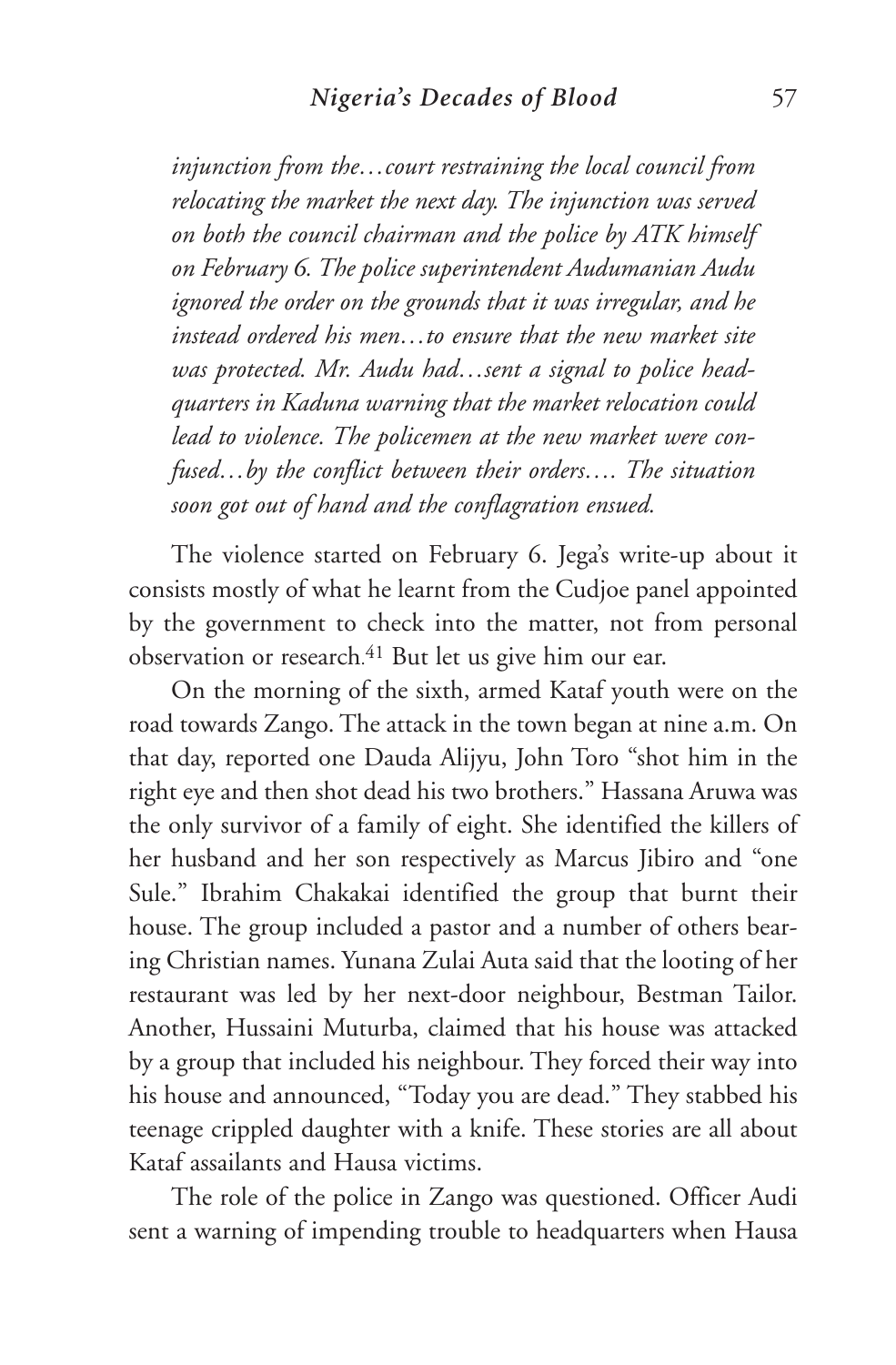people beat up the driver of the grader leveling the new site. In the middle of the bloodshed, some police tried to extract bribes from the victims. When Muturba reported the murder of his family, the police demanded money from him "to buy the paper to record his statement."42 The man borrowed the money, a measly ten naira, and wrote his report. Afterwards he was taken to retrieve the corpses, but by that time it was dark and they could not be found. Hence, the police locked him up for bringing them false information and "demanded another 2,000 naira to release him!" It's all part of a day's work!

However, the greatest police blunder, according to Jega, was their failure to arrest anyone for several weeks, even after being nudged by the panel and others. They gave various excuses for this failure. They did not want to pre-empt the panel's task of identifying the culprits, they claimed. Furthermore, they feared that doing so would lead to new violence. As it turned out, it was this failure that led to the much greater violence on May 15.

The damage was great. Millions of nairas of vehicles, farms and equipment were destroyed, including thirty-eight cars and nine motorcycles, 133 houses and twenty-six farms. Ninety-five people were killed, while 252 went to the hospital for treatment of wounds. No statistics are available about the wounded treated at home. In distinction from other riots, most of the victims were Hausa Muslims.

*Today's Challenge* reports that after the first riot, the Emir of Zaria—the one under whose regime the southern Kaduna people were chafing—came to visit the Hausa community of Zango and contributed considerable money to them. He did not bother to call on the representatives of the Kataf. Similarly, state government relief supplies went only to the Hausa; the Katafs were again bypassed. The Emir then called the Kataf leadership to come to his palace in far-way Zaria. They refused to come because he had snubbed them. Realizing his mistake, the Emir then paid the Kataf a visit as well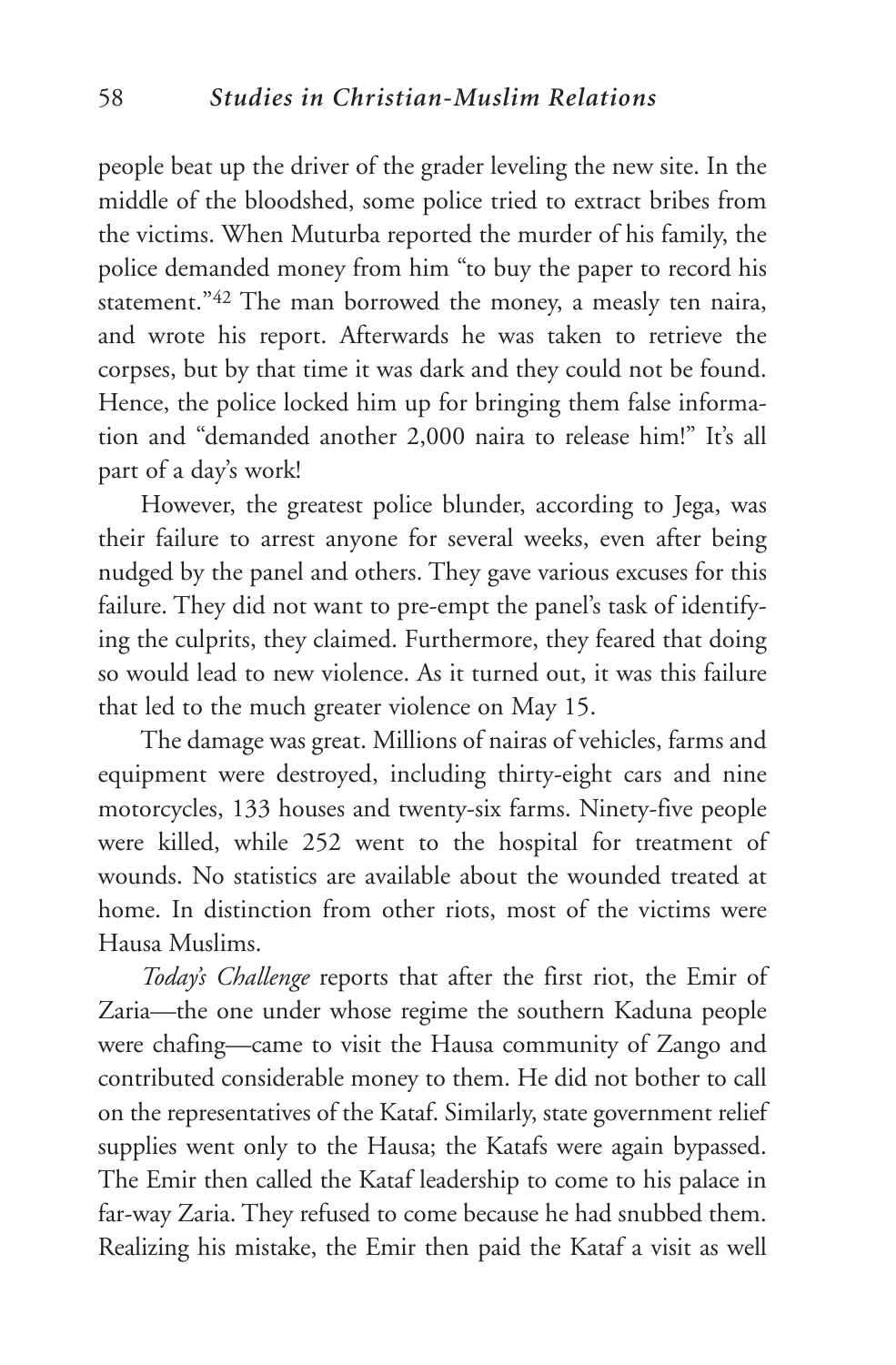and contributed an equal sum of money to them.43 Of course, the damage had been done. The attitude of the Emir was clear.

I have covered the first Zangon-Kataf riot mostly with the help of *Citizen,* a magazine with a strong Muslim bias. I am now moving on to the second installment and consciously switch over to Christian sources. You will notice that the tone and direction of the reporting immediately takes on a very different slant. We are going to experience something about the nature of "facts."

The tension of the February riot had not yet dissipated when Muslim youth in Zangon Kataf on May 9 wrote a letter to the Sultan of Sokoto, the official head of the northern Nigerian Muslim community. They threatened to start "the Nigerian Islamic *Jihad* from Zangon Kataf," and promised it would engulf the entire country.44 Copies were sent to various security and other government agencies, including local authorities. The letter contained a catalogue of "various misdeeds allegedly being meted out" to the local Hausa (Muslim) community by the Katafs. *TC's* report describes both the allegations and the threat as "grave." Unfortunately, I do not have access to this letter.

Various versions exist about the specifics of the resulting riot on May 15. *TC* reports that a mere two days before this riot, busloads of strangers had come to Zango. They were thought to have come from Bauchi and Kano. Some were intercepted in a struggle before they entered the town. During the scuffle, both sides lost four people each. Though the quotation below may not be well organized, its import is clear.

*TC insists that the actual renewed rioting began with a gang of Hausa youths who fell into a large farm and began to destroy the yams. When Kataf adults came, they had to immediately retreat as they were attacked by well-armed Hausa men who had taken positions everywhere. The police were alerted but could not contain the situation.*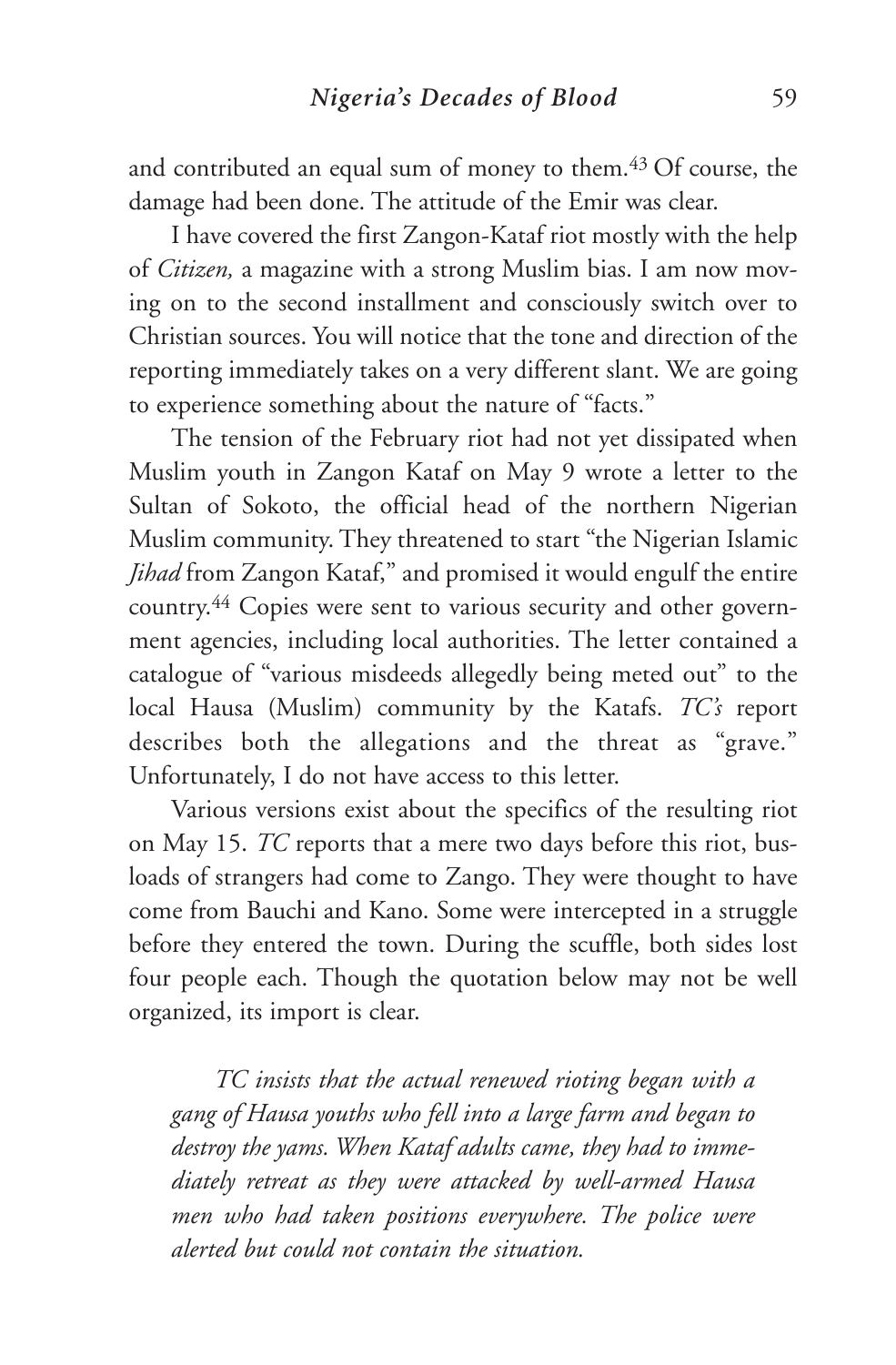*The Katafs sent distress calls to their kith and kin and organized…for self-defence. This resulted in all-out battle lasting from about 12 noon of Friday to 1 p.m. on Saturday, May 15- 16. It is alleged that sophisticated weapons, including machine guns and grenades were used in the fracas. People at Zonkwa, about forty kilometres away, said they heard the sounds of artillery fire and saw columns of smoke from the "war zone."*

*The Hausa community had stockpiled serious weapons of warfare over time and were sure they could "finish the Katafs in three days." The indigenes were living in fear as the Hausas never concealed the fact that they were ready for a show down. Trenches were said to have been dug in the town which is exclusively inhabited by Hausas and movement of indigenes restricted within the town.*

*…Added to this, there were accusations and counter-accusations alleging destruction of yam farms in the night. One day before the riots, at least nine Katafs woke up to discover that their farms had been vandalized. When the following morning people were seen vandalizing a farm, they provided a clue as to the people who had been carrying on earlier destruction.*

*The Hausa community seemed battle ready. It is claimed that they did not send their children to school that day and those who work at the Local Government Secretariat were absent that Friday. Thus, far from being taken unawares, the Hausas were well armed, ready and confident over victory on the strength of their arms. It is equally suspected that the delayed arrival of police was based on the knowledge that the Hausas were prepared enough to deal with the Katafs and tame them once and for all.*<sup>45</sup>

On basis of all the foregoing *TC* materials, it was clear to that writer that the events of May 15 were no accident but had been anticipated by the local Hausa people and that they started it. The anonymous writer continues,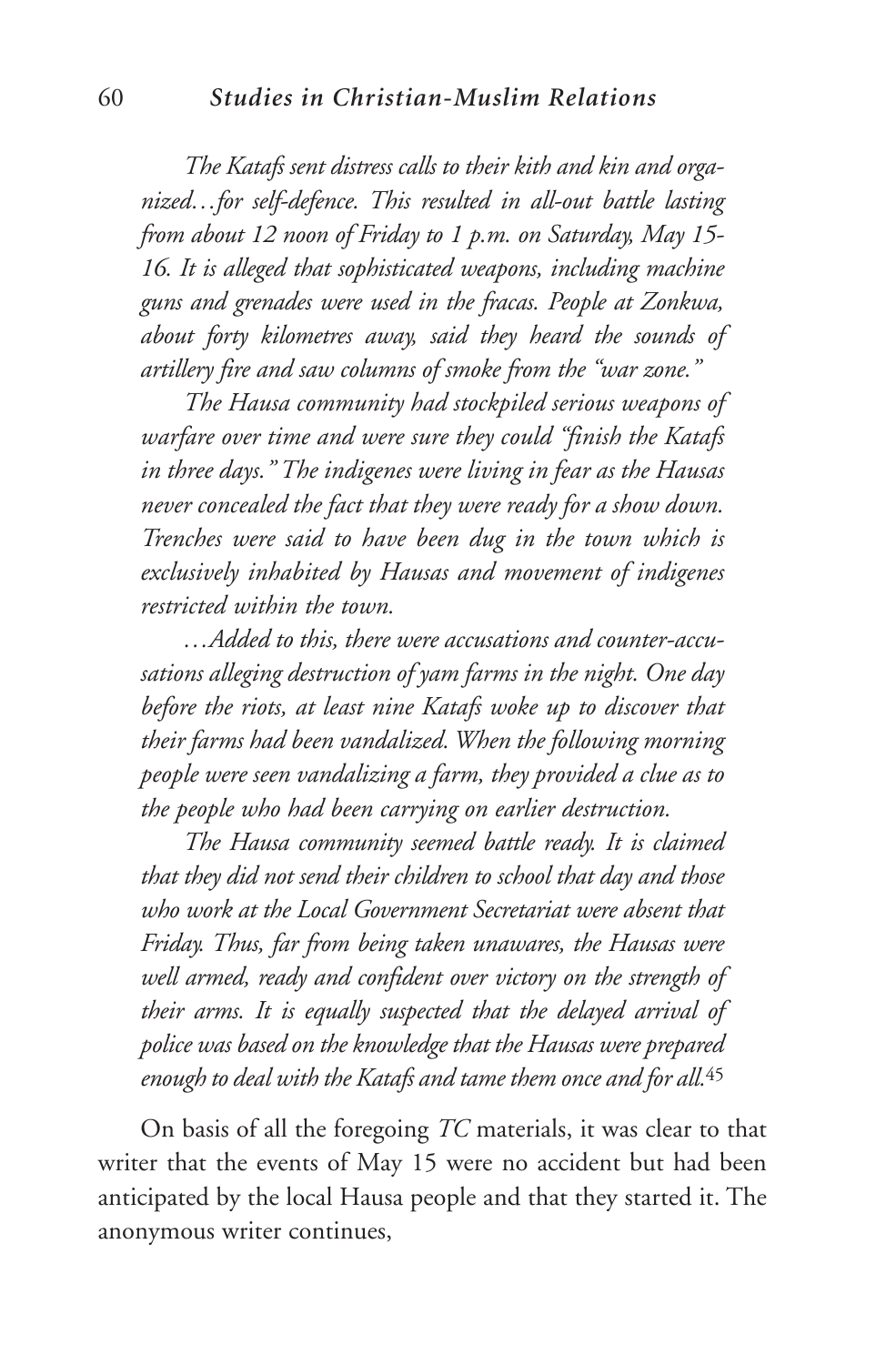*It is not true that they [the Hausa] were rounded up in mosques as no one went for Juma'at prayers that day. But having lost, they now took their casualties to parade in Kaduna to arouse religious sentiments not just against Katafs but all Christians. Thus a purely communal fracas in a village was transformed into a wider religious war covering the whole state, and resulting in the death of many Christians, burning of churches and property….*<sup>46</sup>

By the time the actual fracas in the town was over, Zangon Kataf had become a "ghost town. All the Hausas had deserted the place…. Every space was a grave yard and the only buildings standing were mosques."47

The reporter in *TC* has begun to notice a pattern to riots that has also become very obvious to me as I move from one riot to the other. The pattern is that

*a quarrel arises between Muslims and their neighbours in a remote place. The quarrel results in a clash, which results in deaths on both sides. The Muslims carry their dead bodies and injured ones to the cities where the sight will provoke those of their faith into rage. Consequently a vendetta is unleashed on innocent and unprotected Nigerians.*<sup>48</sup>

That's exactly how the riot spread to Kaduna City. The dead Hausa victims and the injured from Zangon Kataf were brought to the city by buses and cars. There they were used to whip up emotions. The government allegedly announced inflated casualty figures. Muslims in Zangon Kataf, they reported, were being killed in cold blood and needed to be revenged. In response, groups of Muslims decided to attack Christians on Sunday. Muslim youths came out "with bows and arrows, cudgels, cutlasses and axes… killing and maiming." They claimed they were on a "mission of revenge on indigenes of Kataf."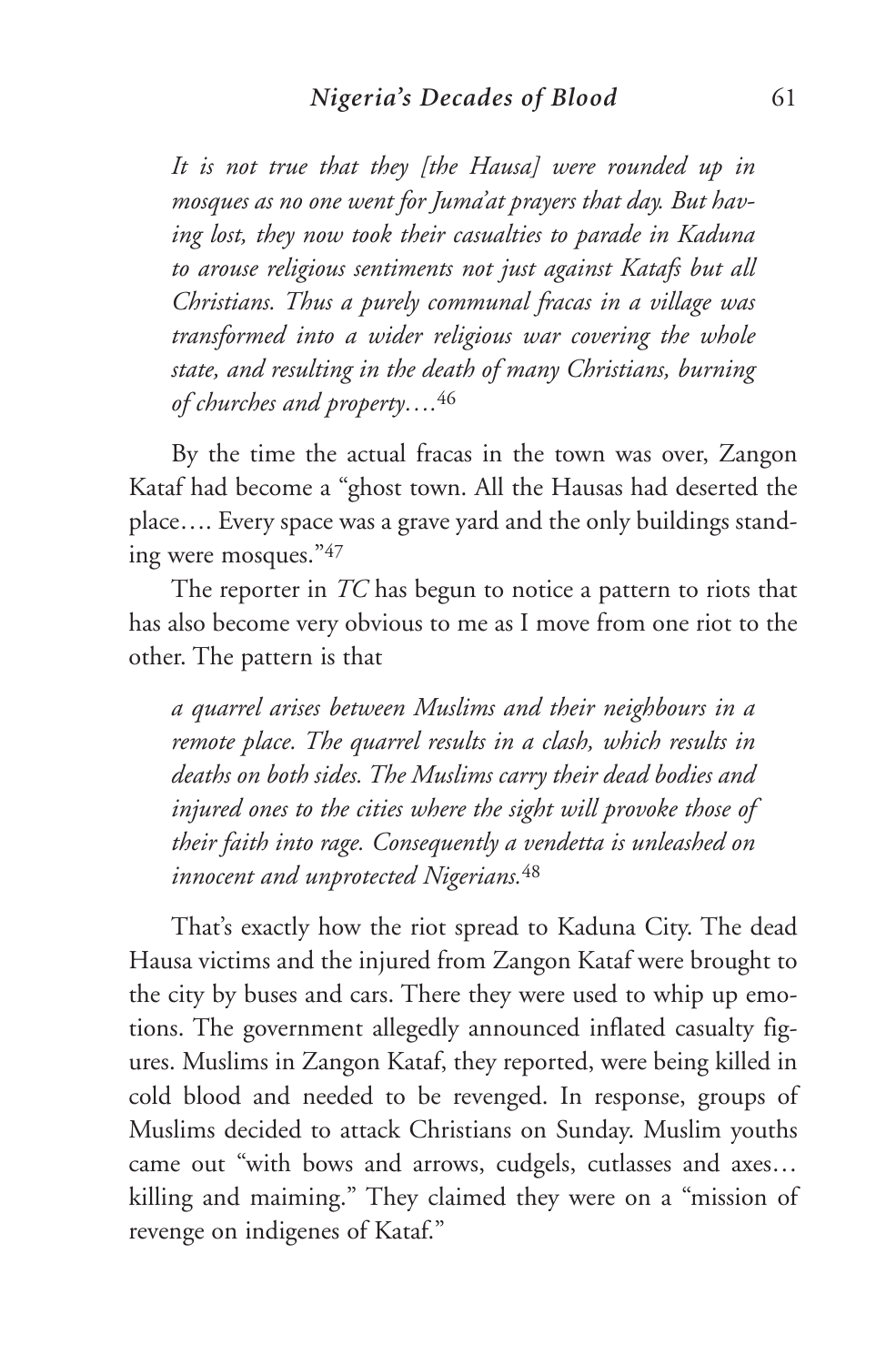#### 62 *Studies in Christian-Muslim Relations*

And so, on Sunday, May 17, 1992, they attacked Christians in various parts of Kaduna City. The following morning, various church officials were found murdered: Katung, the Zaria CAN Secretary, was "stabbed in the stomach and beat…to death." They "butchered" Bije, an elderly Baptist pastor. They "gouged his eyes and cut through his mouth to his chin. They also burnt down his church, his residence and all the property in it," including two vehicles. Duniyo, an ECWA pastor, "was equally mangled by the mob…in his house. They also cut him deeply across the mouth." Rev. Tacio was killed at home and "dragged out to the street where his body laid for 24 hours…. His car was also burnt and the doors and windows of his house smashed."

Killed along with him in his house were two others. In the meantime, his church was the scene of a mob attack in which at least twenty-five members were killed. The church itself was burnt for the second time, along with the pastorium. Various other churches in the city were burnt and individuals seriously wounded.

It needs telling also that quite a number of Christians who managed to escape their attackers were hidden and protected by Muslims in their houses at great risk to themselves.<sup>49</sup>

The fracas also hit Zaria hard. Sensing danger, many Christians sought refuge in the Federal Prison, thinking it would be a safe haven. Alas, a crowd of Muslims stormed the place, made a hole in the outside wall and set the place ablaze, burning all who could not get out. Those who sought to escape through the hole ran into a mob waiting to finish them off. Staff, prisoners and refugees, with a few exceptions, all died.50

The May riot was not only worse than the earlier one, but Mohammed Haruna of *Citizen* judged it to be the most violent of all riots so far.51 That, in the Nigerian context, is no distinction to be proud of, for it indicates continued escalation to ever-new heights of violence.

So, you have experienced two different views of the story. The "facts" are difficult to determine when people go about their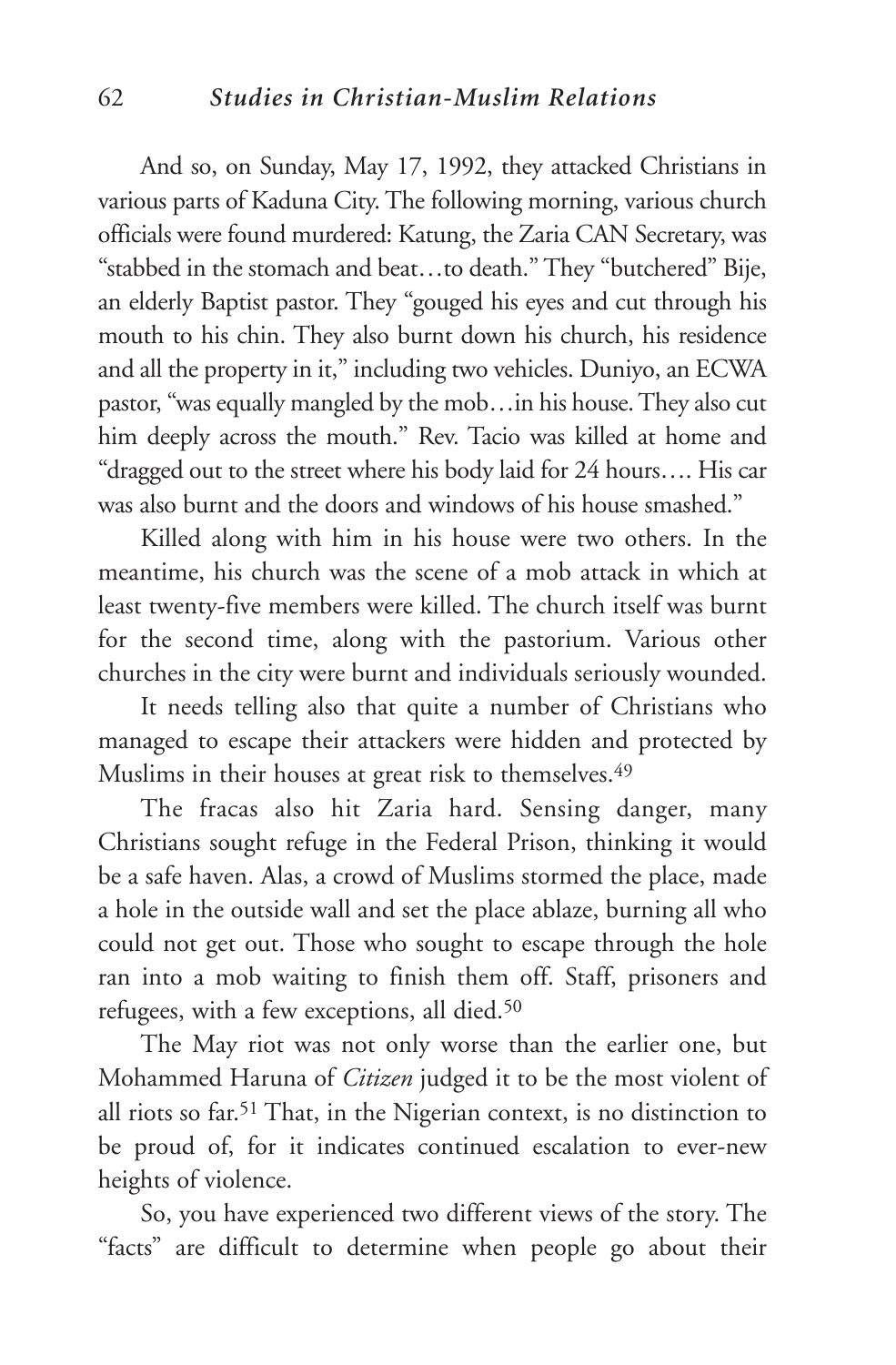research in a biased way. This gets worse when people are not aware of their bias. The publisher of *Citizen* was sure enough of his line that he declared their reports "were probably the most accurate."52 Well done and congratulations!

#### **C. Kaduna City, 2000**

These stories just won't end. We have now moved into the new millennium and have reached the parameters of this study, but the violence continues. In 1999, the Governor of Zamfara State, a poor and backwater kind of place, brought his state into the national and even international limelight when he announced his intention to adopt the shari'a and its court system in 2000. I will not go into all the details of this controversial development here, as that subject is reserved for a later volume. However, it set into motion a move by many hardcore Muslim states to follow the example.

Among the issues in the resulting hot "debate"—it was more like a contest of screaming among the deaf—were the constitutionality of this move, the comprehensive nature of Islam, the secularity of the nation and whether Christians would be affected or not. Though the governors denied that Christians would be affected, experiences of Christians with shari'a courts under the old order have made them very nervous and suspicious. In addition, there had already been too many examples under the new shari'a dispensation where Christians allegedly were clearly affected.

Not a few non-indigenes left the affected states to avoid renewed violence. Many moved to Jos, the capital of Plateau, considered a Christian state where such a development was thought unlikely. Many others returned to their states of origin. The situation was different for Kaduna, a state largely under Muslim political control but containing a high proportion of indigenous Christians who have no intentions of leaving their homeland. They are determined to slug it out. Kafanchan and Zangon-Kataf are both part of this state.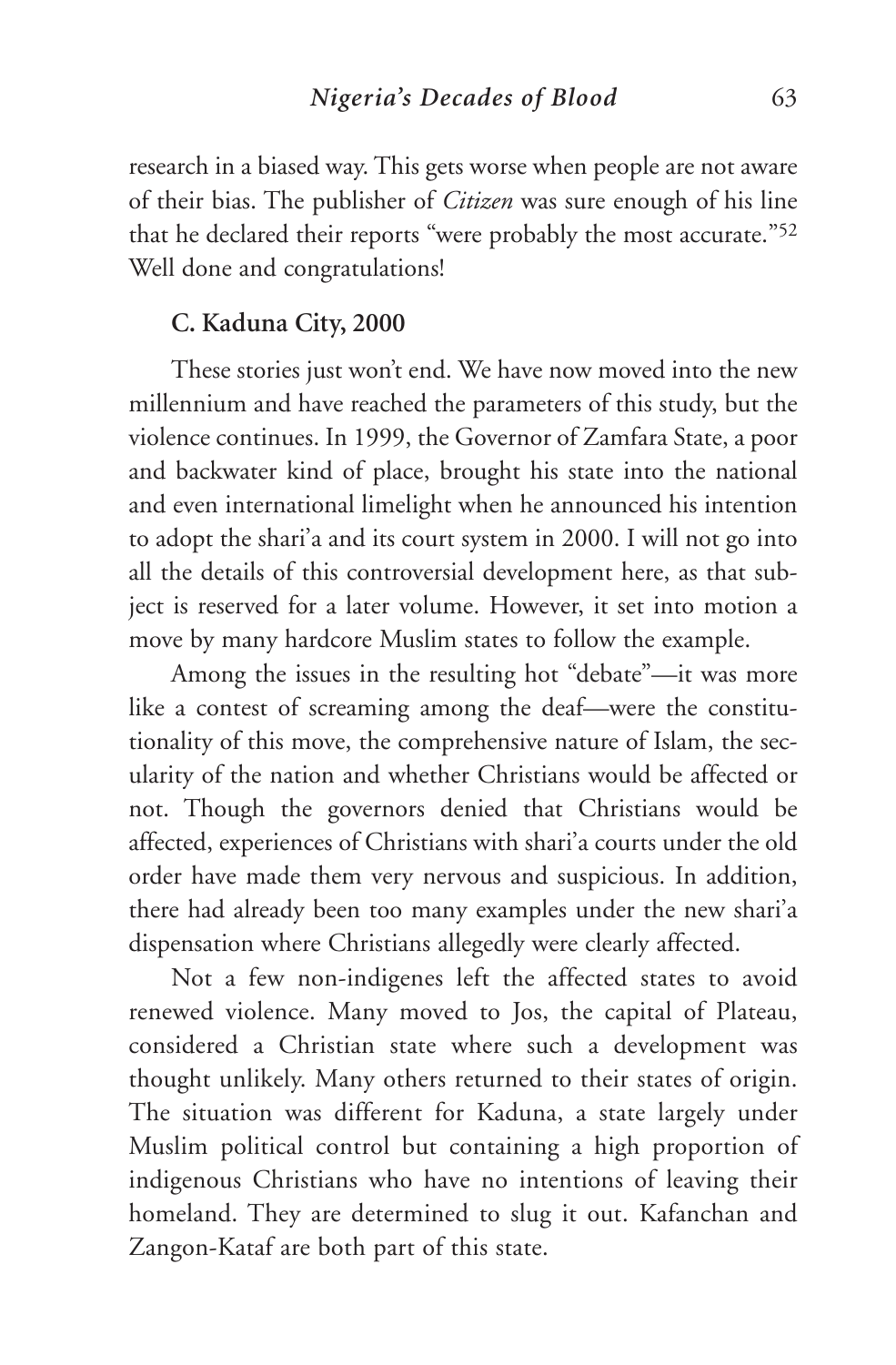The Kaduna riots of 2000 represent a new development in that it looks like Christians and Muslims started attacking independently from each other. Both felt provoked and both seem to have been initiators. The fracas ended with an estimated 2000 dead, more than any other except the Maitatsine riots and, possibly, developments in the new Nassarawa State recently cut out from Plateau State. President Obasanjo described it as one of the worst bloodletting exercises in Nigeria since the civil war53—a similar thing said of the Zangon-Kataf episode by his predecessor.

The *Newswatch* issue covering the first installment of these riots54 warned on its cover that "Shari'a will lead to open war," a quote from Archbishop Okogie. That certainly was the case locally and, in fact, beyond. Asaju and Oladipo assert that the riots had their roots in the peaceful anti-shari'a Christian march, on February 21 in Kaduna, organized by CAN. That one had been preceded by another peaceful Christian anti-shari'a demonstration on January 5 in Zonkwa, some miles down the road. The report has it that "hundreds of thousands" of Christians participated in it, most likely a highly inflated figure.55 The Kaduna demonstration was a response to a pro-shari'a march by Muslims two weeks earlier and some other provocations. Among these was the perceived denial to Christians of channels to have input into the shari'a issue. There was, according to Awowede, an "unwillingness by the Muslims to let the Christians have their say…." Or, as Nosa Igiebor put it, Muslims displayed "total disregard of the feelings and opinion of the Christian community."56 This was made worse by Christian insistence that they really constitute the majority in Kaduna State. Muslims were going about the city for five days, demanding that shari'a be introduced. In addition, the committee appointed by the House of Assembly to make recommendations on the issue had only Muslim members.57 When the Governor appointed his own committee, it was not much different. All of these factors put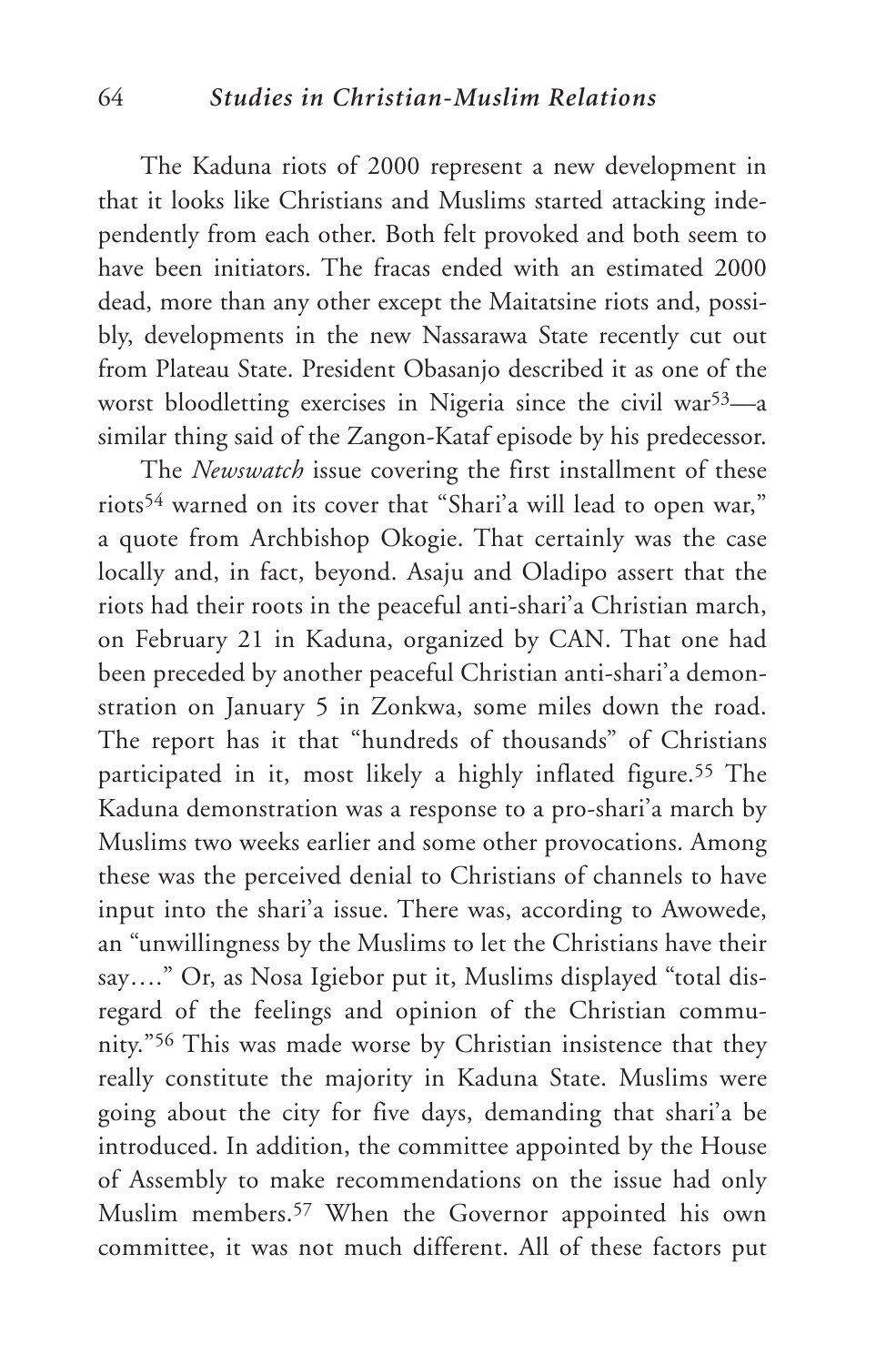together, along with the Governor's public insistence that shari'a is a must, drove Christians to the wall.<sup>58</sup> The government should have appreciated the peaceful intent of their demonstration and done all it could to protect it. Alas….

Christians had been advised to lock their shops during the event. Over 50,000 Christians, mainly from the southern part of the state, showed up. The event included some activities probably not scheduled by the organizers. In various places, Christian youth were seen "marching and doing exercises" at 5:30 a.m., undoubtedly creating unrest and provoking anger among their Muslim counterparts. The procession moved towards Lugard Hall, the home of the state's House of Assembly, and from there went on to Government House, where they entered after overpowering the security staff.<sup>59</sup> Muslim anger increased along with shouting and threats. While the leaders of the procession were getting ready to see the Governor, a report made the rounds that Muslims had killed one Christian. There was the rumour that provided the spark.

The factual details are murky. According to Awowede, Muslims made the counterclaim that Christians provoked the fighting. He then tries to set the record straight by insisting that actually a group of *almajirai*, children attending Qur'anic schools—always ready for some excitement and easy prey for mischief—had "taunted" Christians, and that the first person to be attacked was an Igbo Christian. In retaliation, two Muslims are said to have been killed—and thus "began the orgy of violence."60 Of course, facts in such situations are not as important as dangerous rumours.

Panic set in. By 10 a.m., three mosques had been burnt. An attempt to torch St. Joseph's Cathedral was successfully resisted. The mob then turned to looting and ransacking area businesses. In the process, they got hold of liquor, thus further inflaming already aroused passions. Many non-indigenes had their homes burnt. Corpses littered the streets. During the ensuing night, armed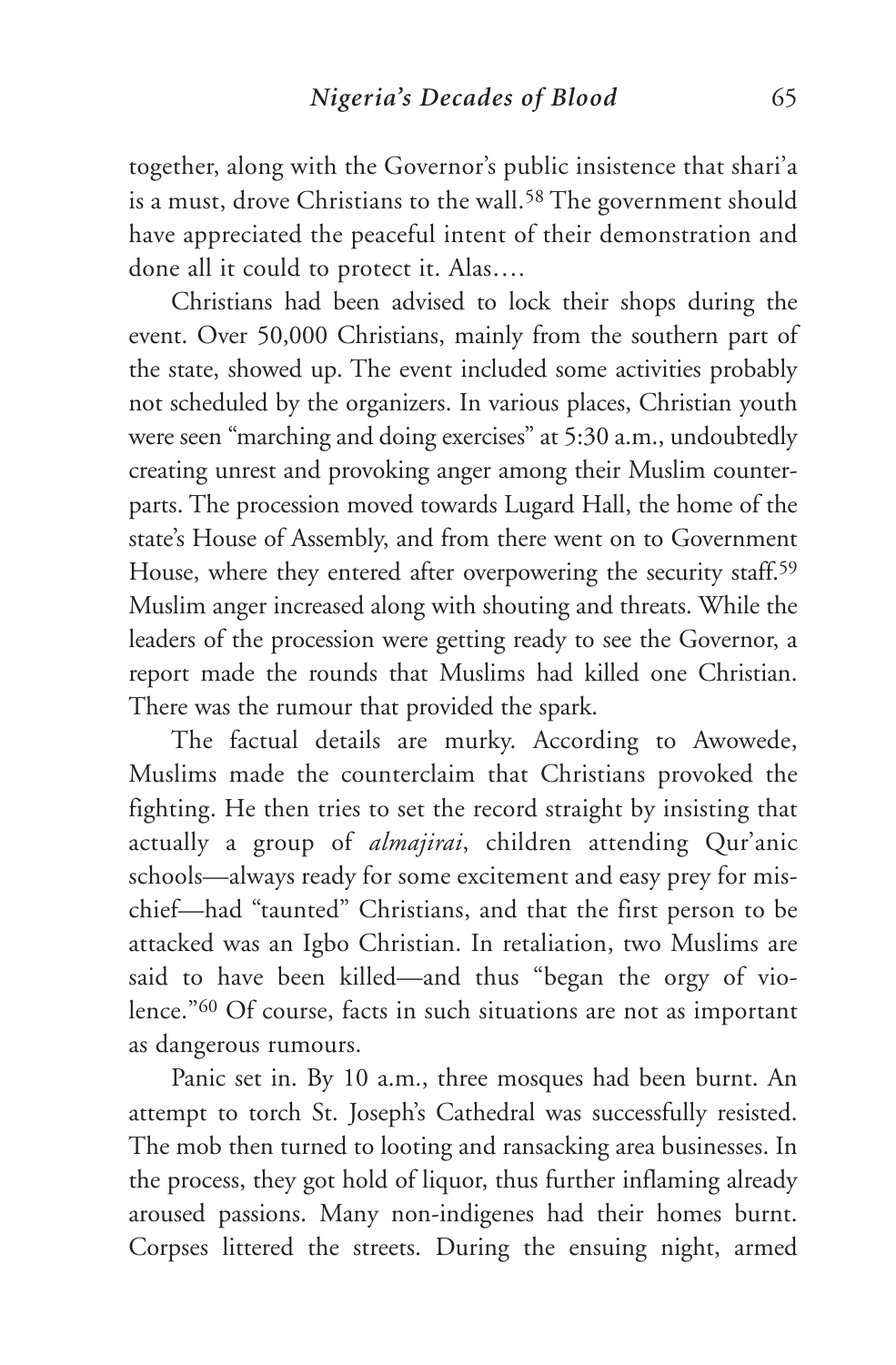indigenous youth groups shouting "*Allahu akbar!*" rampaged through Christian areas. In the Kawo area, reporters saw twenty roasted bodies.

As Muslim mobs tested the religion of people by demanding they recite some Qur'anic verses or else, so Christian groups would release people only if they swore they opposed shari'a. As the day wore on, religious passion was usurped by looters' passion. Some people escaped the clutches of mobs only by giving generous sums of money. Among the rioters arrested were two men who "confessed that they specialized in burning churches and killing pastors. Their blood-stained clothes gave adequate testimony to that."61

By the time President Obasanjo visited Kaduna, he found the city "in ruins."

An important, overtly Christian source of these events is B.E.E. Debki's report to the EYN, the Church of the Brethren in Nigeria, which was reworked into a book as per the church's request. I hardly regard this an objective discussion or portrait; it is marked by too much anger and one-sidedness. Also some of his facts are different from what we have read in the national newsmagazines we consulted above. Its virtue is that it represents established Christian opinion, even though not always expressed in the most acceptable English.

As Debki tells the story, while the government of Kaduna State was discussing the shari'a issue, on December 14, 1999, Muslims staged a public demand for its implementation. The House of Assembly appointed a committee comprising both Christians and Muslims, but before long the Muslim chairman, Ibrahim Ali, began a campaign in favour of shari'a, while the opinion of the Christian members was ignored. Debki observed that the pattern of violence in each ward or section of the city was to

*slay the pastor, sometimes with his family, and set the pastorium and the church on fire, before any other operation. As*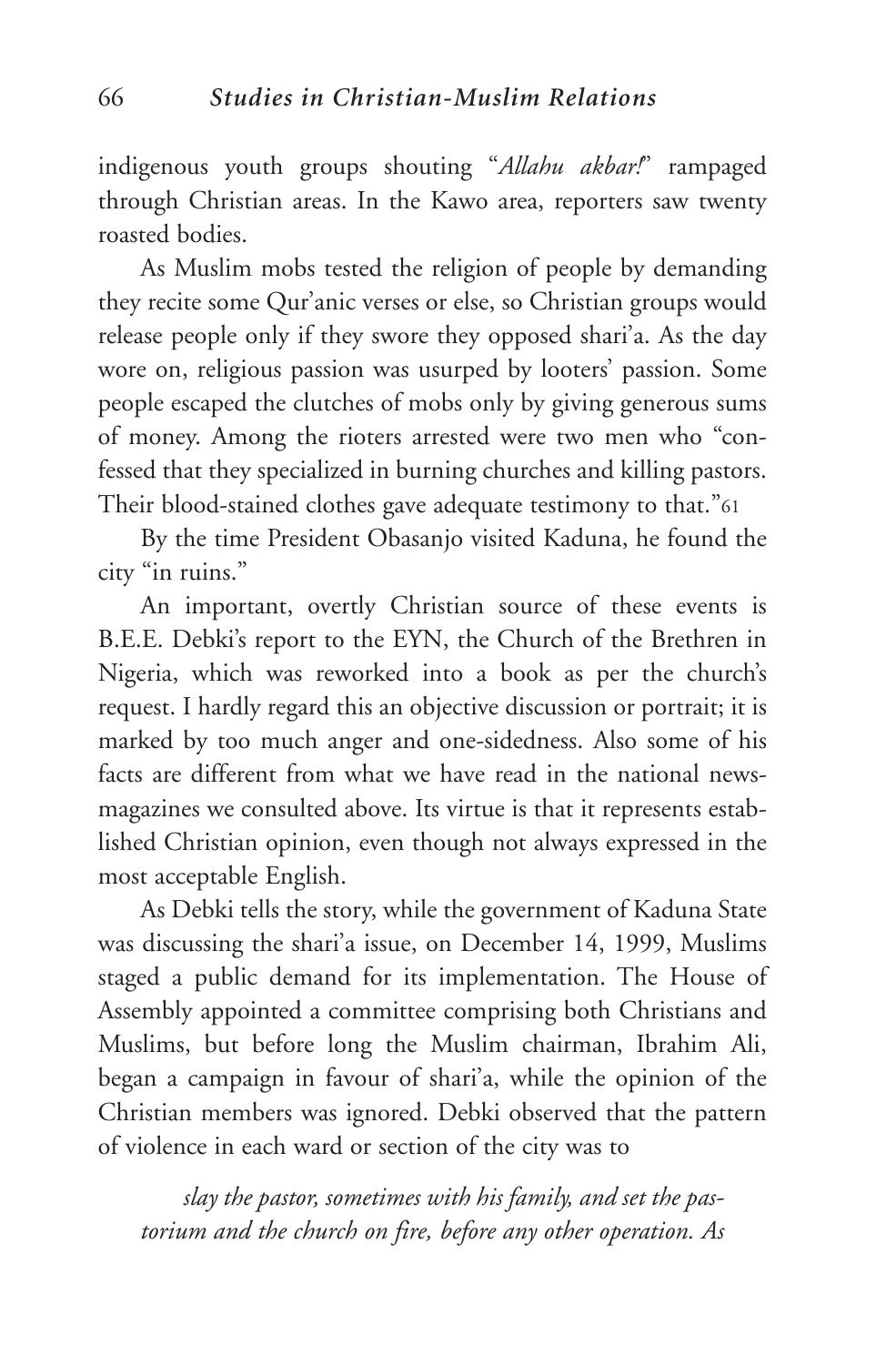*a result, hundreds of Christians were killed, many Christian houses destroyed, many churches burnt and a lot of Christian properties worth billions of Naira were destroyed or looted by the hungry Moslem jihadists as they went around with petrol, guns, sword and stones. The jihadists would kill either by gun, sword and a stick, and burn the remains to ashes….*

*Christian youths began defending themselves with sticks and stones, and before anyone could know what was going on, both sides were involved in the killing and destruction of properties of each side. Thus, where Christians are dominating, they killed more Moslems and destroyed more of their properties. And where the Moslems are dominating, they killed more Christians and destroyed more of Christian properties.*<sup>62</sup>

A second crisis developed on May 22, 2000. During the interim, more isolated burnings and destruction of churches took place, including killings of Christians. All the while, Radio Kaduna, a federal institution, encouraged new tensions to build up through one-sided reporting. Apparently they did not take a clue from the Bauchi news blackout that occurred earlier (reported later in this chapter). By early May, Muslims allegedly were planning another war. In preparation, they had transferred their wives and children to Barnawa, a Muslim section of the city.

When Christian youths got wind of these developments, new clashes developed that soon engulfed most of the city. During the interval, both Christian and Muslim youths had been taught the use of guns and were eager to experiment with them. Muslim boys were allegedly given army uniforms and guns. Total confusion set in, since it was now impossible to identify the fake from the genuine. It took the military with armored tanks to bring the violence to an end.

Muslim perpetrators included several groupings of poor people who would do anything for pay. One group comprised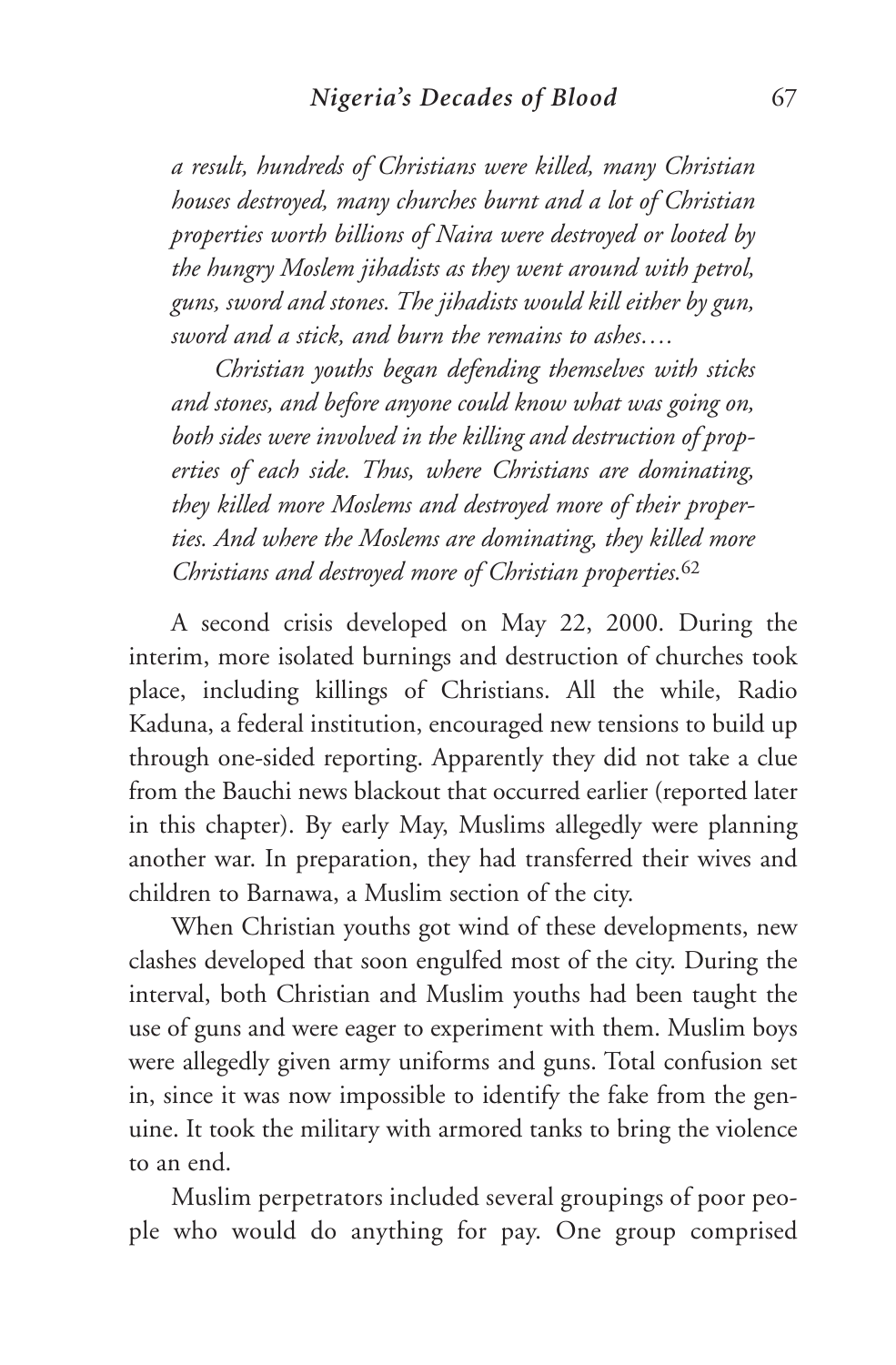unemployed graduates of Qur'anic schools whose "duty," in Debki's words, "is selling of troubles, and can be hired by anyone, including non-Moslems, once one can pay…." In addition, a lot of poor foreigners were employed by the Muslims in these riots, including criminals. Their interest in this excitement was not the low pay, but the looting. The final group consisted of local citizens, some of whom allegedly killed each other during the mayhem to get rid of debts or to cover up secrets.

Minchakpu provides us with some terrible stories of personal tragedies. Father Bello, a recently ordained Roman Catholic priest, came from a Muslim family, but his mother had converted to Christianity. Bello was the only male Christian in the family. As a convert, he was an apostate who had no human right to life, according to Muslim standards. A Muslim mob "dragged him, killed him, tied a rope around his neck and dragged him into a culvert and left him there."

And then there is Minchakpu's story of Mamduh and his wife, Manal. I reproduce their terrible story in its entirety for its full impact.

*They had been hiding in their home for 36 hours, since riots first broke out in their village against Christians on Friday night. Just before noon on Sunday, the armed rioters managed to break into their house. Mamduh was felled with one blow of a rifle butt, knocked unconscious with blood streaming from his head. Manal quickly grabbed the three boys and squeezed them into a tiny cupboard space behind the stairs. Trembling in fear, they heard furniture being dragged across the floor and out the door. When Manal no longer heard any movements, she ventured out to see part of the house on fire. Mamduh had regained consciousness, but could help little…to douse the flames.*

*It wasn't long until the looters returned, forcing the whole family to scramble under the bed…. One of the*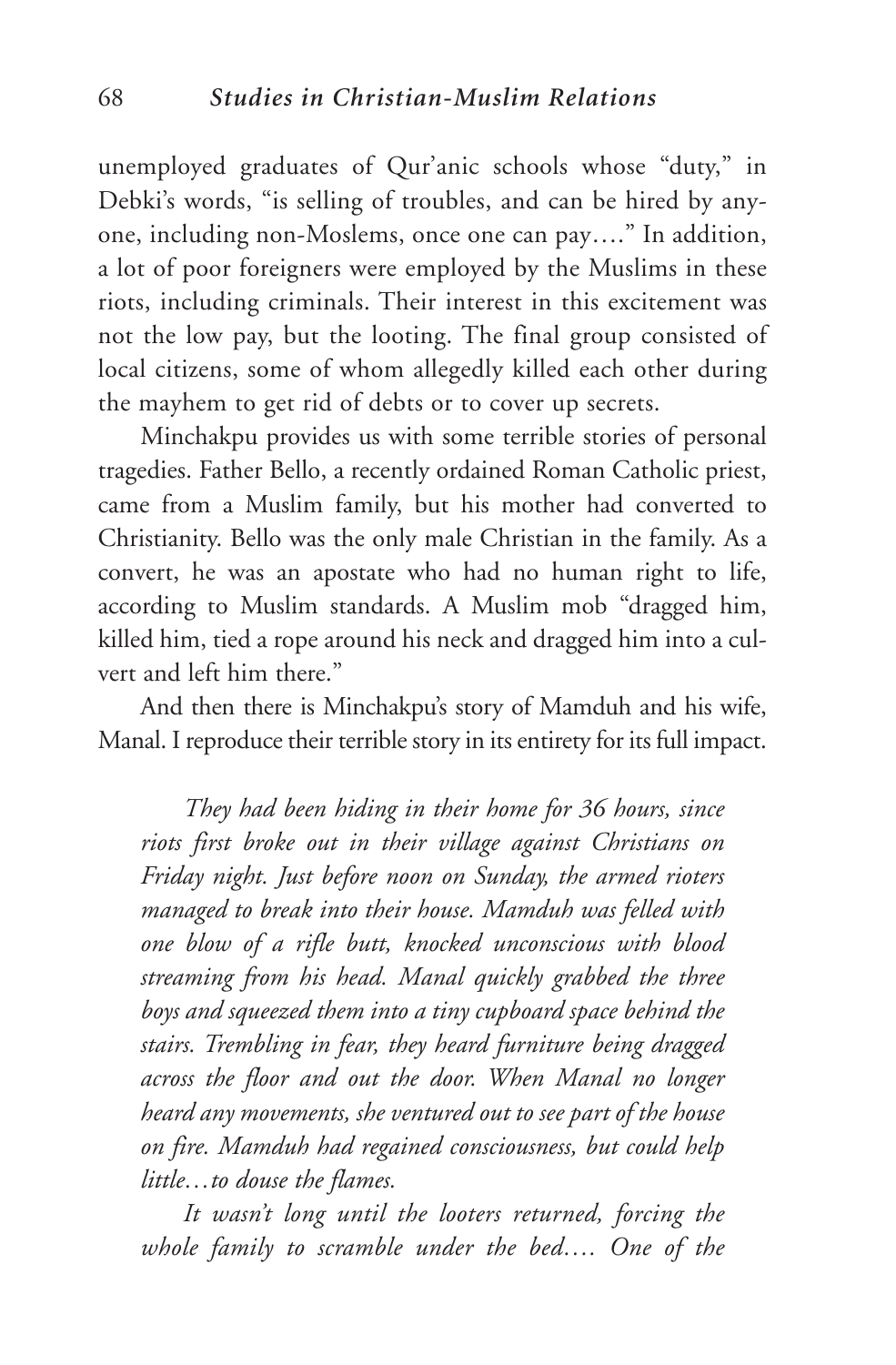*raiders promised not to harm them, calmly telling Manal to come over to him. Terrified they would attack her, Mamduh came out from under the bed. The attackers forced Mamduh down the stairs. So Manal followed, scooping up the baby in her arms and the other two boys following. "My husband also pled for mercy," she said. "But one of the men beat him on the head…and he fell to the floor. I tried to go to him, but they grabbed me by my hair and dragged me out of the house."*

*A Muslim neighbour who knew her spotted her, and together with two acquaintances, took charge of her and her children, walking them through the streets to the safety of his own home…. It wasn't till very early the following morning, when she tried to return to her home alone to find her husband, that she learned that, after she left, Mamduh had been shot dead and his body set afire.*

*Seeing her alone, two Muslim villagers accosted her on the street, threatening to kidnap her unless she signed with her thumbprint a cheque from her husband's account for N50,000 (\$14,700). Although she knew such a staggering amount was not in their bank account, she complied. But the moment she turned around, they shot her twice in the back. Her shoulder bone was shattered by the bullets. "But I could still walk," she said, "so I went a very long way before finally I found an ambulance."*

*"I know who shot my husband," she admitted. "The neighbours saw them do it. I've told the police the names of all three of them." Recently though, she learned one had been released by the police.*

*"My brothers are helping me," Manal said. "I am so ashamed to keep living off them. But what can I do? I married when I was 15 and I don't know how to read or write."*<sup>63</sup>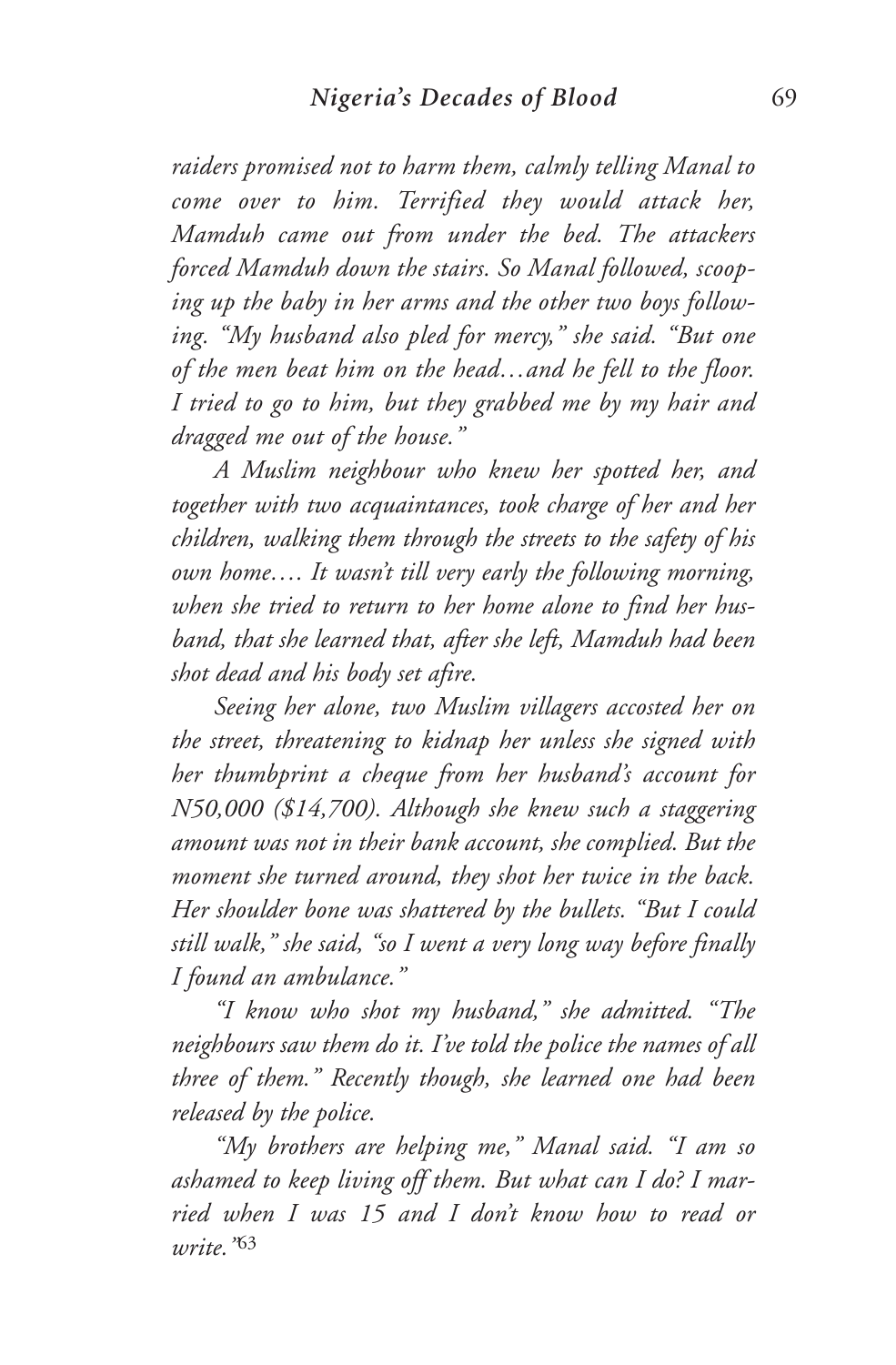### 70 *Studies in Christian-Muslim Relations*

About a year later, *TC* published some more detailed stories of murders that had taken place during these riots. Laraba Bobai tells how the son of a Muslim neighbour started throwing stones at their house. While they asked him why, suddenly a group of furious and heavily armed Muslims descended on her house. They surrounded the place and "torched it" with her and her children inside. She tried to escape, but Muslims were waiting outside to kill them. One

*actually sprang forward with a knife intent on killing her. But a gender-sympathetic fellow shot out his arm to shield her from it. By his wound she was saved. A cut on the head inflicted by another wicked one reminds her of that ordeal. Others were not that lucky. Among them were the three women and many children she left behind. All died in a miniature hell. Laraba saw their corpses when she returned. Dead bodies littered the compound. Some, including her husband's, were thrown into the well in the house.*

Hajara Magaji tells how her Muslim neighbours, with whom they apparently had gotten along just fine, called her oldest son and "boldly told him that his end, along with that of all members of his family, had come. Later, their big house was encircled and all exits blocked." There were thirty people in her compound, including many neighbours. Only eight survived the ordeal. She herself was fortunate to have escaped with knife cuts and getting stoned.<sup>64</sup>

The Baptist Seminary in Kawo, a Kaduna suburb, got badly hit during the ruckus. The following is the story there as told by Yusuf Gwadah to Dr. Danny McCain, his former teacher at the University of Jos.

Since it speaks for itself, I include it as Appendix 3 without further comments.

So far, my descriptions of Kaduna 2000 have been based on Christian sources.65 I now want to show how Muslims describe these same events. I am at a disadvantage here, for Muslim sources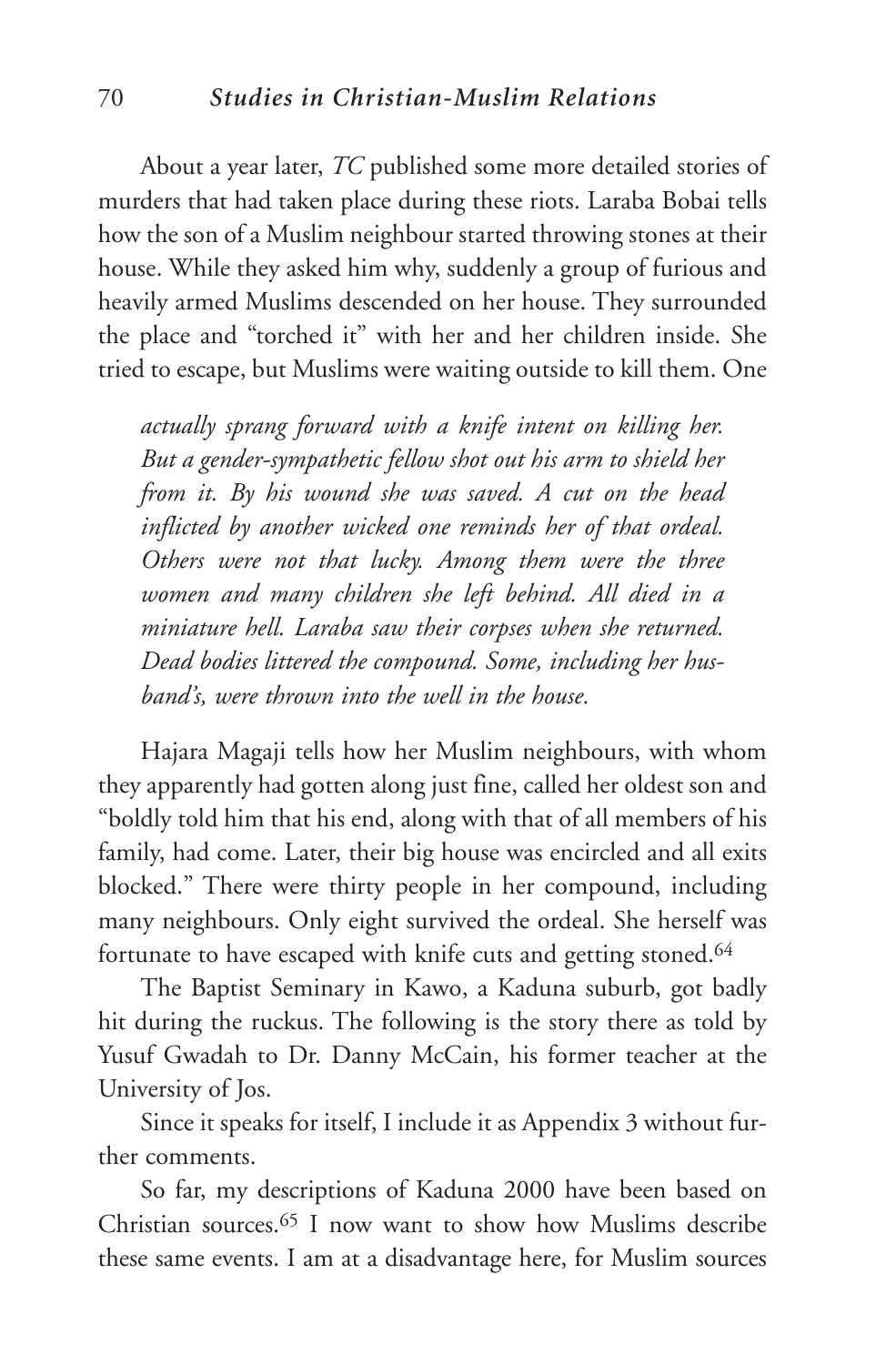at my disposal are fewer. My major source here is the *New Nigerian—* indeed, a Muslim-oriented newspaper, but which always has to temper its preferred orientation because it is owned by the Federal Government. It thus toes the fine line between its preferred stance and political correctness as defined by its political masters. In this way, the *NN* is not free like the previous publications we have consulted. The intention here is not to repeat all the horrible stories of Kaduna 2000, except where the "facts" are reported in a significantly different way from what you have read so far.

I single out the *NN* for two reasons. First, because it is respected especially by the Muslim community and, second, because in subsequent chapters we will read of frequent Christian accusations that *NN* usually supports the Muslim side in situations of conflict, even though it is supported by government money.

Muslims felt let down when Christian members of the State House of Assembly allegedly refused to serve on its adhoc shari'a committee. We have already noted the Christian explanation. Other *NN* stories have it that when the subject was on the agenda of the Kaduna State House of Assembly, the public gallery was full of Christians mobilized by CAN. This intimidated the Christian members of the Assembly and led to their refusal to serve.<sup>66</sup> Ibrahim Ali, the chairman of the committee, explained some of the backroom politicking that took place on both sides. He claimed that he privately was able to exact promises from some Christian members to cooperate. That cooperation did not take the form of membership, but the promise that they would help the committee to ascertain the true feelings of their constituency.67

The shari'a issue was not merely a matter for politicians and their committees. When JNI organized a seminar on the issue on February 10-12, 2000, *NN* reported that it was attended by "hundreds of thousands of Muslims and non-Muslims," an assertion supported by a picture that indeed showed a huge crowd.<sup>68</sup> The shari'a was in the air everywhere, provoking intense emotions that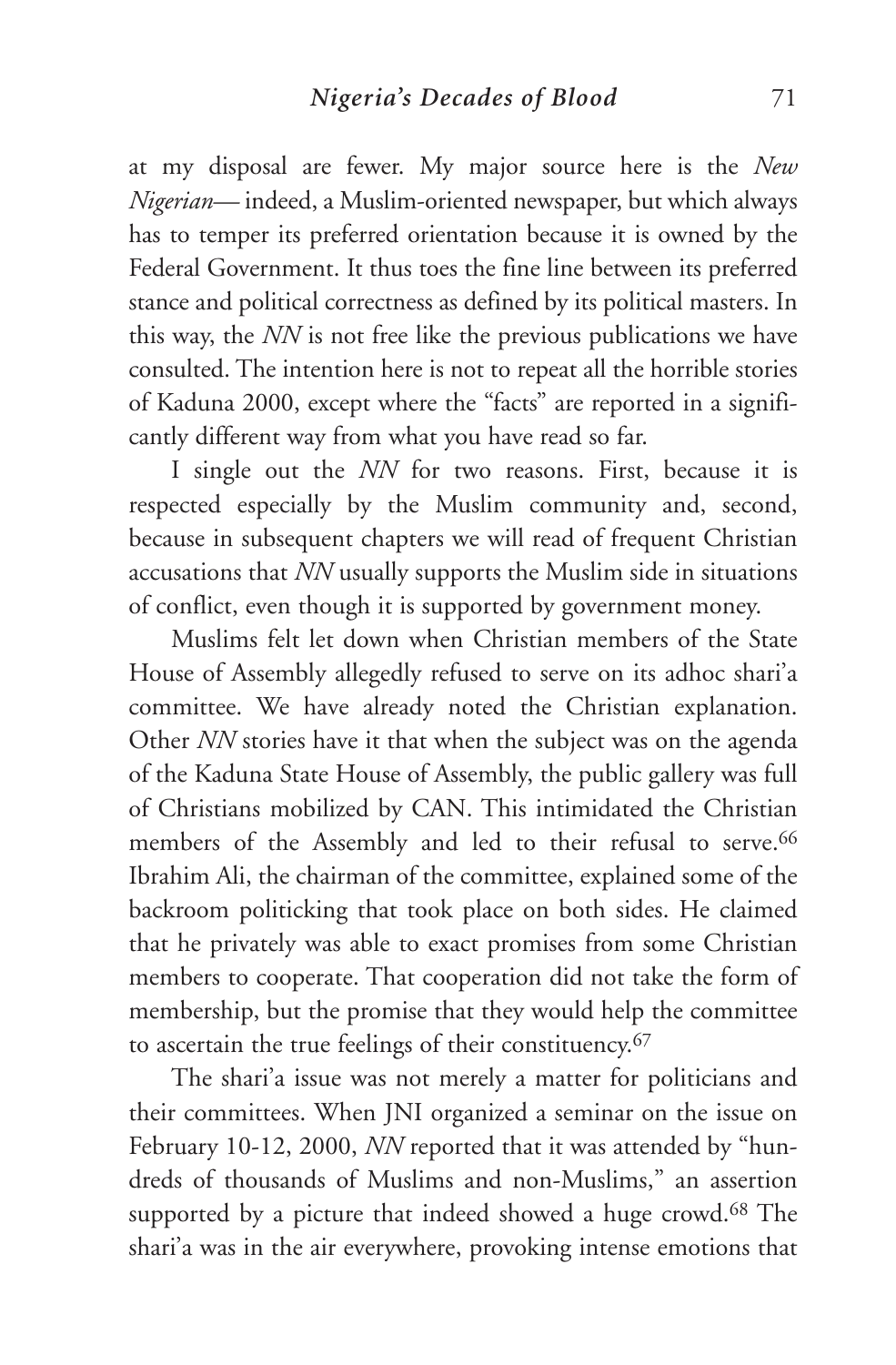rendered the people open to easy and dangerous flare-ups. This situation was further indicated by the fact that the ad hoc committee of the House of Assembly had received over 5000 memoranda. The chairman reported that the people were so "sharply divided" and so "adamant" that it put the committee in a difficult position.<sup>69</sup>

Even though the House of Assembly had not yet reacted to the report of the ad hoc committee, a member of the committee, Muhammad Abubukar, spoke publicly about the issue and decried the heat it had generated. He made it clear that, according to him, Christian opposition to shari'a was based on misunderstanding and ignorance. The entire tone of his presentation, as featured in the *NN,* was one of paternalism and arrogance towards Christians who do not know what they are doing. The fact that this speech was reported in the *NN during* the riots leaves the paper open to charges of recklessly encouraging the continuation of the violence. Throughout the riot and its heated aftermath, the paper kept publishing stories about the progress of the shari'a in other states. One could understand this either as a conscious attempt to keep rubbing salt into the wounds of Christians or as encouraging Muslims by showing that shari'a is on a successful march in other states—or even both!

The *NN* headlines about the riots themselves seem very evenhanded in that blame is not apportioned to either religion. It talks about "irate Muslim and Christian youths engaging each other in fierce fighting" and about "skirmishes between Christians and Muslims against the adoption of Shari'a." It presents the reactions of the Christian Deputy Governor, Stephen Shekari, in similarly objective tones as well as the reactions of Christian President Obasanjo.70

Since I can hardly improve upon its content, I attach parts of a relevant article by Bala Abdullahi and Kayode Kolade, "Kaduna's Killing Fields,"71 as Appendix 4.

With Governor Makarfi, a Muslim, abroad for business and medical reasons, Shekari, his Christian deputy, must have been embarrassed by the Christian demonstration for which he had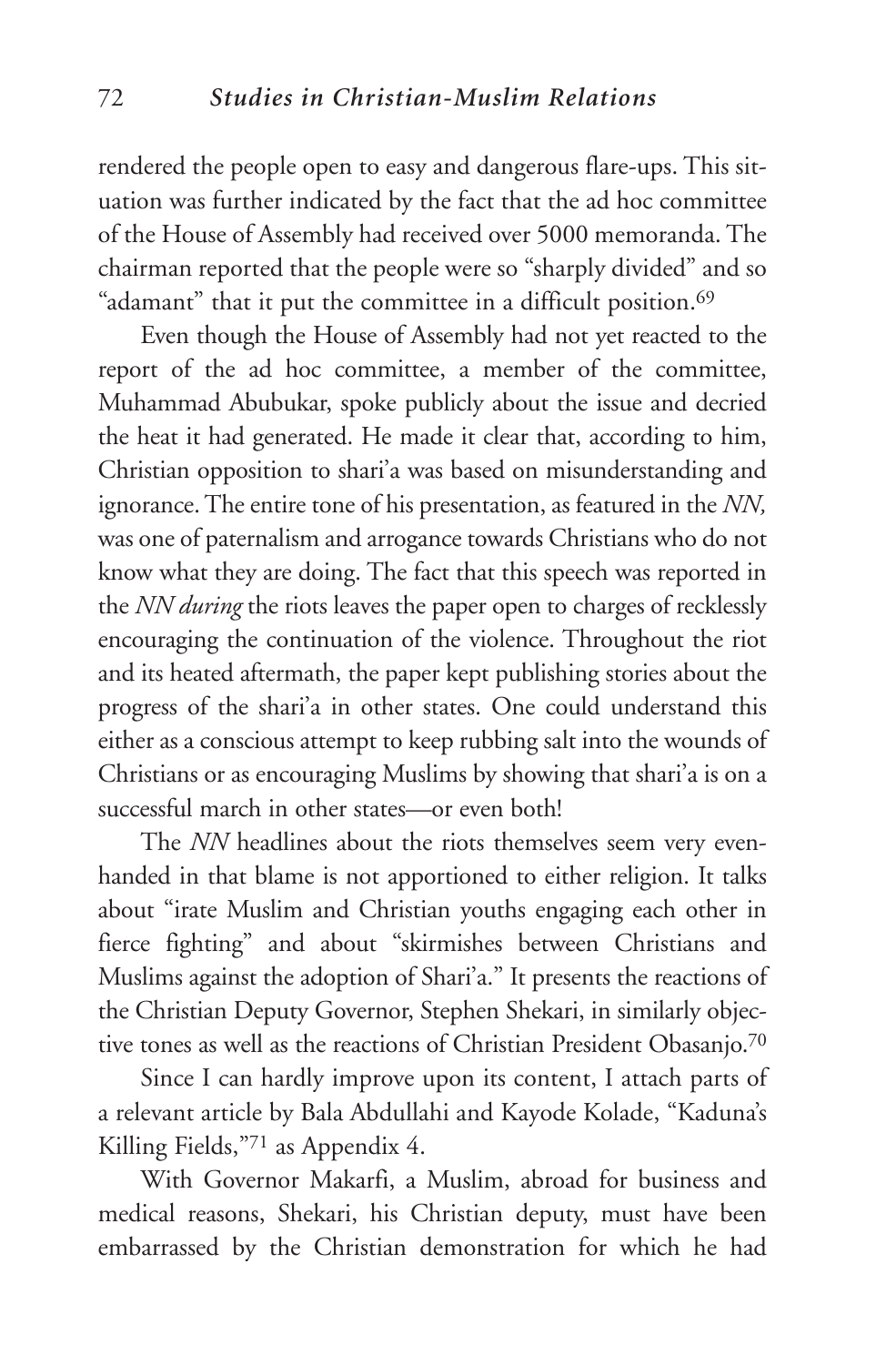denied permission, suggests Obassa. Later, Saidu Dogo, the Kaduna CAN Secretary, denied that the demonstration was unauthorized.72 I reproduce the story as it unfolds in the pages of *NN* by quoting from and summarizing relevant sections from Obassa's report and others. It must have been a massive operation, "much bigger than the two held…by pro-shari'a Muslims." Reports Obassa:

*But the sheer multitude of people that embarked on the demonstration was an indication that…CAN mobilized them from various local government areas in the southern part of Kaduna. It has the resources and logistics to do so. The motive for the demonstration, according to the commissioner of police, was to vent their anger over rumours…that government planned to implement shari'a in the state.*

*With the aim of thwarting any move by the Muslimdominated House of Assembly to pass any shari'a law, CAN led the youths and women to the seat of power. The youths and women were said to have arrived…in the early hours of Monday and took over the streets…as early as 7 o'clock….*

From the beginning there was an unruly element, but it could be argued that this was provoked by the Christian Deputy Governor by his initial refusal to receive a delegation. Reporter Thomas Adedo reports that there were no security staff at the gate for the leaders to speak to. Then word was received that neither Governor Makarfi nor his Deputy Shekari were in, but the story was not believed. Some youths then scaled the fencing of Government House and opened the gates from within. Once in, the crowd soon overwhelmed the security staff. Some even made their way into the kitchen where they helped themselves in the presence of a frightened staff. They left graffiti on the walls. Shekari, the Deputy Governor and fellow Christian, faced with such mass determination, "reluctantly agreed to address the demonstrators."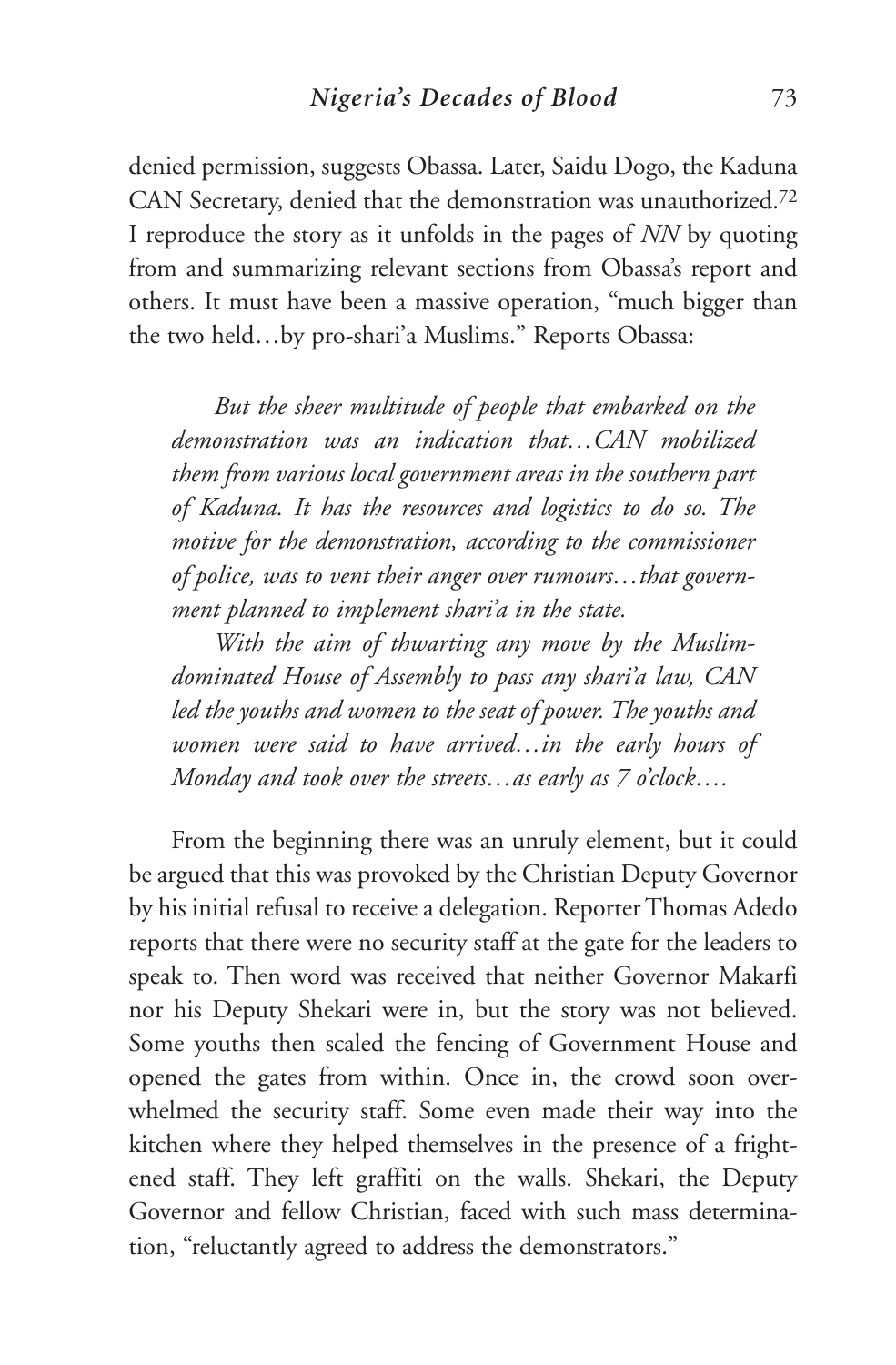#### 74 *Studies in Christian-Muslim Relations*

Once on the street, force soon overcame the intended peaceful nature of the event. Demonstrators "forced motorists to… stick green leaves to windscreens" to show solidarity with their demands. And then came the test. A rumour was started that a demonstrator had been injured in a scuffle. Tension shot up. Before long, a group of Christian youth began to chase a man, presumably a Muslim, and clubbed him to death. On the other side of the road was another group of youths, armed with clubs and petrol cans, menacingly awaiting their turn. As one reporter put it, "What happened from that point can now only be pieced together from obviously jaundiced accounts of those involved in the tragedy" that unfolded.

As Obassa put it:

*What appeared to be a peaceful demonstration deteriorated into violence. The youths and women armed themselves with weapons ranging from sticks to iron rods in anticipation of a counter-attack by Muslims. They began to apply these weapons on the unsuspecting members of the public. Right in front of the New Nigerian Newspapers Limited, two cars were destroyed and an old man clubbed to death while the other man, [was] beaten unconscious. Soon afterwards, three people were killed near the market. The angry youths were joined by hoodlums spreading the carnage.*

*Eyewitnesses pointed out that the fact that when Muslims were demonstrating over the need for sharia to be implemented, no harm was caused to any Christian. But that was because Christians chose not to confront them.*

Thomas Adedo paints a different scenario. He claims that the original challenge to the Christians was that Muslim youths had barricaded their route and were having their own pro-shari'a demonstration. Christians had entered the city without weapons at hand, but when they met Muslim opposition, they grabbed what-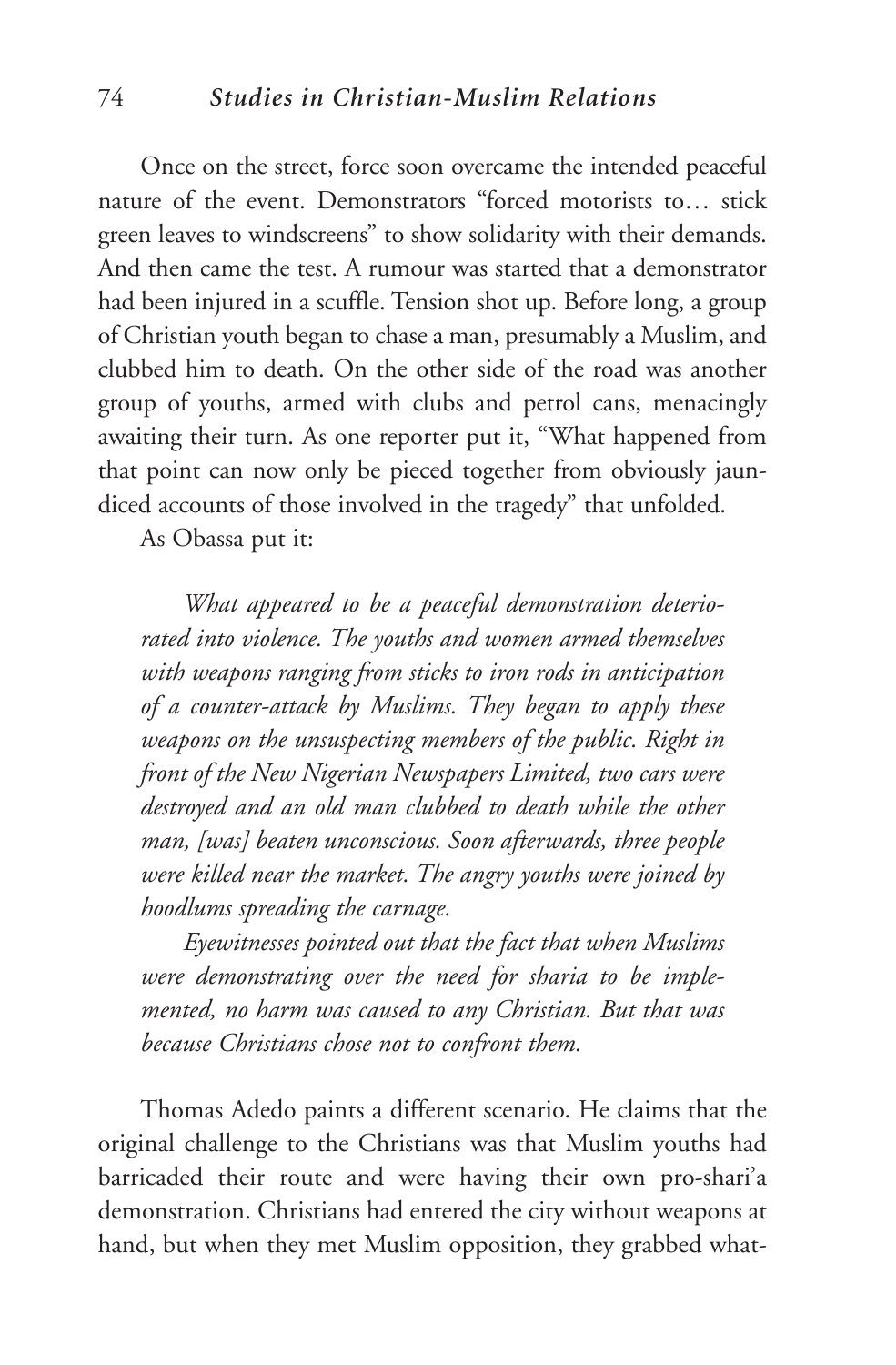ever they could—sticks and stones, clubs, rods—but these were no match for weapons wielded by the Muslims. Many Christians were injured and rushed to a hospital.

Adedo tells how Muslim youths were "going from house to house, identifying Christians, killing and maiming them and their properties destroyed." They carried out similar rampages in other parts of the city. He also reports that Muslims were seen with professional military guns, a claim corroborated by another reporter, Isaiah Abraham, who tells of a military officer who saw "bandits" with weapons "more sophisticated than those given to the soldiers sent to arrest the unrest."

The Christian demonstration in the city was said to be hijacked by hoodlums, an observation overheard with practically every riot ever held in Nigeria. As always, so this time these hoodlums saw to it that the demonstration "degenerated into full-scale confrontation between Christians and Muslims." Throughout the city, "groups of rampaging youths held people hostage, killing, maiming, burning people and houses, shops and vehicles."

One anonymous *NN* writer describes the riot as "one of the darkest episodes in the history of religious conflicts in this country. The destruction was horrendous, as was the senselessness of the rampage…."

It was a "struggle against reason," and said to demonstrate the truth of Martin Luther's dictum that "Reason is the greatest enemy of faith." "All in the name of God?" was the incredulous query of Malam Yahaya Ango, a trader whose shop was torched. One Celestine Ibekwe, probably an Ibo Christian trader, declared, "Those who organized the procession should have realized it was always going to lead to violence."73 And violence it was, so destructive that the final result almost goes beyond human imagination. Onimisi Alao wrote a report on the devastation after he took a tour around the entire city. It is attached to this chapter as Appendix 5 and is a definite challenge to your tear ducts.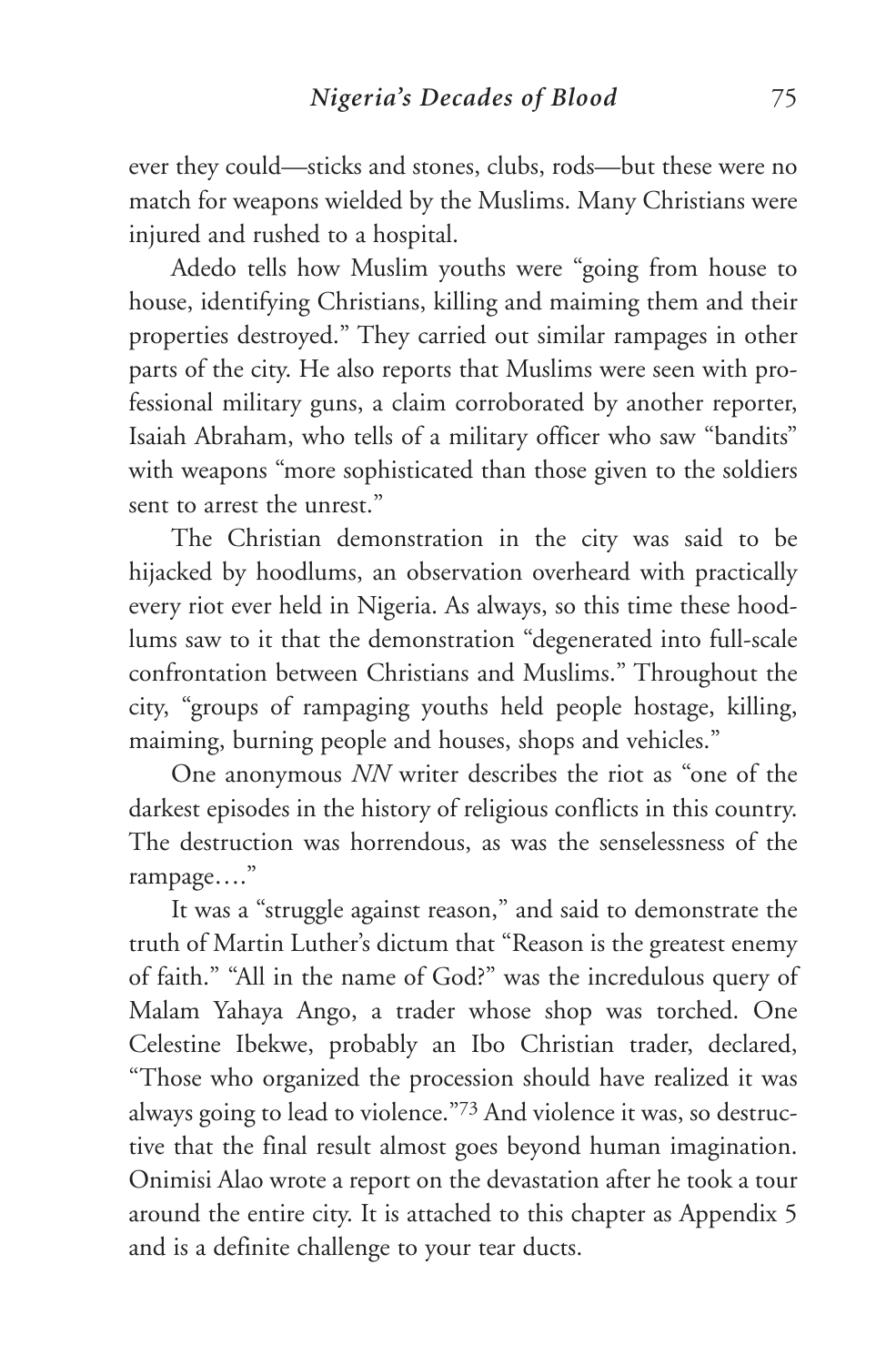The Acting Governor carefully followed the script of established post-riot ritual in Nigeria by promising that those responsible for the illegal Christian demonstration and other crimes would be apprehended. Another regular part of the ritual he followed was to appoint a five-member commission to investigate, amongst other issues, the immediate and remote causes of the riots and the culprits. The commission was an unusually fair mix of Christians and Muslims. Shekari assured the public that arrests had already been made.

Obassa faults various parties, especially authorities, for not being up to the challenge presented by the situation. He criticizes the police for their "belated arrival," a familiar refrain, and for only trying to contain the mayhem without making any arrests. He reports that people critique Shekari for not acting "quickly and decisively." He especially blames Governor Makarfi for "running with the hounds and the hare at the same time." He should have called the "spade by its name and stop postponing the evil day." Politicians are warned to "stop dabbling into matters that would balkanise the country." Contrary to earlier sections in his report, Obassa refers to those who disagree with each other over shari'a as "fanatics."

There are no precise statistics as to the number of dead, maimed or wounded. Debki reports that "thousands of people were massacred," though his lists fall far short of that huge number. Over two hundred churches were said to have been destroyed during the fracases along with 105 mosques and nearly 9000 houses.74 These bare statistics, horrible as they are, do not cover the terrible cost in dislocation and severe mistrust that developed in the community.

With both religions advocating peace, Obassa asks about the "cause of the intolerance Christians and Muslims tend to demonstrate at the slightest provocation." It is a good question, but he fails to provide the answer. His calling those who disagree with each other over shari'a "fanatics" is merely a diversionary tactic that places him squarely in the company of those he accuses of failing to call the spade by its name.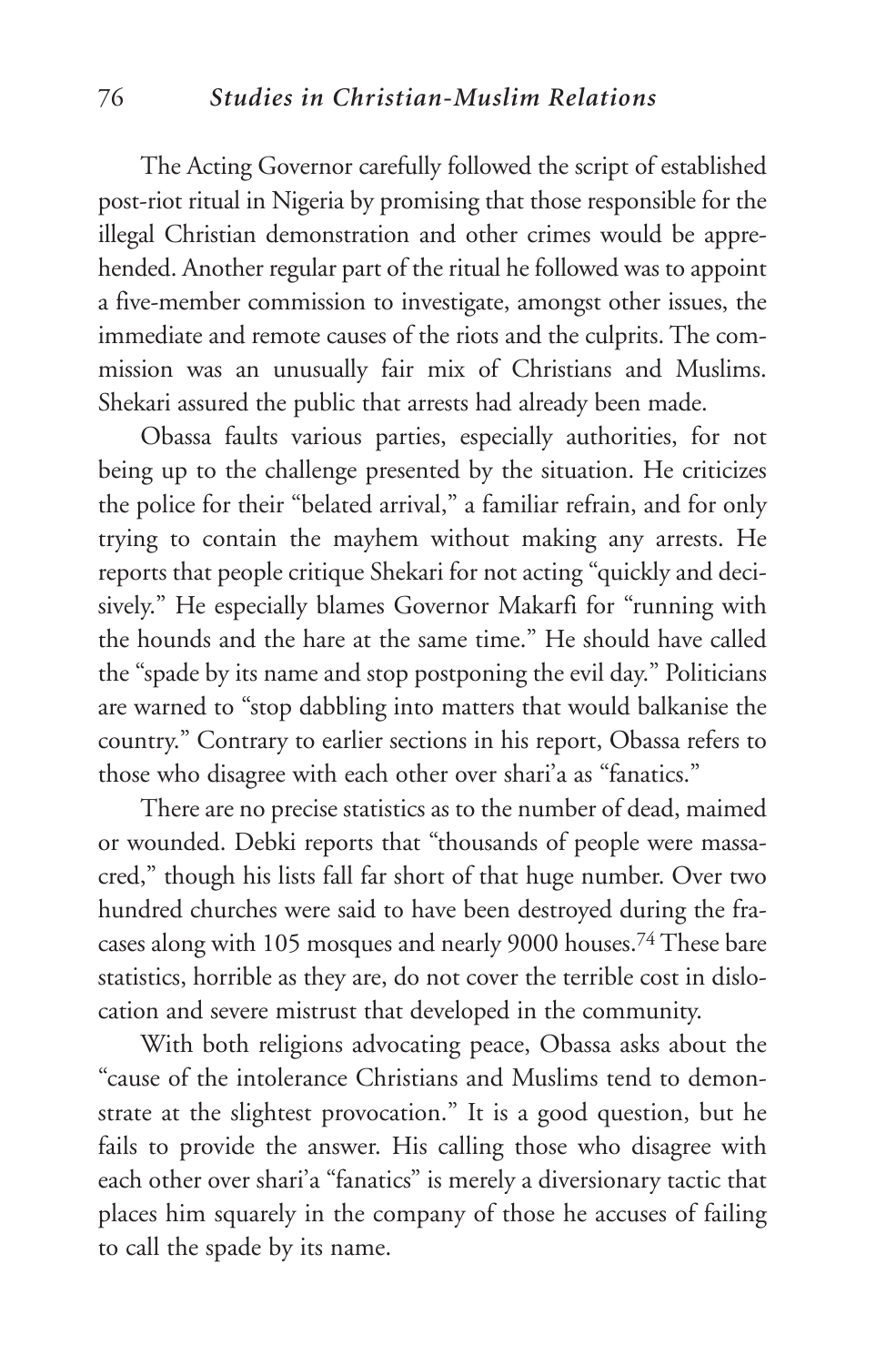Umar Sanda presents us with an interesting background study of the CAN demonstration. He analyses the possible reasons for staging it, as well as the pre-riot wrangling by CAN leaders that took place behind the scenes. Since I could not possibly summarize the major points of Sanda's article adequately, I am attaching most of this article to this volume as Appendix 6. It is a responsible and objective article that does *NN* credit.

Nigerian riots usually are not contained to their original community. This one was no exception. Both *NN* and various issues of *Newswatch* report on the spread of violence to other parts of the state and beyond, even in the deep south, far away from the Muslim world. As to events within the state, there is the story of the Emir of Zaria stopping "young hoodlums" from attacking shops in Zaria. Before it was nipped in the bud, people were already running to the safety of police and military establishments. As always, reports could vary. According to one report, sixty-five people were killed in Kachia, while an *NN* report puts it at ninety. Reports on violence in Kafanchan also circulated.75 *Newswatch* tells of Musa Bulus in Rigassa, who found his aged father's corpse on the street. "He had been slaughtered and cut into small bits and pieces. His rickety bicycle was put on his corpse and burnt." He recognized the body only because of the rosary "which miraculously escaped the fire." He himself was captured and brought to a mosque to be killed, but, after being stripped of watch and shirt, managed to escape. This same article goes into great detail about the economic losses people in both Kaduna City and in outlying areas incurred in this riot. Absolutely devastating.76

Beyond Kaduna State borders, in Kano City tensions rose high. On the Thursday after the Kaduna riots, a "stampede" broke out that led to the closure of business activities. It was serious enough that undisclosed security measures were taken to pre-empt an outbreak and the government warned hoodlums not to take advantage of the atmosphere. This report also contains a surprising admission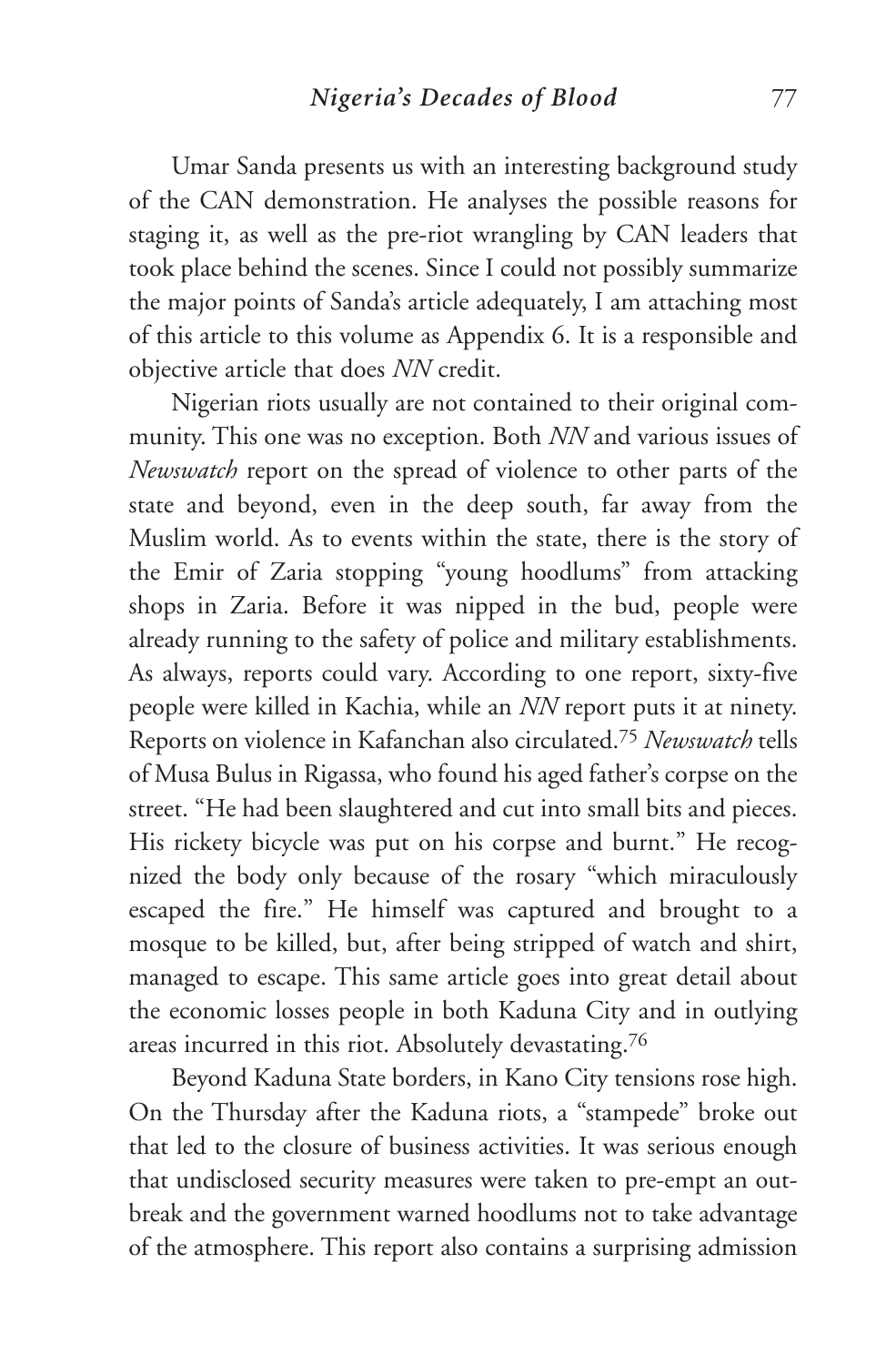that probably just slipped past the final editor. The tension rose, the report reads, "since the eruption of the sectarian strike in Kaduna last Monday by Muslims…for the adoption of shari'a."

In Niger State, the threat of an attack on Christians by Muslim youths caused the Governor to meet with Christian leaders to allay their fears. Some Christians had already started locking up their shops and heading for security. The Governor, a staunch pro-shari'a Muslim, pleaded with Christians, mostly Ibos, to pursue their business as usual and promised to search out those who sought to profit from the confusion.77

Tension in the largely Christian state of Taraba rose when the Muslim Brothers pronounced the death sentence on Okenna Nduka for allegedly desecrating the name of Muhammad. They threatened chaos if the government did not take action. He was promptly arrested "for his own protection." Both in Plateau State and Abuja, public preaching was banned. All these events were fallout of Kaduna 2000.78

As to far southern states, in Umahia, twenty-nine people met their death; two died in Owerri. In these towns, people took revenge by turning on local Muslims for the death of their relatives in Kaduna.

If some of you readers have a hard time believing all these stories, you are in good company. Even President Obasanjo—an army officer during the Nigerian civil war, who must have seen unending war atrocities—upon seeing the ruined city of Kaduna, said, "I could not believe that Nigerians were capable of such barbarism against one another." He continued,

*The devastation was so massive, it seemed as though Kaduna had overnight been turned into a battlefield. My visit confirmed…all the reports I had been getting—the mindless killings and maimings, the wanton destruction of property, the fear and uncertainty on the faces of those who survived the carnage, and the pervasive mutual suspicion.*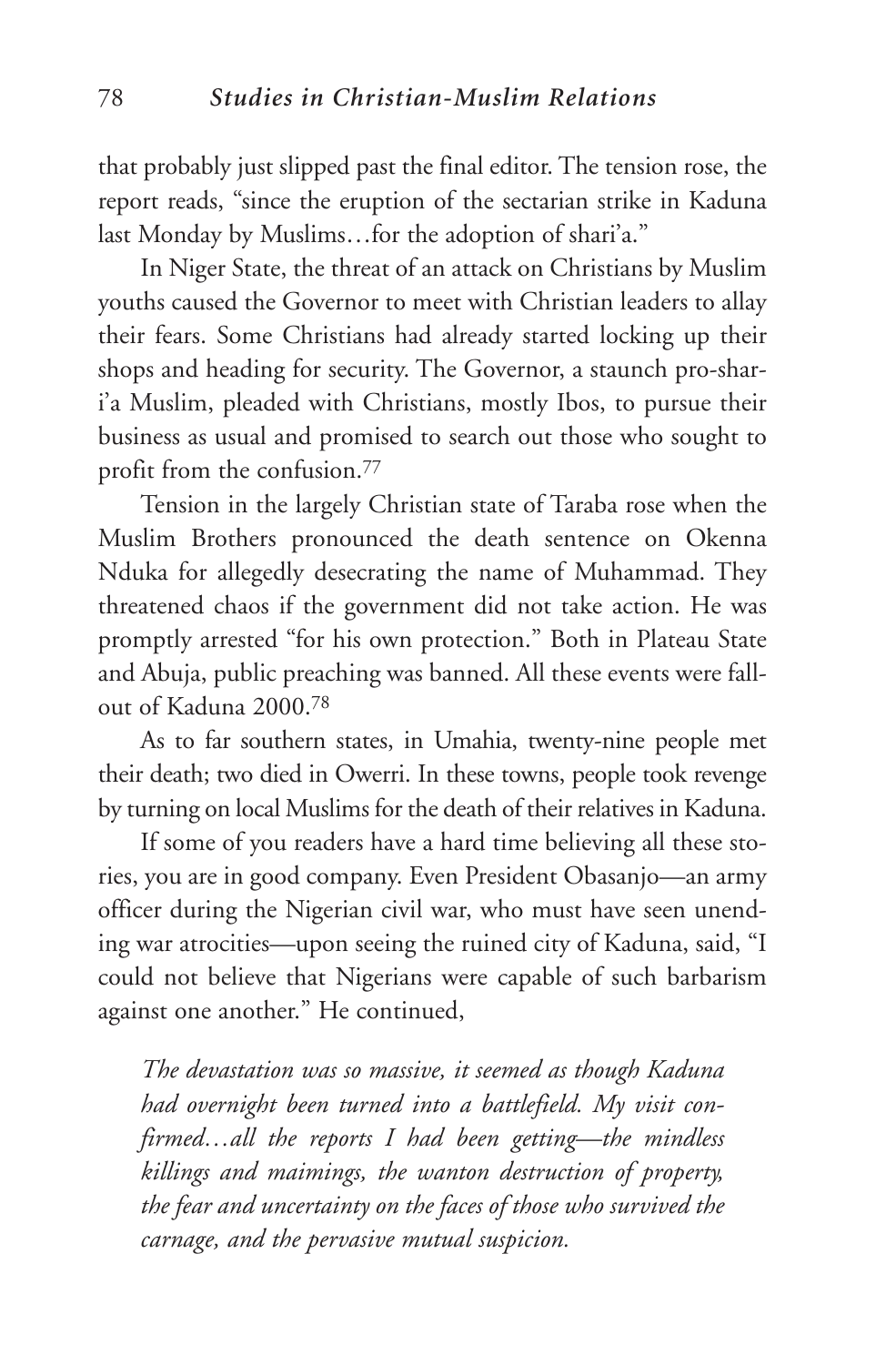He expressed astonishment that people who had been good neighbours for decades suddenly "turned on them and massacred them."79

#### 4. KATSINA, 1991

The Katsina riot was one of Muslims versus the government. Such riots are not the primary focus of this study. However, here again the issue of secularism lurks just around the corner. As we will see in later volumes, that issue is directly related to our main topic.

It was in April 1991, that Yakubu Yahaya—according to some, a leader of the Muslim Shi'ite sect<sup>80</sup>—defied the Christian State Governor, John Madaki.81. The situation soon turned into chaos as buildings and cars were set ablaze. Numerous followers had been brought into the city to support Yahaya. The spark that triggered it was an article in *Fun Times*, a publication of *Daily Times*, that allegedly insulted both Christ<sup>82</sup> and Mohammed by claiming that both had relations with "women of easy virtue.<sup>83</sup> An important consideration here was that the Federal Government owns these papers. Thus the government was accused of endorsing an anti-Muslim attack. It was seen as only one example of the government's generally pro-Christian and anti-Muslim stance.

As Yahaya explains, the reason for the anger at this provocation was that it was part of a long series of insults on the part of various people: "The Prophet Muhammad has been abused too many times in this country." Yahaya gives a number of examples, including one by the prominent late Yoruba politician Awolowo. "We cannot tolerate these abuses," Yahaya asserted.84

And so his group first went to the sales office of *Daily Times*, where the offending magazine was stored. They took all the copies of the magazine outside and burnt them. He explains,

*While doing that, we did not touch any of the staff of Daily Times nor did we insult anybody. We burnt the publications in order to express our displeasure with the Daily Times for*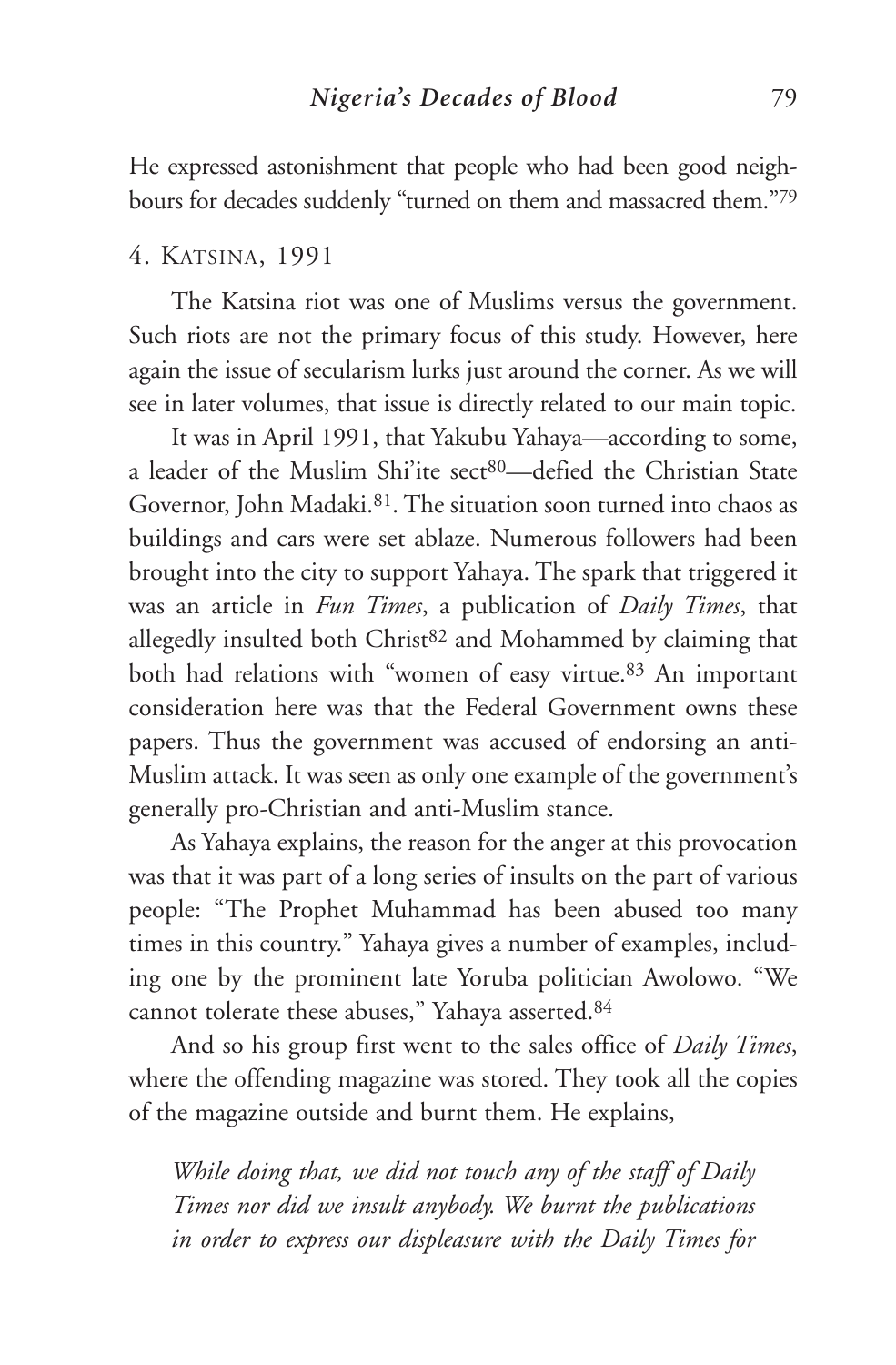*putting up two of our prophets to ridicule. We know that the punishment of whoever ridicules our prophet is death, but we could not carry out this sentence because we did not know the actual person who was responsible for the act. This was why we had to punish the Company with the hope that our action will serve as deterrent to others.*

Subsequently, Yahaya went to the mosque to appeal to fellow Muslims to join him in a further protest against the paper's blasphemy. He reminded them that this demonstration was meant to be "peaceful and orderly" and that he would "not hesitate to remove any unruly person from our midst."

Then the police accosted the procession and fired teargas. Confusion set in and people ran helter-skelter. Several government buildings and cars were set afire. Many of the 161 people arrested were imprisoned. When the first ones completed their sentences and were released, members of the Islamic movement from other places came to rejoice with them. Again, the police fired teargas and arrested over 250 of them! Two people died.

Without seeking to defend Yahaya and his crowd, I do wish to point out that government authorities, especially the Nigerian police, have a bad record of handling protests and have more than once made them worse. This becomes clear not only from the complaints of both Christians and Muslims in the aftermath of other riots, but also from the report on police reaction to the Maitatsine riots that was published by the National Institute for Policy and Strategic Studies (NIPSS) in Kuru.<sup>85</sup> Falola feels that Colonel John Madaki, the Christian military governor of this Muslim state, misunderstood the intentions of Yahaya's group to overthrow the government. By acting on this suspicion, he turned the event into a major crisis, probably to the liking of Yahaya and his boss, El-Zakzaki.

The State Government, headed as it was by a Christian military governor, had good reason for being nervous about this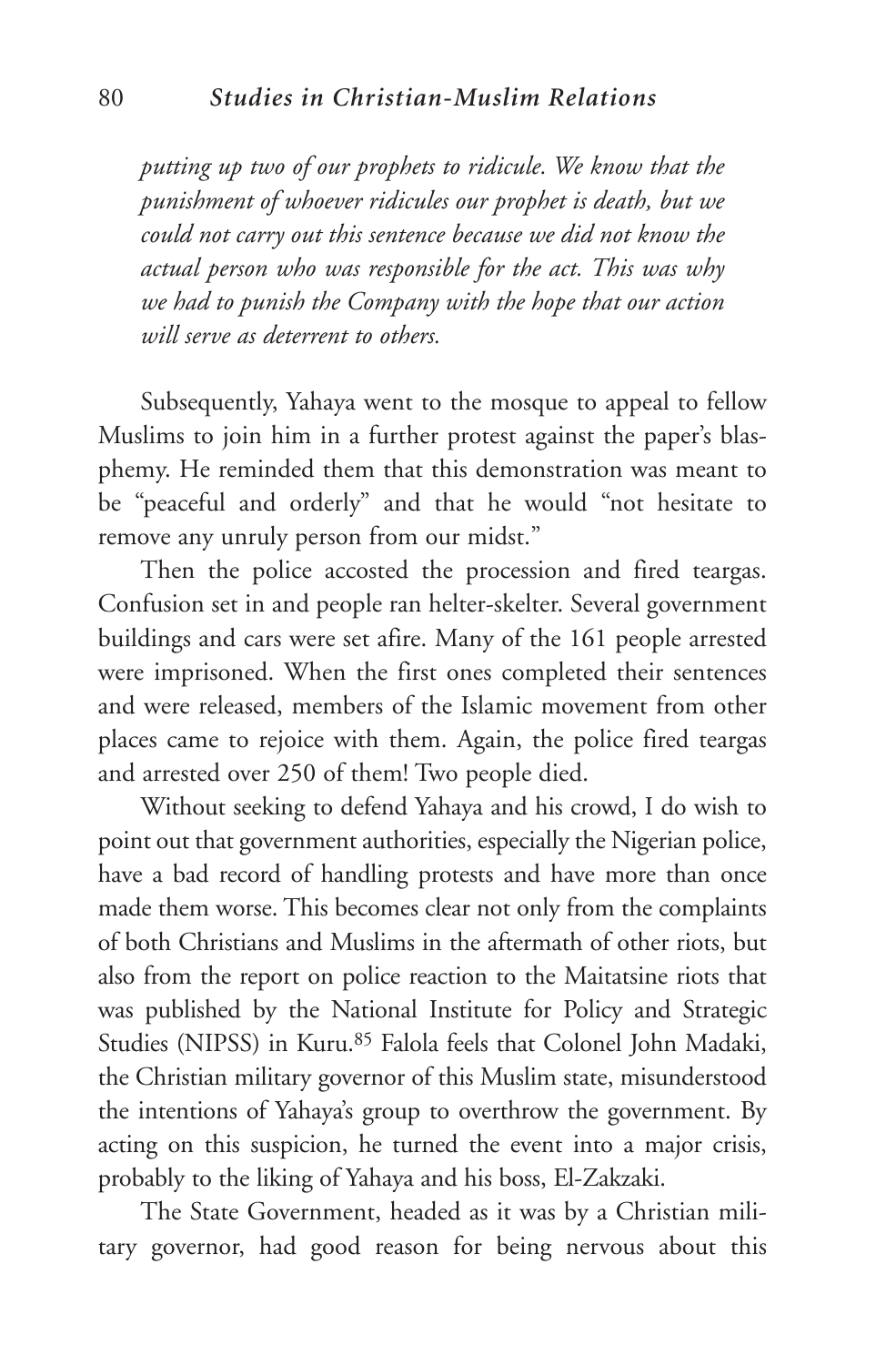demonstration. Yahaya had previously engaged in some pretty radical actions that led to imprisonment. At another time, he gathered a crowd of 1000 or more angry young men to free a member of their group from a court by chasing the judge away. He was also credited with a similar incident elsewhere in the state. Governor Madaki publicly threatened to deal with Yahaya, declaring "I swear to Almighty God in heaven, if he causes trouble again we will take him to the Polo Ground and kill him publicly."86 In common with most members of the Nigerian Muslim community, Yahaya was sure that this Christian governor was participating in the alleged Federal Government's campaign through CAN to spread Christianity, including secularism, throughout the country. The governor's angry outburst only served to prove the point.

The course of the entire event took some days and involved the importation of 2000 more followers into the city, as well as the involvement of El-Zakzaki himself. The town was slowly worked into a frenzy, with all the parties up in arms and working towards a conflagration. Accusations about abuse of office went back and forth. Newspapers produced their expected editorials. Falola wrote an admirable and revealing report on the entire flow of events that gives a good feeling of the brinkmanship all parties engaged in. Fortunately, Yahaya targeted only government establishments, not private properties or individuals, thus preventing the bloodshed associated with so many riots. Three police were killed and thirtyseven people wounded; various government buildings were destroyed along with five cars.

The police were unusually effective in containing the situation. Many, excluding Yahaya, were arrested, but Yahaya later surrendered himself along with a hundred followers and was jailed. Falola comments that he was "the first leader of a religious riot to be tried and jailed." The end of this episode spelled by no means the end of the movement's provocative stance.87 We will hear more about Yahaya and his people in following volumes.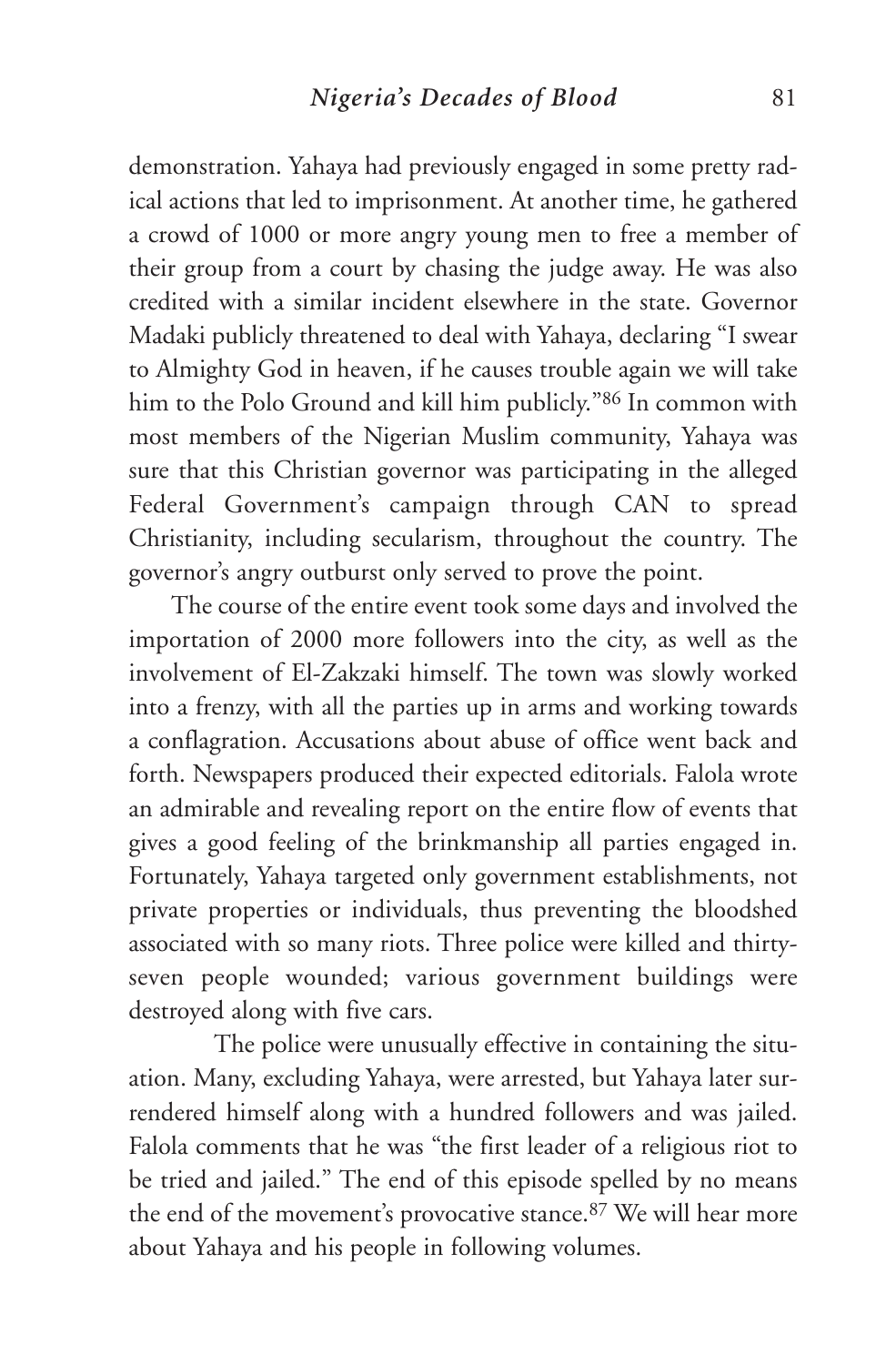# 5. BAUCHI SERIES

# **A. Tafawa Balewa, 1991**

Bauchi state has experienced a number of riots: 1991, 1995 and 2001. The 1991 riot began when a Christian butcher, a member of the Sayawa ethnic group in the Tafawa Balewa Local Government area, sold meat to a Muslim. Whether it was beef slaughtered by a non-Muslim or whether it was pork, it is impossible to say at this point. In either case, the meat would have been *haram*, or non-*kosher*, to a Muslim. At any rate, the meat itself was not the real provocation; it was merely the spark.

The offended Muslim purchaser, upon discovering the problem, was said to have slashed the seller's arm with a knife. Other Christian butchers came to his rescue, but they, in turn, were overcome by a crowd of Muslims. Other reports have it that when the seller refused to take the meat back, the customer killed him. Fellow butchers in the vicinity, both Christians and Muslims, then killed the customer. Whichever scenario was the case, the fracas escalated and moved to the town. Four days of riots produced over 200 dead and even more injured. Thousands of Christians took refuge in neighbouring states, especially Plateau State. Houses, hotels, shops and some twenty churches were burnt.<sup>88</sup>

Not only did the riot spread to many villages but also to Bauchi City, the state capital. In fact, that is where the greatest material damage occurred. In reaction to the Tafawa Balewa violence, Muslim mobs in the city took to the streets, thousands ransacking everything Christian in sight. Five hundred houses were set on fire, at least fifteen hotels went up in flames, and the same happened to twenty churches along Hospital Road. All mission properties received similar treatment as did the offices and properties of the Christian Pilgrims Board, a government agency. All non-native sections of the city were engulfed. *Newswatch* reports that, though official figures put the death toll at eighty, the mortuaries reported closer to 500. When the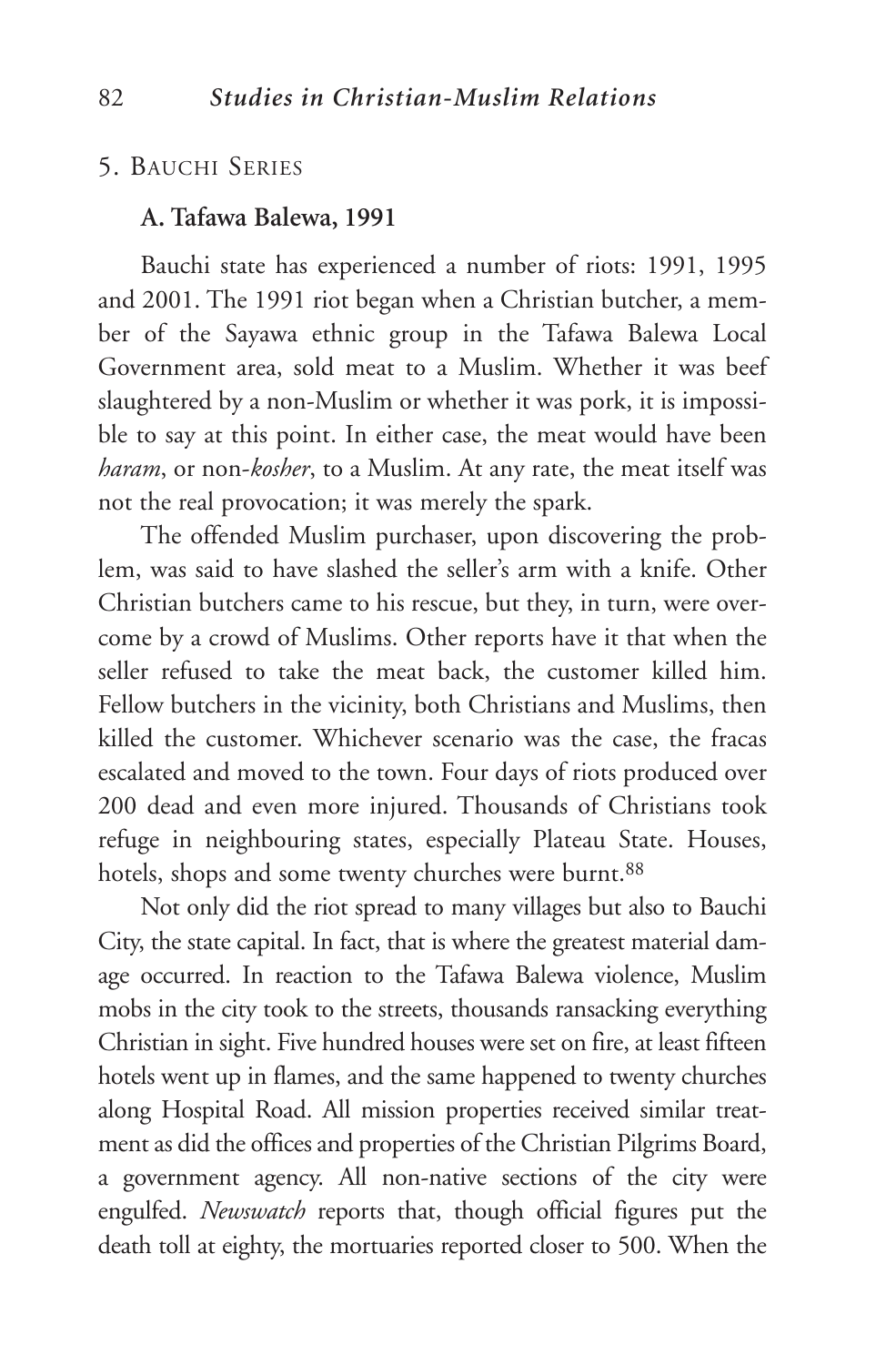city collected corpses strewn along the streets and buried them in mass graves to avoid disease, people had become so hardened that they stood by as the bodies were collected and loaded onto trucks.

One man tells how his brother, Johnson, burned to death.

*There was smoke everywhere. I ran to the shop. I saw Johnson. He was still inside…. He was trying to get out. But they did not allow him…. One of them with a long dagger was wielding it before him. Other people used long sticks to push him back into the fire…. The whole shop was burning and falling down on him.*<sup>89</sup>

As to the effectiveness and reactions of the security organizations, Falola reports that "the police lost control"—a familiar story. While the riots continued unhindered and more Muslims "flooded into the city," the police, somewhat understandably, spent their time protecting their own families. And so the fracas continued without security resistance for three days. Even a dusk-to-dawn curfew did little to turn the tide. The Federal Government sent in the army, but mob resistance to it ended up in many more deaths and "hundreds more people…arrested." Eventually, many were accused falsely of participating. Falola concludes that "the state itself became a dispenser of brutal violence."90

#### **B. Tafawa Balewa, 1994**

Three years later, nothing had yet been done to implement the recommendations of the committee assigned to study the causes of the 1991 riot. The state administrator in 1994, a Christian, described the issue as very delicate. For sure! Neither had the promised N25 million compensation package been distributed amongst the victims.<sup>91</sup> When this Christian governor began to show signs of supporting the Sayawa by appointing one of their members to the state cabinet, the former was quickly replaced by Rasheed Raj, a Muslim. To safeguard his appointment, Governor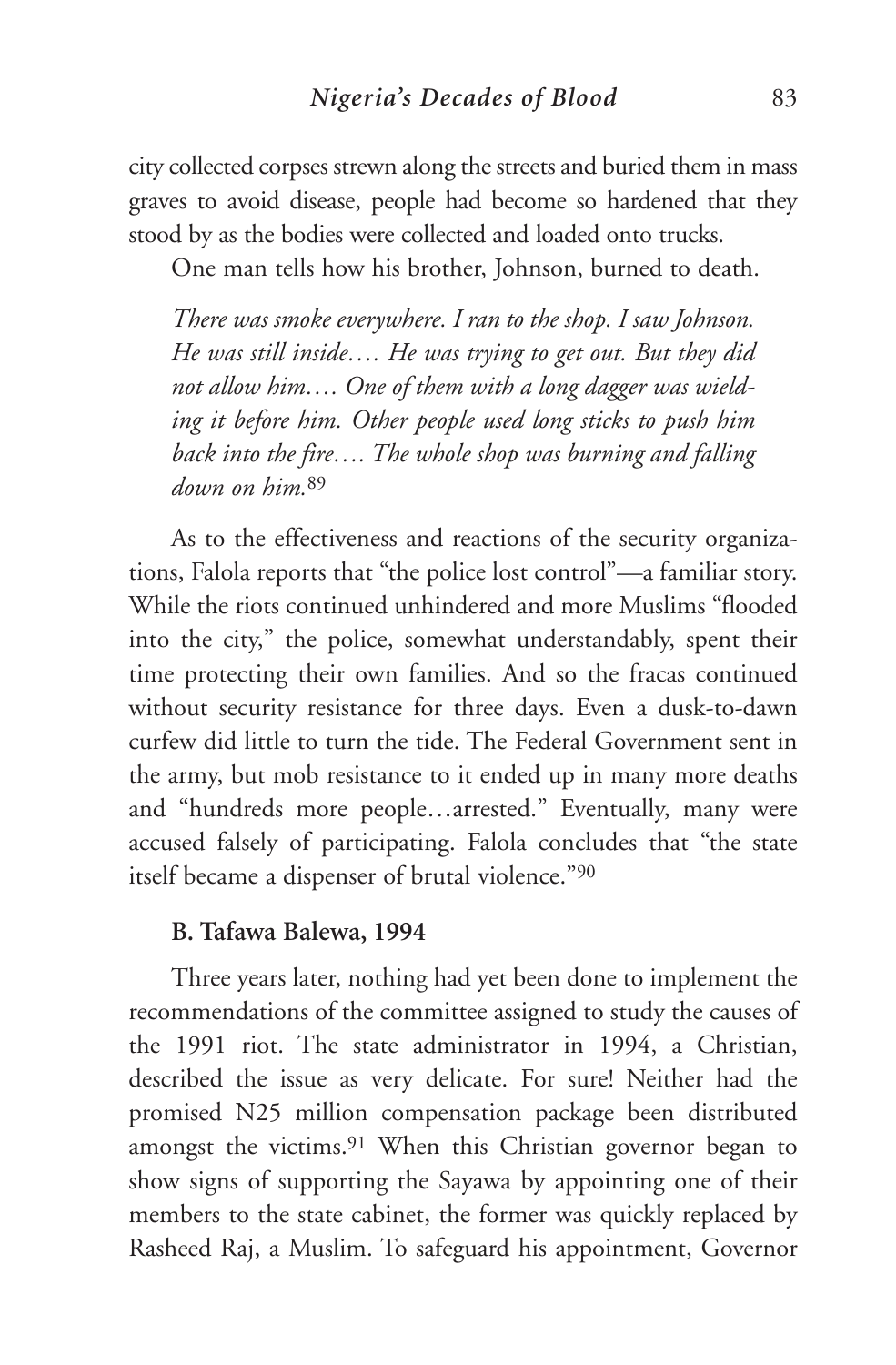Raj quickly dropped this Christian commissioner and replaced him with a Muslim, Alhaji Ibrahim, 92 a resident of Tafawa Balewa. The Sayawa people thus lost two powerful allies.

The Tafawa Balewa Council decided to welcome the above Alhaji Ibrahim to his new position with a reception. After all, should they not have been proud of such an appointment of one of their own? Never mind that he replaced a local Sayawa. Adding insult to injury, the council staff and workers were forced to donate to the event. The wives and sisters of these workers objected to this compulsory payment to welcome one they considered a usurper and a sworn enemy of their people, who had publicly opposed their deepest aspirations. To be forced to welcome, at their expense, this man who replaced a son of the Sayawa was about as insulting as it can get. They organized a peaceful protest against the reception.

Salisu Shehu, a Hausa Fulani from Tafawa Balewa and lecturer at Bayero University, Kano, provided some more details via Osa Director. The appointment itself, let alone the reception and the way it was to be funded by the Sayawa, brought the local temperature to a boil. Shehu noted that "hundreds and thousands of people started trooping to Tafawa Balewa" for a reception. Apparently, large crowds planned to avail themselves to this free largesse. However, "they discovered to their amazement that all roads…were blocked with stones and trees to such extent that there was no way any person or vehicle would go into Tafawa Balewa…."

It was this action that led to the postponement of the reception.

When it was postponed, the Sayawas were in the mood to celebrate their victory, according to Shehu. They proceeded to the homes of non-Sayawas living in the community, mostly Muslims, and "started killing and burning their houses." This "orgy of violence," Shehu reported, "lasted for almost one week with grim and frightening statistics of losses and destruction in terms of lives and property." At the end, he counted fifty-four villages burnt and "thousands of people were killed."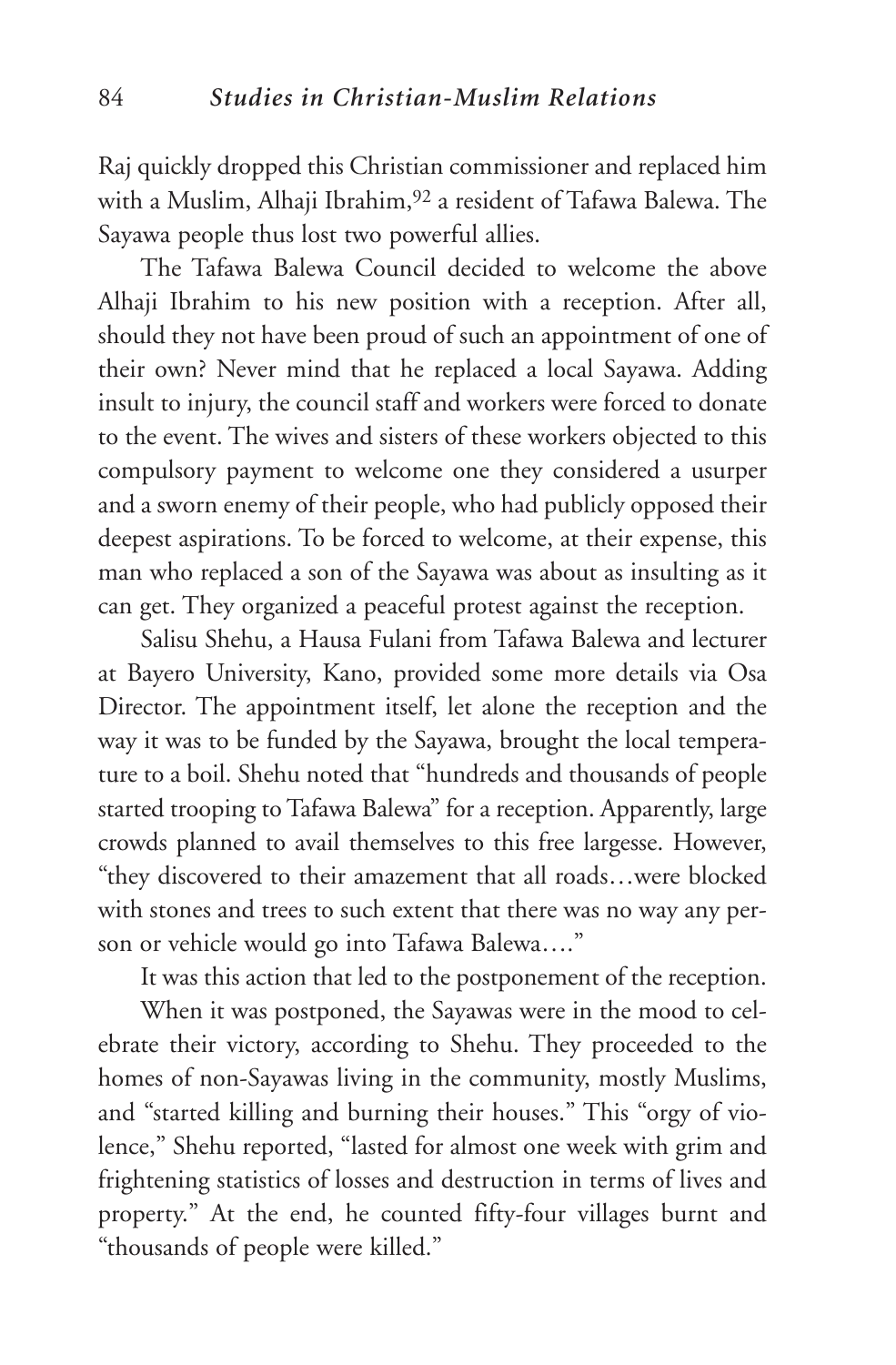The violence seems to have been premeditated. Osa Director relays the sad story of Joel Dogo, a Sayawa Christian. On July 1, 1995, Joel was socializing in his compound with family and neighbours, when another neighbour—a female Fulani Muslim seller of *fura* and *nono,* traditional dairy products—walked into the compound "quivering." She "murmured" to the family that the Hausa-Fulani intended to "unleash violence and destruction on the Christian Sayawa…."

"She told us to flee for our lives before we are killed," Dogo recounts. As he tells the story,

*We began to run blindly without any specific destination in mind. As we were all running, some Hausa-Fulani, including Ahmadu Musa, called Andrans and Haruna that he wanted to talk to them. With him were Mai Jonka, Yunusa Mai Angwar, Isa Barde, Umaru Musa, Sarkin Noma Sambo and Jibril Barde. At this stage, I decided to make a detour. And I heard Umaru Musa instructing them to pursue and catch me. But I ran into the bush and they could not trace me….*

In Director's words, "What happened thereafter was a nightmare and sheer horror." Dogo managed to climb into a tree. Hidden in its foliage, he watched the bloody proceedings of murder as his friends, neighbours and wife, along with his four children, were slaughtered like rams.

*Esther, Andran's wife…boldly accused her assailants of treachery and mindless viciousness. "So you can kill people you have lived with from childhood till this day," she…asked her captors. This "affront" was said to have irritated…them. In anger, she was the first to be killed. One after the other the captured Sayawa were slaughtered. The most traumatizing moment came, as Dogo recalled, "when they moved near my wife. In rage I almost fell from the tree…but I managed to*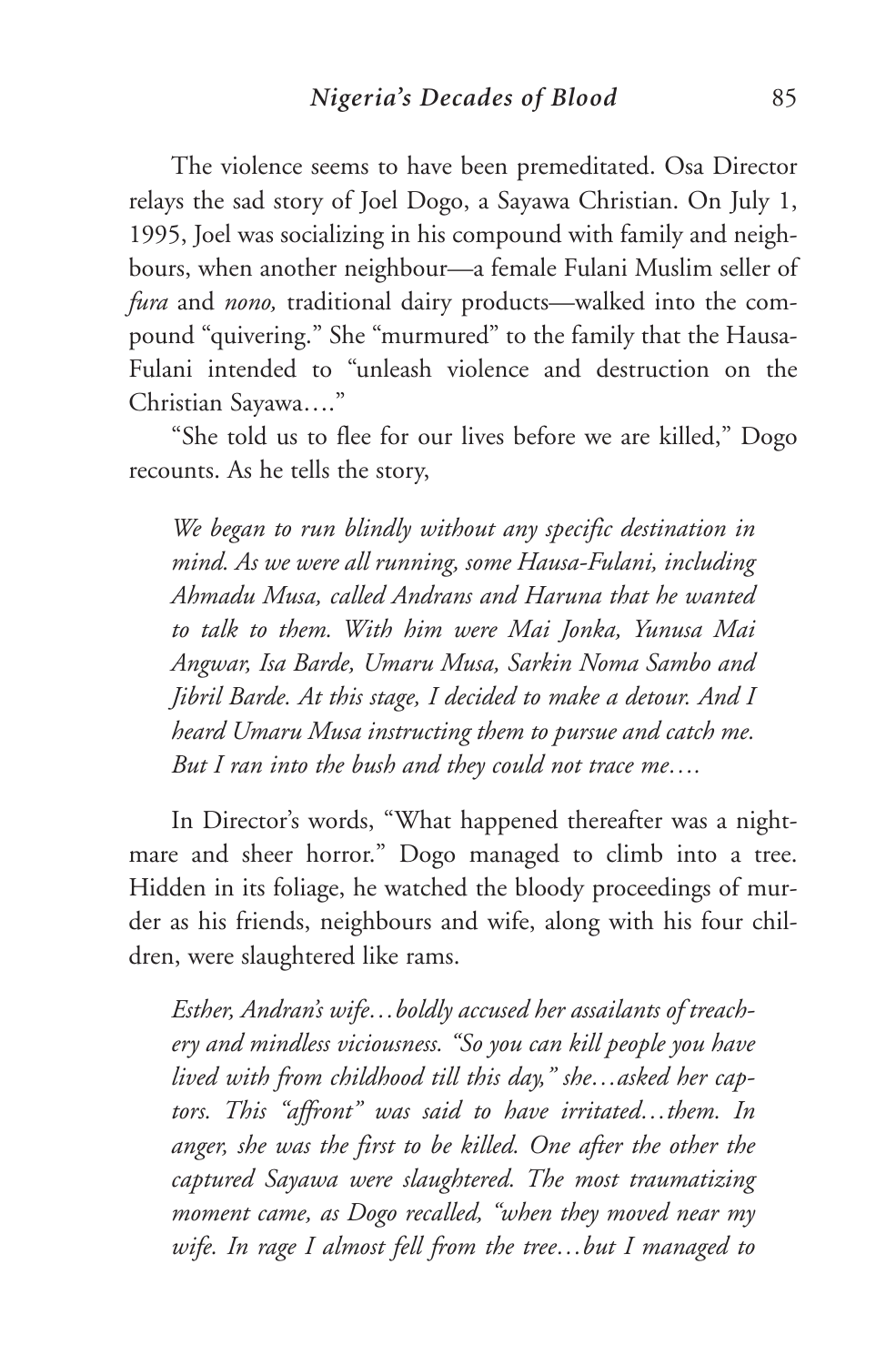*cling onto the…tree. When they finished, they shook all the dead bodies to be sure they are properly dead.*

Colonel Yohanna Madaki, a one-time military governor who was sacked because he dared take on the Muslim Emir of Muri, served as the Sayawas' lawyer. He passed on many tales related to him by his clients. Much of the burning and murdering on the part of Muslim youth was done in the presence of their elders, according to the testimony of Patrick Tapgun, the Christian Chief Superintendent of Police for the area. In Madaki's words,

*This unprovoked attack…resulted into a civil disturbance of unprecedented magnitude. In the process, many…were massacred in their tens of hundreds, including children, women and the aged. More than 1000 lost their houses to fire….*

*In a village called Bununu…which is not inhabited by the Sayawas, 22 children…between the ages of 11-16 years were…hacked to death…. This is beside the fact that five of the family…of one Mr. Joel and four others…in his presence were killed.*<sup>93</sup>

The story is told of the burning of the house of Bukata Adamu, a former Sayawa state commissioner. Though the Sayawa claim that the place was burnt by Muslims, Salisu Shehu insisted that the Sayawa burnt it. Even though it was owned by a Christian indigene, they burnt it because the actual resident was a non-Sayawa Muslim judge whom they wanted to kill. In addition, the furniture in it belonged to the hated local government. It would have been impossible for the Muslims to have set the house on fire, given the fact that it was located right next to security and police facilities—how could they evade all these? The difference in explanations from that of Christians here is interesting, but for that, you will need to turn to Volume Three.

Various Christians presented their versions. Minchakpu's version is as follows: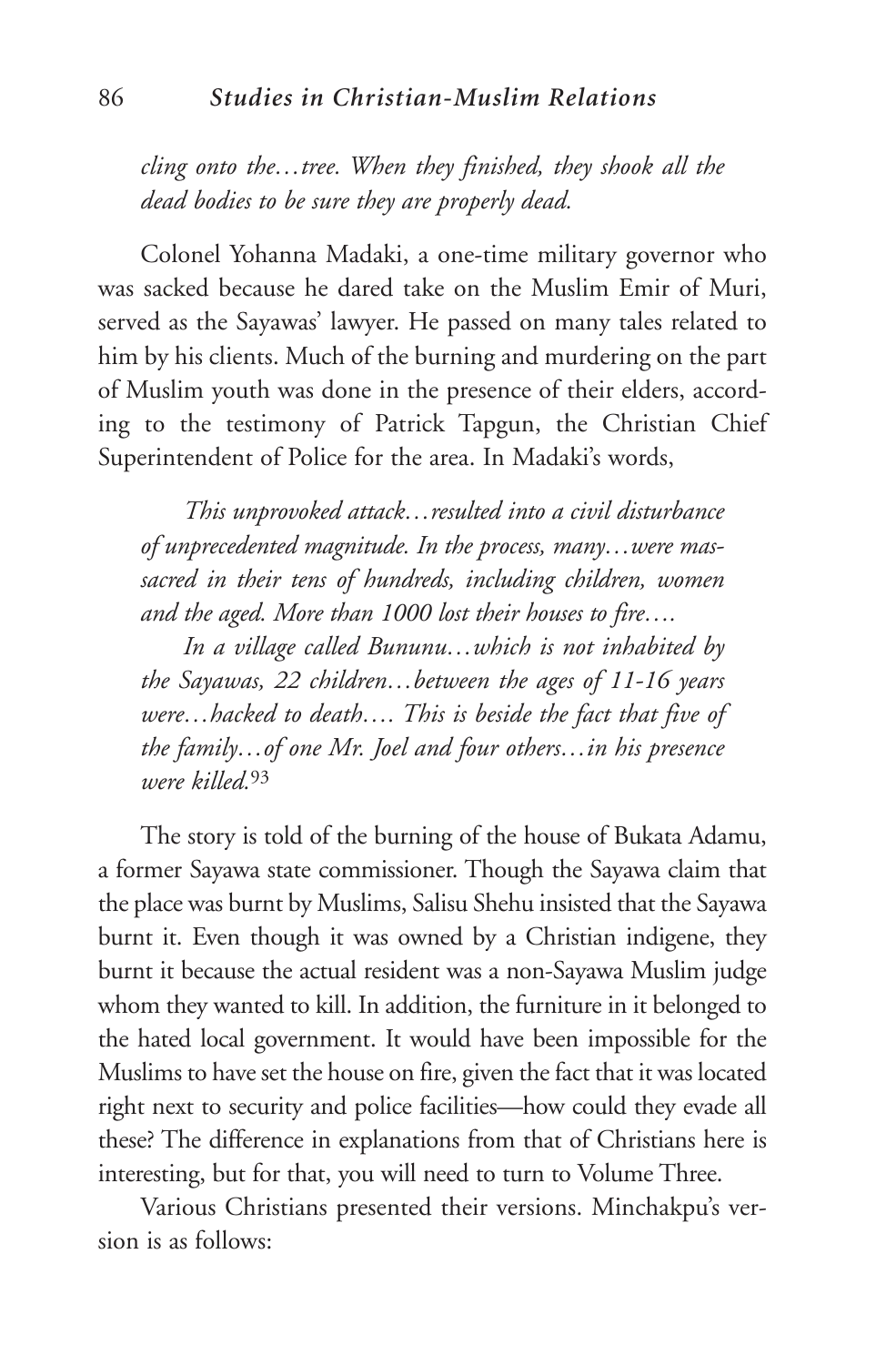*The Muslims set the Tafawa Balewa Central Market ablaze, burnt down the house of the late Bukata Adamu, who lost his relations in the 1991 crisis, and proceeded to destroy and set ablaze 30 Sayawa villages. The aftermath of the actions of the Muslims, was the killing of over two hundred persons, destruction and setting ablaze of 77 churches, and destruction of property worth millions of naira.*

*The lives of those even within the sacred places of worship could not be anything worthy to the Muslims. About 36 women and children that had taken refuge at a church… in…Gungu Zango, were butchered to death by the Muslims. The women even had their bellies ripped open.*<sup>94</sup>

Yakubu Dogara, "a Christian Sayawa and member of Legal Option, a pro-democracy and human rights group based in Abuja," reported that thirty Sayawa villages were burnt down as were eight villages belonging either to Hausa-Fulani or to Jarawa a total of thirty-eight villages. A local COCIN pastor, Iliya Mailafiya, added that 146 Sayawas were killed and seventy-seven churches burnt.

There were thus some significant disagreements and even contradictions between the Christian and Muslim reports, the sharpest of which concerned who actually started the violence. Director comments that while Shehu gave a list of the fifty-four villages, he did not mention the name of a single individual killed. Shehu disagreed with Dogara's report and argued that nine of the burnt villages claimed by the Sayawas actually belonged to either Hausa-Fulani or Jarawa Muslims. Simple calculation will demonstrate that the numbers do not tally properly, but the point of great destruction is amply demonstrated.

There was also another difference in the way Shehu and Christians reported on the dead. While the former claimed that the Sayawas killed "thousands of people," he did not name even one.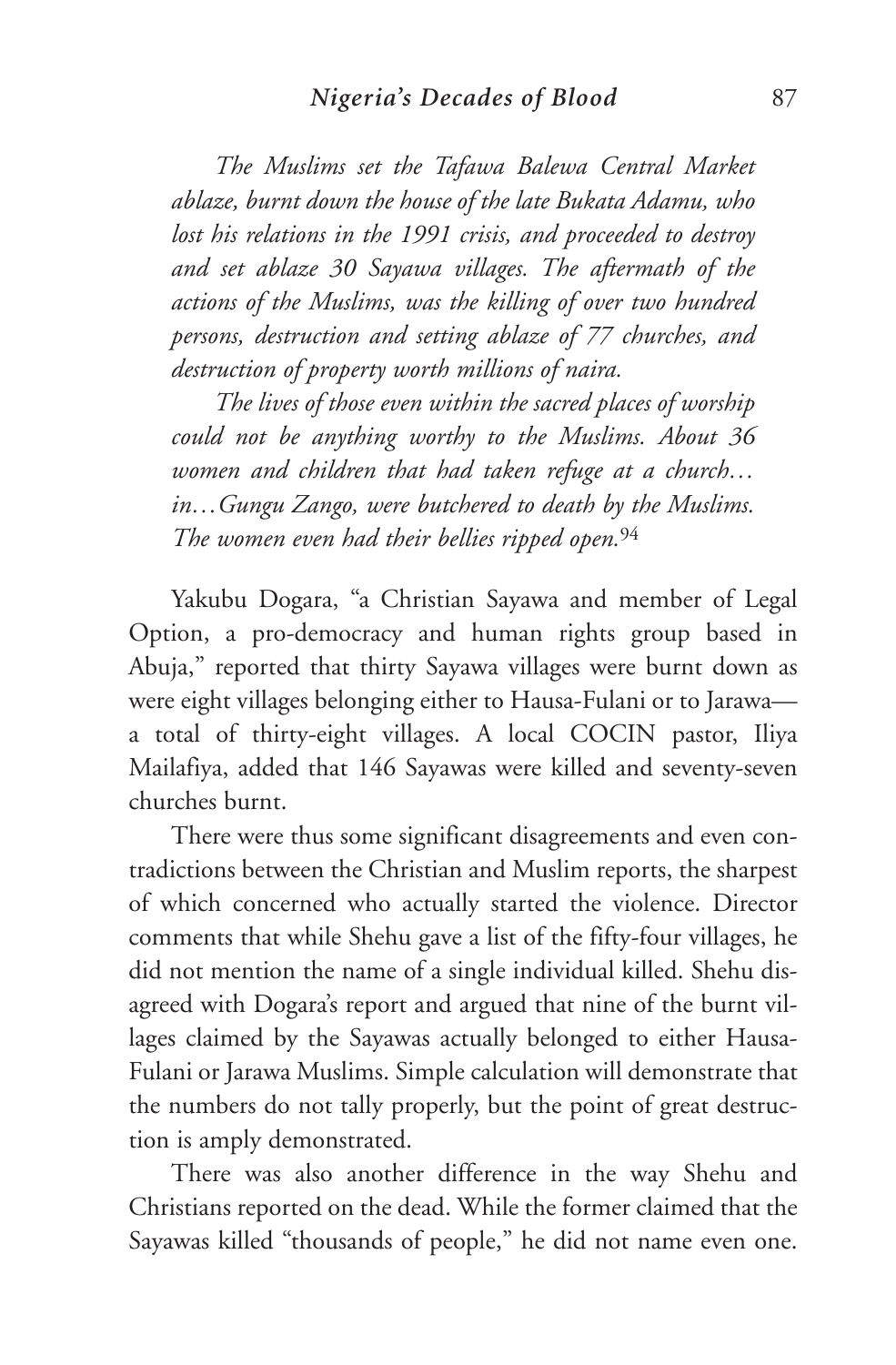The Sayawas, according to Director, "graphically detailed how most of their kith and kin were killed." According to them, but in Director's words, twenty-two Sayawa students of Government Secondary School, Bununu, were reported trapped in the death zone on their way home and slaughtered by the Hausa-Fulani and Jarawa. At a village called Gungu-Zango, between eighteen and thirty Sayawa women, some of them pregnant, were allegedly slaughtered in a COCIN church building. Dogara supplied the names of all 146 victims in his paper.

Though Director's article was written many months later, the area remained inundated at that time with security people, soldiers and police. Soldiers ran road checkpoints; armoured cars were positioned all around the town. All of this was to indicate that the government intended to deal "ruthlessly with the feuding groups." "Fear, tension and insecurity" still marked the atmosphere.

Unlike the riots of 1991, this one did not spill over into Bauchi city. Director commented that it seemed as if these riots were played out on some other planet, for the rest of the world heard nothing about these developments. He called it "Nigeria's Hidden War." This difference is said to be the direct result of decisions on the part of both Federal and State governments, which decided together to curtail information over the media to prevent its spread as in other riots. In addition, the State government decided not to transfer the victims to Bauchi so as not to rile up its citizens. Medical people were transferred from Bauchi to treat people locally. Thus, "restless religious fundamentalists and undesirable elements in Bauchi town who could have capitalized on the situation to wreak havoc were shielded…." In view of the potential spread of violence, I agree that keeping it hidden was the right decision and I dislike Director's statement that "the junta tries to cover up the bloodbath in Bauchi state." True, it was a cover-up—but a legitimate one, necessary even—though it undoubtedly also was to protect the reputation of Islam. It appears that Director would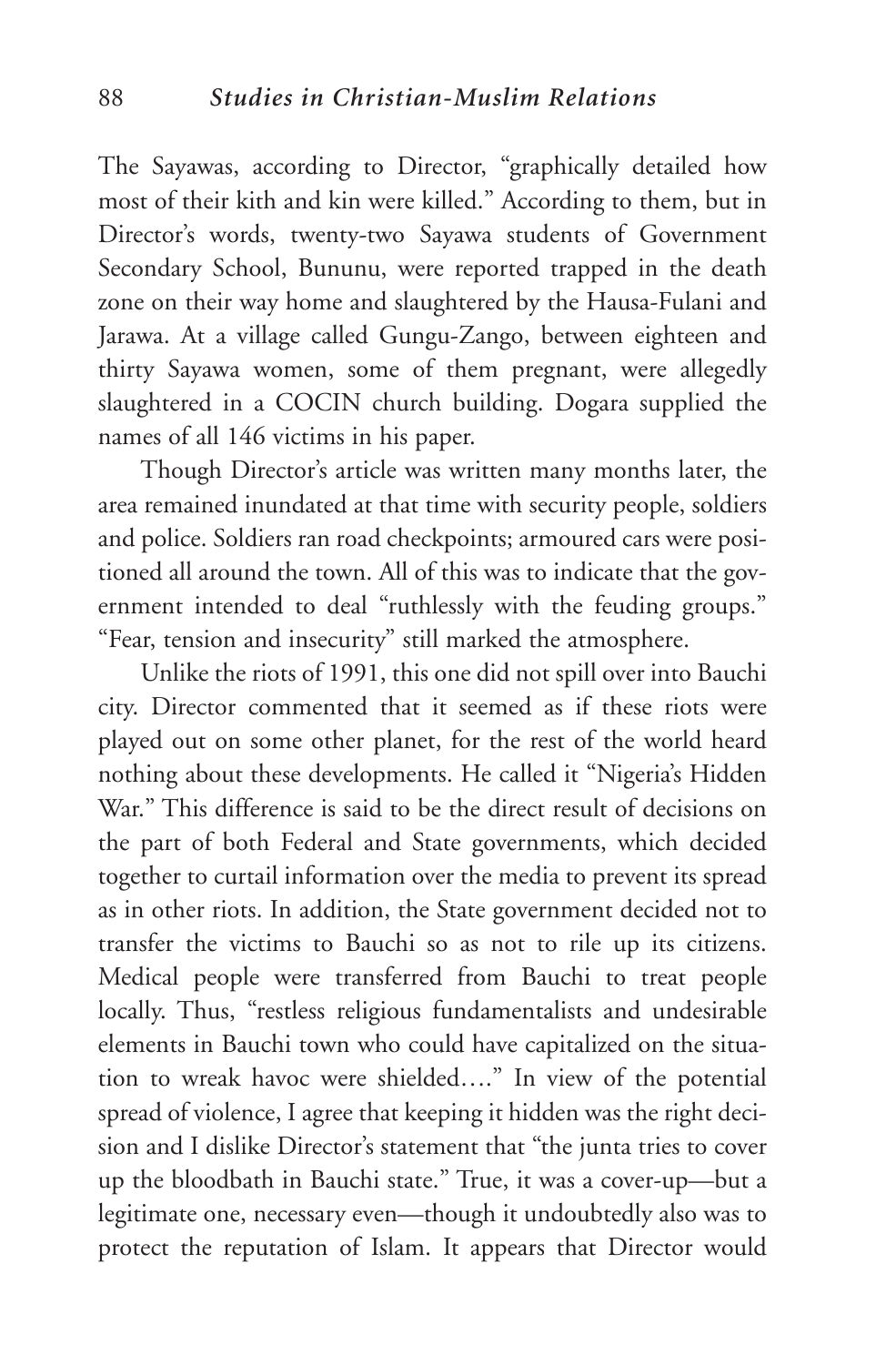rather have his magazine and himself profit from the free flow of information, even if it should lead to widespread killing. The media not only report the news; they also influence and even create. The authorities were wise in preventing that, even at the expense of the idol of unrestricted information.

# **C. Tafawa Balewa, 2000 and Beyond**

As we move to the parameters of this study, I cannot refrain from a peek across millennial boundaries. Throughout the period of 2000-2002, this war continued to brew. New spats occurred on an almost regular basis, with nothing apparently solved. In fact, Minchakpu writes that the clashes "have continued unabated for several years." Though it is possible to identify various riots and battles along the way, it is really one prolonged war. In October, 2002, Minchakpu reports more than 200 Christians were killed.95

It should be obvious by now that even just getting the basic facts is nigh impossible. Fact, fancy and interpretation are so woven together that unraveling them has become more than a challenge! Going further would lead us into "pure" interpretation, which is the topic for the next two volumes.

### 6. POTISKUM, 1994

We are not even close to exhausting the list of riots! Another one is that of Potiskum on September 4, 1994. I judge it best to let the editor of *TC*, Obed Minchakpu, report his findings in his own words:

*Muslim fanatics have again struck! This time setting ablaze nine churches, killing three persons and destroying properties estimated at over 15 million naira.*

*…Sunday at about 11:00 a.m., the Muslim fanatics numbering over 5,000, and chanting "Allahu Akbar!" poured out to the streets, looking for prominent Christians marked for elimination.*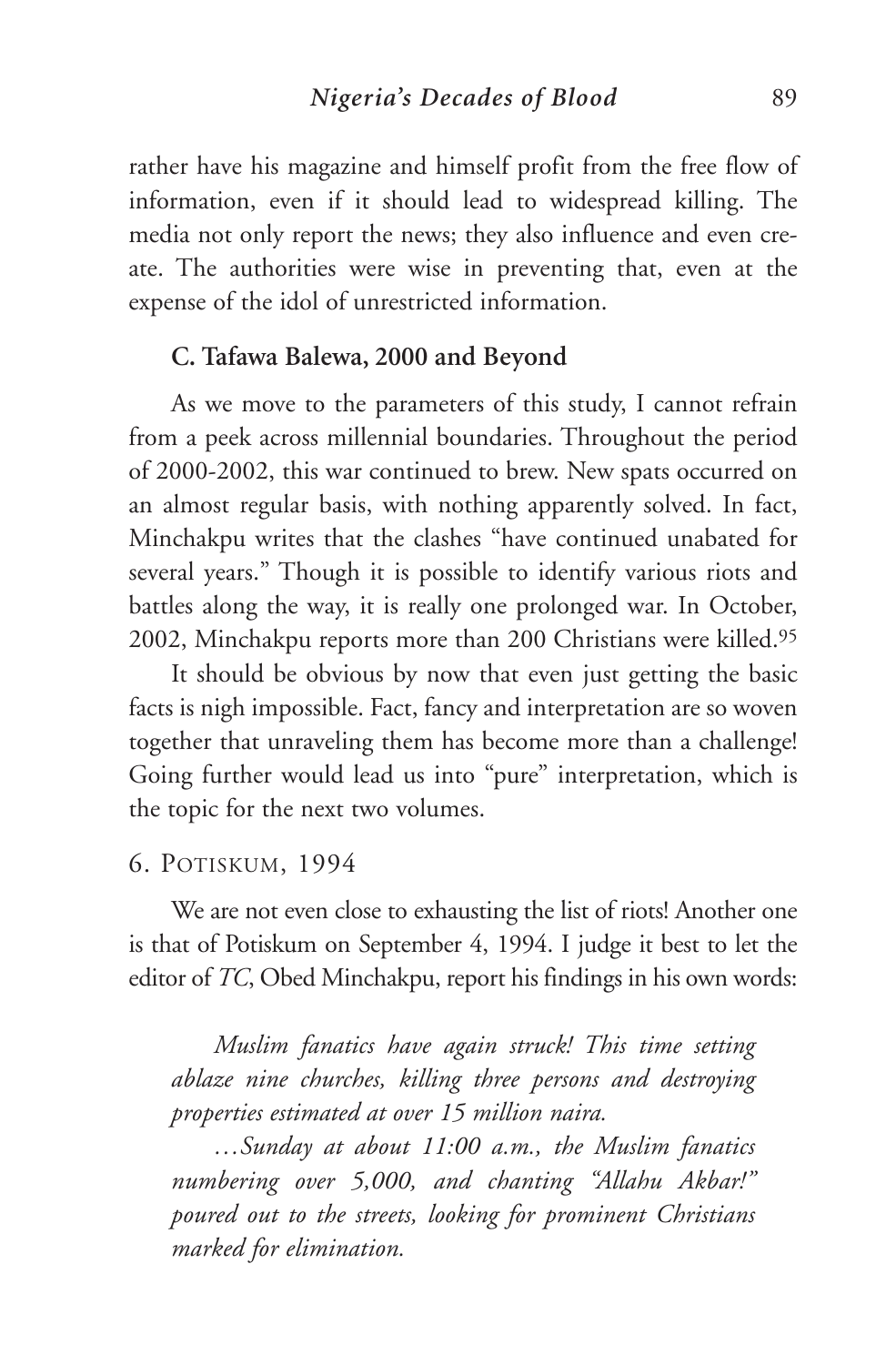*The fanatics marched to the police station looking for the Division Police Officer (DPO), Mr. Yohanna Dennise, a Christian, to kill him so as to pave way for carrying out their plans to attacking Christians unhindered.*

*Unfortunately for them, the DPO was not at the station. And so, they went wild, destroying glass louvers of the windows in the station and other properties.*

*The fanatics then moved to the palace, where the Emir Alhaji Abali Muhammadu, addressed them before they proceeded to the house of the Chairman of [the] local Government Council, Baba Dafa, where he addressed them.*

*The fanatics then moved to the First Baptist Church, where they set it ablaze. Before the arrival at the church, some elders, on sensing the tense atmosphere, had reported the matter to the Emir, urging him to intervene, but the Emir had assured them that nothing would happen.*

*It was just minutes after the encounter that the fanatics set the church ablaze. The same elders ran back to the Emir to report what was going on, only to be told that the Emir they had met not more than ten minutes earlier had gone to the farm.*

*The fanatics, armed with knives, machetes, dane guns and tins of petrol, destroyed the pastorium of [the] church, its library and properties estimated at millions of naira.*

*From there, the fanatics moved to ECWA Church. They set ablaze the church, the pastorium, and office of the ECWA Rural Development. The fence around the premises was also pulled down.*

*Furthermore, the fanatics killed Pastor Yahaya Tsalibi, who was conducting a communion service. Another member, Ezra Turaki, was also stabbed to death.*

*At the church, 11 motor vehicles were set on fire, while seven motorcycles and 26 bicycles were set ablaze. This does*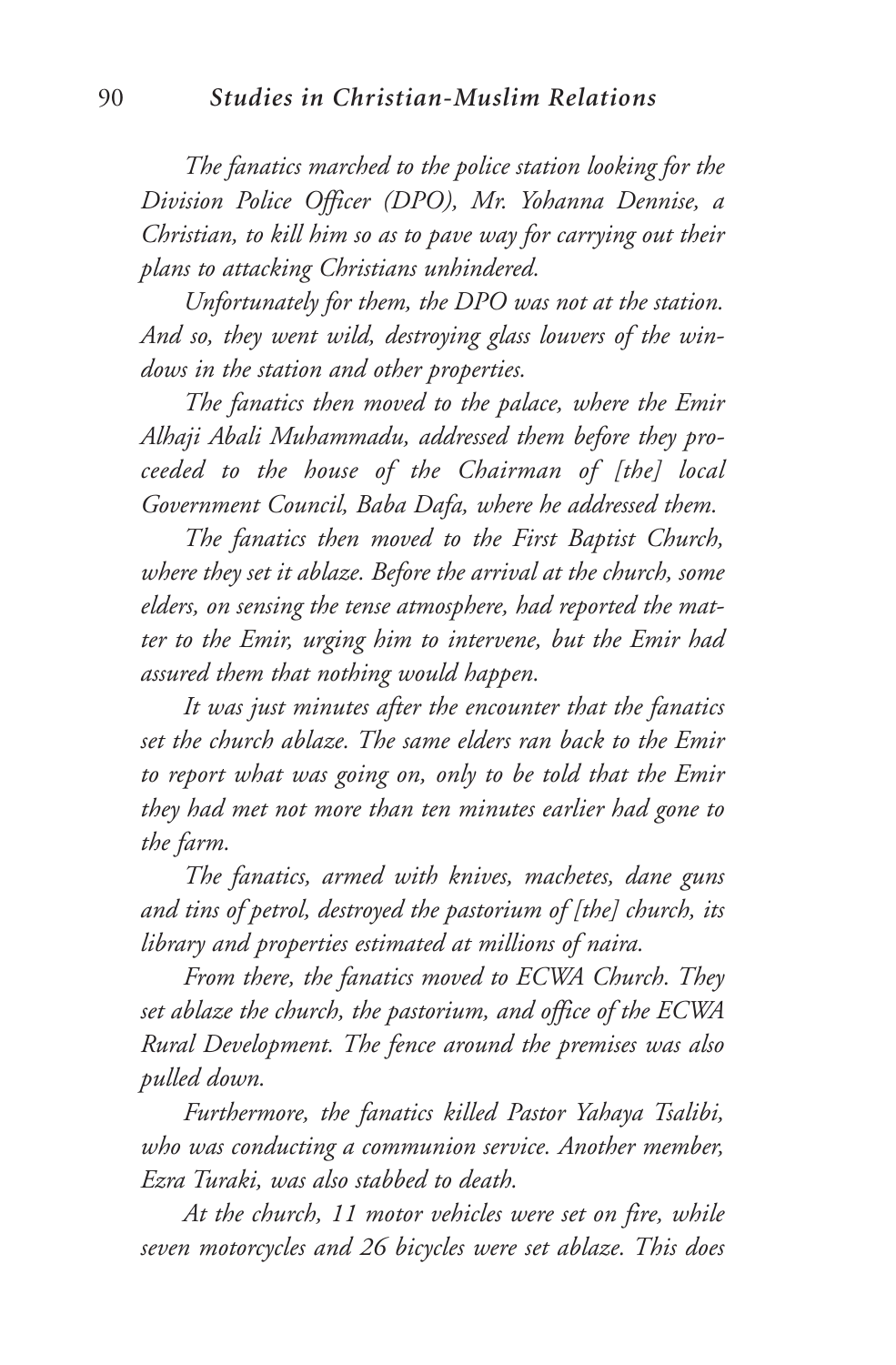*not include properties estimated at millions of naira that were destroyed.*

*The fanatics also set ablaze the following churches: St. Peter's Anglican, EYN, Deeper Life Bible Church, Assembly of God, COCIN, St. Luke's, and Cherubim and Seraphim Church, where one J.O. Osuji was stabbed and later died at a hospital.*

*This destruction was carried out for three hours without police intervention. Police Area Commander, Alhaji Hassan Mashinyi and the Divisional Crime Officer, who are both Muslims, were earlier said to have conspired and lured the DPO into going into hiding, while the fanatics had a field day in carrying out their destructive mission.*

*The Officers involved in the conspiracy that led to nonpolice intervention, told the committee of inquiry that they advised the DPO to go into hiding, because the fanatics were looking for him to kill him. They also added that they instructed the Mobile Police Unit stationed outside the town, not to intervene until things got out of hand.*

*All these lapses and conspiracies on the part of the two police officers provided the opportunity for the fanatics to carry out massive destruction of churches without hindrance. The Council Chairman and the Emir of Fika were also reported not to have done anything to bring the situation under control.*

*Reports show that the fanatics, under the leadership of a Koranic Malam by the name Malam Hassan Adamu, carried out the mayhem under the pretext of fighting the cause of Islam.*<sup>96</sup>

CAN reacted in a number of ways. It decided not to co-operate with the State government's investigation proceedings. It would neither produce witnesses nor submit any memoranda. It did call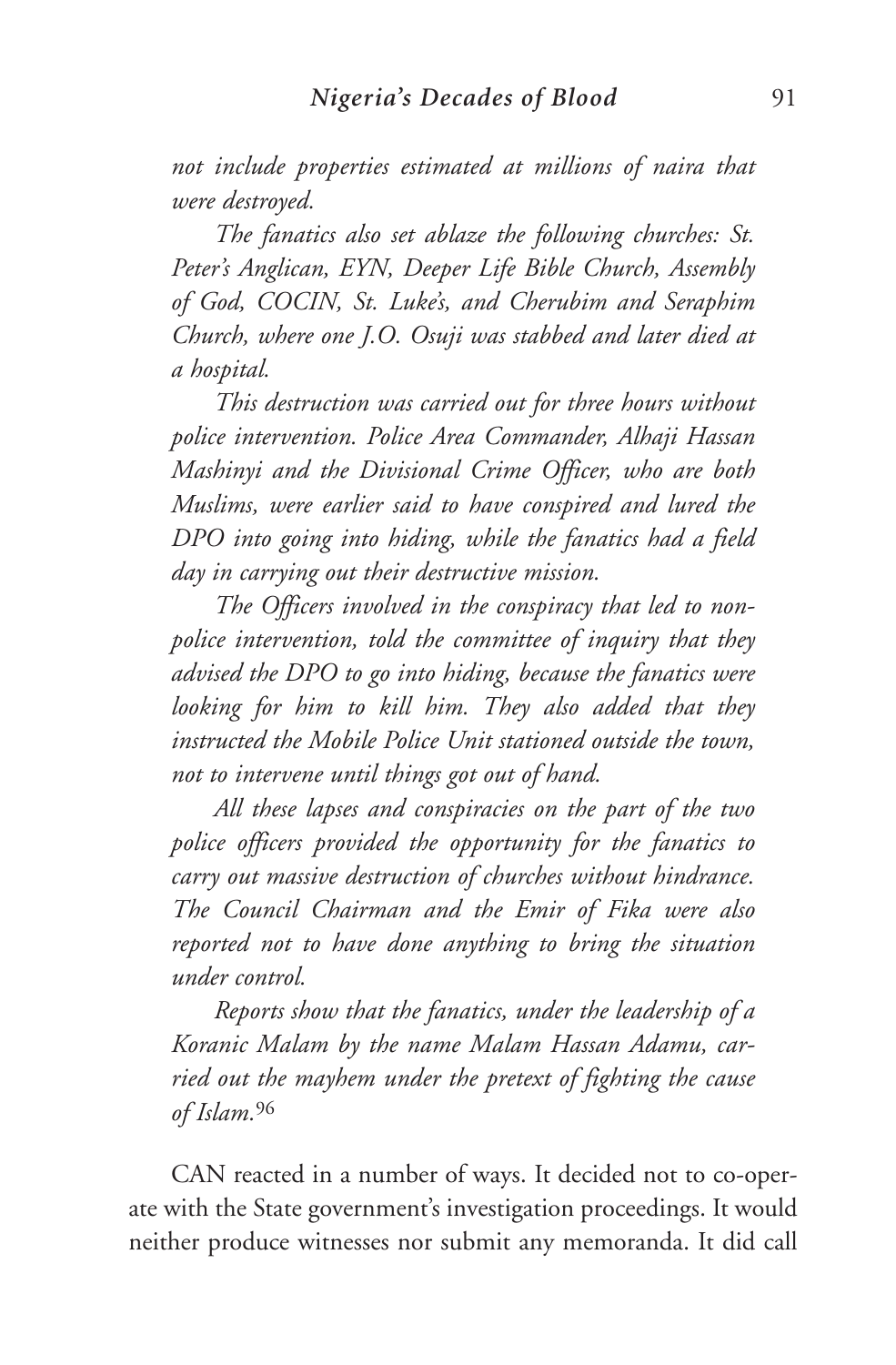on the government for thorough investigation and severe punishment of the perpetrators. It warned all Christians not to depend on the government for their security, since the latter had been "actively involved" in these attacks. Christians should prepare to defend themselves. It also wrote a strong letter to the Head of State, Sani Abacha,97 the text of which I do not possess.

# 7. PLATEAU SERIES

#### **A. Jos, 1994**

And then there was the case of Jos in 1994. Trying to distinguish itself from other northern cities, Jos has long paraded itself as the capital of the State of Peace. For decades, indigenes have lived comparatively peacefully with large groups of non-indigenous Muslim northerners. That situation was put in jeopardy in April 1994. A peaceful demonstration of indigenous people, comprising of Christians and traditionalists, was followed a few days later by a violent riot on the part of so-called "*Jasawa.*" These were Hausa-Fulani Muslim settlers from Bauchi State, just to the north of Plateau State, who had moved to Jos earlier in the century.

During the early colonial period, Jos was placed under the rule of the Muslim Emir of Bauchi. That Emir appointed a Hausa man Chief of Jos. In 1926, the Jos area was separated from Bauchi, also by the colonialists, and the chieftaincy returned to the indigenous people. In 1987, a Hausa Muslim politician, Alhaji Saleh Hassan, reportedly called upon *Jasawa* youths to recover the chieftaincy of Jos as their right. This call set into motion a set of dynamics that reached its climax in 1994 with the appointment of a *Jasawa* member as Chairman of the Jos North Local Government by the Muslim military administrator of Plateau State. Strong, though non-violent, protests on the part of the indigenes prompted the suspension of the appointment. A few days later, the suspension order led to a violent riot initiated by the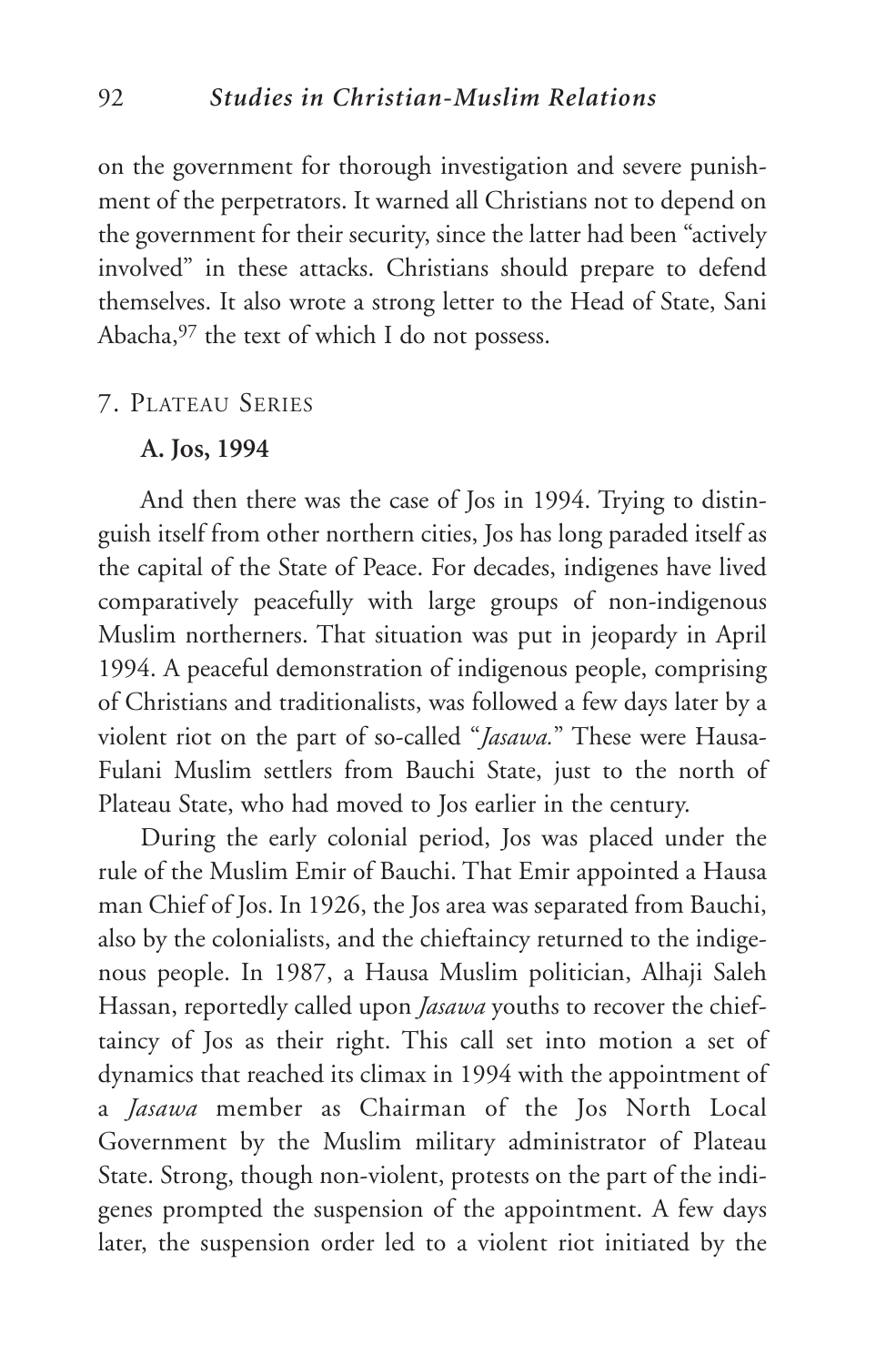*Jasawa.* They made havoc of the town and caused significant burning, looting and killing. Only by police and military efforts was "peace" restored, but the tension remained. Neither group gave up its claim<sup>98</sup>

# **B. Jos and Plateau State, 2001 and Beyond**

On September 7, 2001, a few weeks after my wife and I had completed an extended stay there, Jos erupted once again. A number of incidents contributed to this situation. As in 1994, a Muslim, one Alhaji Mohammed Muktar Usman, was appointed Jos North Chairman as well as Co-ordinator of the National Poverty Eradication programme. The appointment was once again unacceptable to the indigenes, who regarded Usman as a settler.<sup>99</sup> Another part of the story is that of a Christian woman who allegedly passed right through a crowd of Muslim worshippers who had spilled over from the mosque onto the street, as is the custom on Fridays. Muslim vigilantes beat her up for her audacity. Christians retaliated by burning the mosque. The atmosphere was further heated up by pamphlets distributed by the *Jasawa* in which they continued to claim Jos as theirs. All of these factors prepared the city for yet another round of violence. "Weapons were surprisingly and freely used." Both lives and properties were lost<sup>100</sup> with churches and mosques especially bearing the brunt of the anger.

I have in my files many e-mail reports about this conflagration from my two sons, who were caught in this frenzy, and from both Nigerian and expatriate friends. The following are excerpts of emails from a Nigerian Christian whose identity I need to protect.<sup>101</sup>

*The trouble started after the Muslim usual Friday prayers. They rose from their prayers and began attacking innocent unsuspecting people on the road. They were killing, looting and burning houses and businesses along their way. For the Muslims to come to Jos, a Christian city, and kill a Pastor,*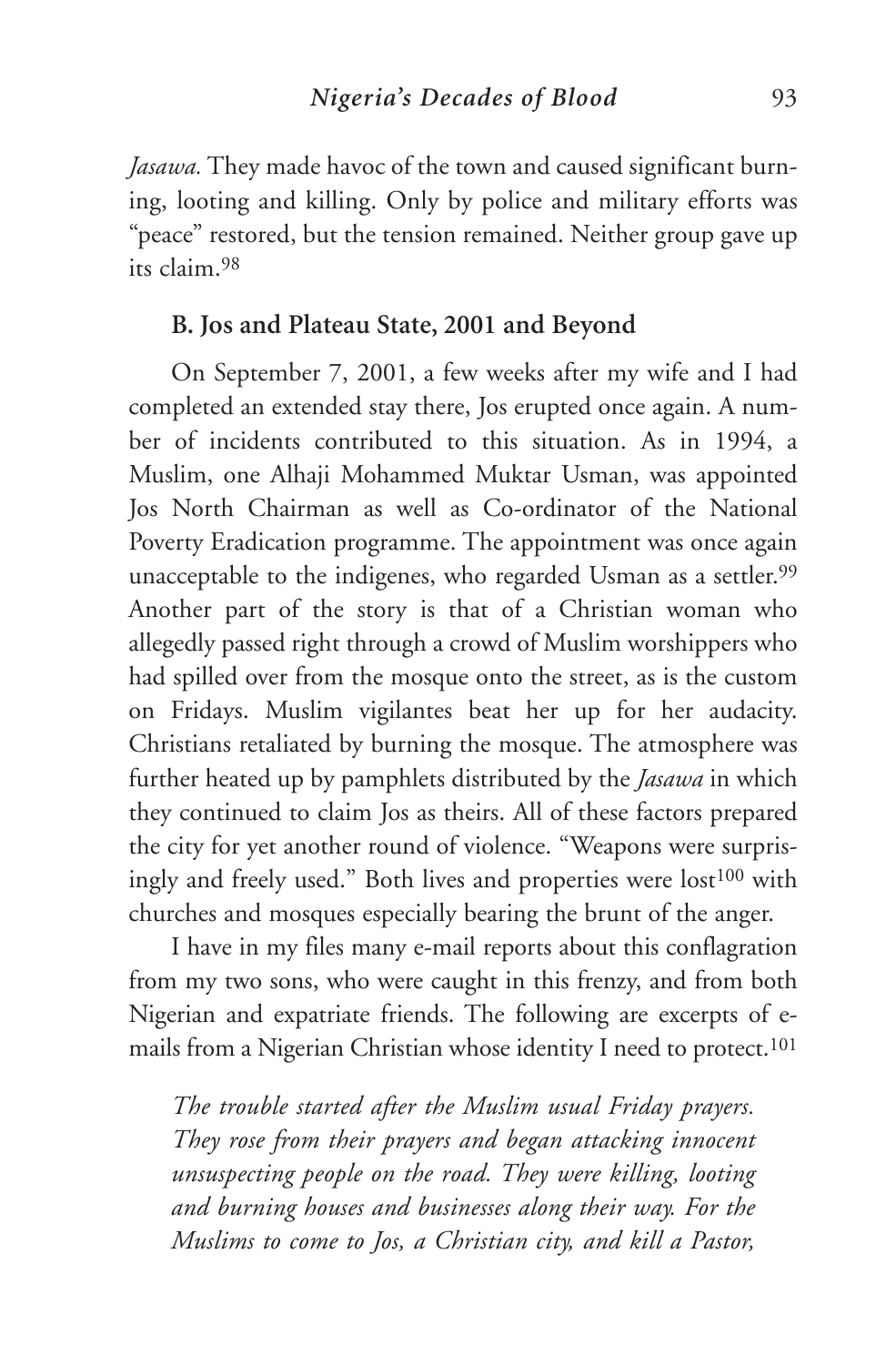*an ongoing unending nation-wide revenge and counter revenge is imminent.*

While the above describes Muslim violence, the next day he described Christian revenge against Muslims. These Christians were

*ransacking cars and killing anyone suspected to be Muslim. They said they were tired of being killed over and over by Muslims. They were determined to revenge the present and the past killings inflicted on them by Muslims. If you wore the traditional dress (usually Hausa's), you're toast. I saw between 15 and 20 men killed and burnt. About two and a half dozen cars/trucks were also burnt. It is the most dangerous, life threatening thing I ever experienced.*<sup>102</sup>

Plateau State has not been able to restore its former quiet atmosphere at the time of writing this paragraph in 2003. The previous riots in response to government actions destroyed the thin fabric of peace between Christians and Muslims in the state. The succeeding riots and violence were the result of the destruction of that fabric and have now taken on a more openly religious character. The state's reputation as the "home of peace and tourism" is fast being replaced, according to Africa historian Wiebe Boer, by one as the "home of pieces and terrorism."103

In May, 2002, more killings took place in Jos between the two religions. The fatality figures in one report range from twenty to fifty.104

The violence could not be contained in Jos. There has been widespread violence in various localities in Plateau State, but there has been a concentration of it in the Langtang-Wase area. Minchakpu reports violence in Wase Local Government area during July 2002. Some 500 persons died in riots between Christians and Muslims, a figure that grew to "more than 5000," according to Selcan Miner, a prominent clergyman, businessman and politician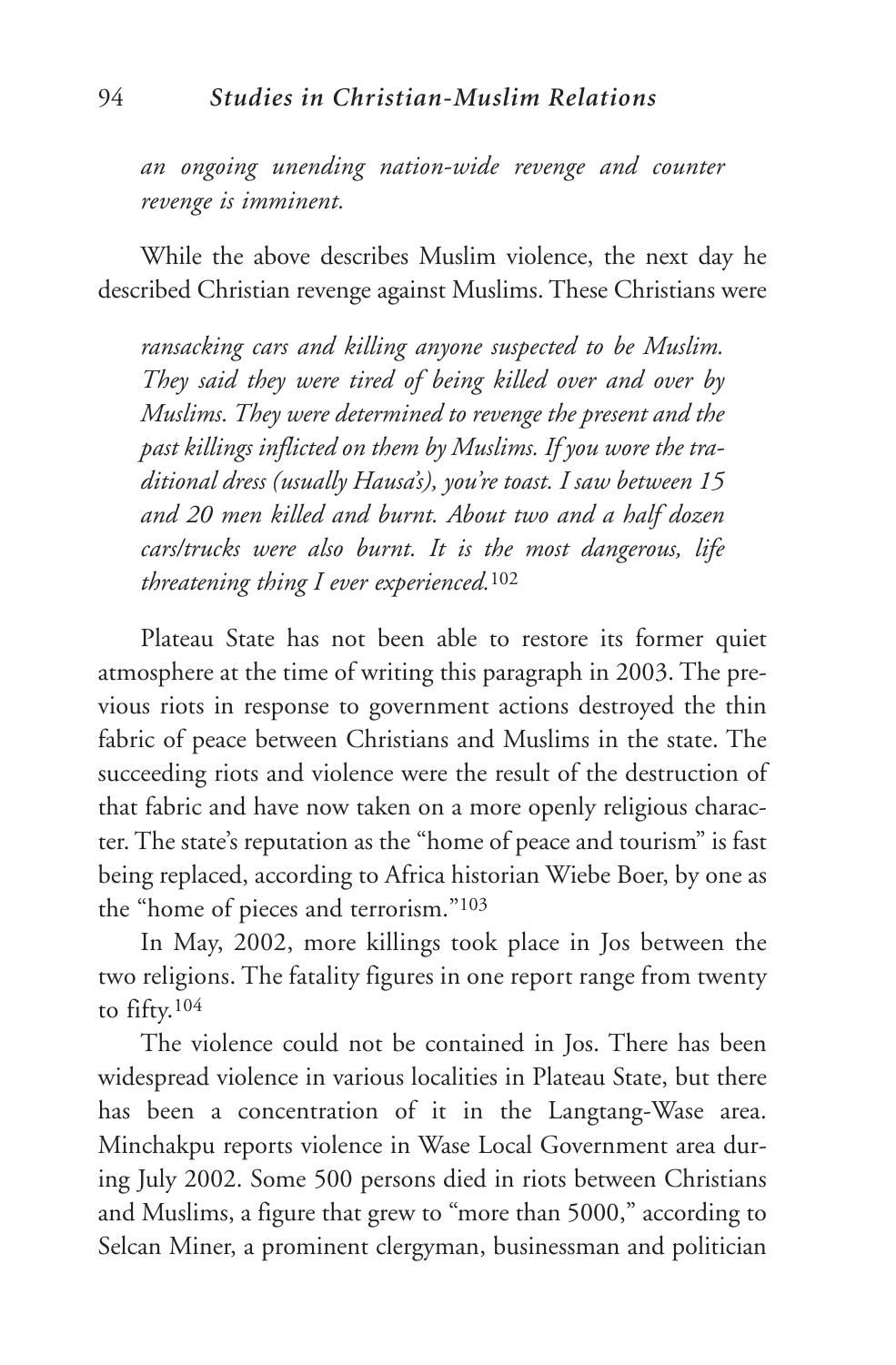in the state. The estimate of more than 10,000 persons displaced subsequently grew to "more than 100,000," according to Miner. And while Minchakpu reports the destruction of "more than ten Christian communities," Miner puts that figure at eighty-eight. In view of the entire population of the area standing at 102,491, Miner's figure of displaced persons appears inflated.105

# 8. BORNO-MAIDUGURI, 1998

Under the heading, "Tension between Christians and Muslims Increase in Borno State," we are informed in 1998 that

*relations between Christians and Moslems in Borno State hit an all time low following recent clashes that led to the death of over 20 persons. Moslem fanatics…are opposed to Christian institutions and have vowed to resist a growing trend of evangelical churches in the state, especially Maiduguri.*

On December 11, 1998, several hundreds of Muslims attacked three churches, burned some cars and looted shops belonging to Christians. It was in protest against the government decision to allow the teaching of Christian Religious Knowledge (CRK) in public schools, even though Islam is taught as a compulsory subject.

This has been a controversial issue for years in this state. It has even been the subject of litigation between the government and CAN. To avoid further violence, the case was withdrawn. Subsequently, the Muslim governor approved the teaching of CRK, because, as he explained, Nigeria is a secular country. However, not much later he retracted again, for, he said, "It appears some of our respected ulamas [Muslim leaders] have taken the matter out of proportion and have continued to orchestrate their clandestine campaign…."

CAN reported that it had informed the government of the campaign, but no precautions were taken. A spokesman declared, "There is no amount of intimidation, threat, or whatsoever that will stop the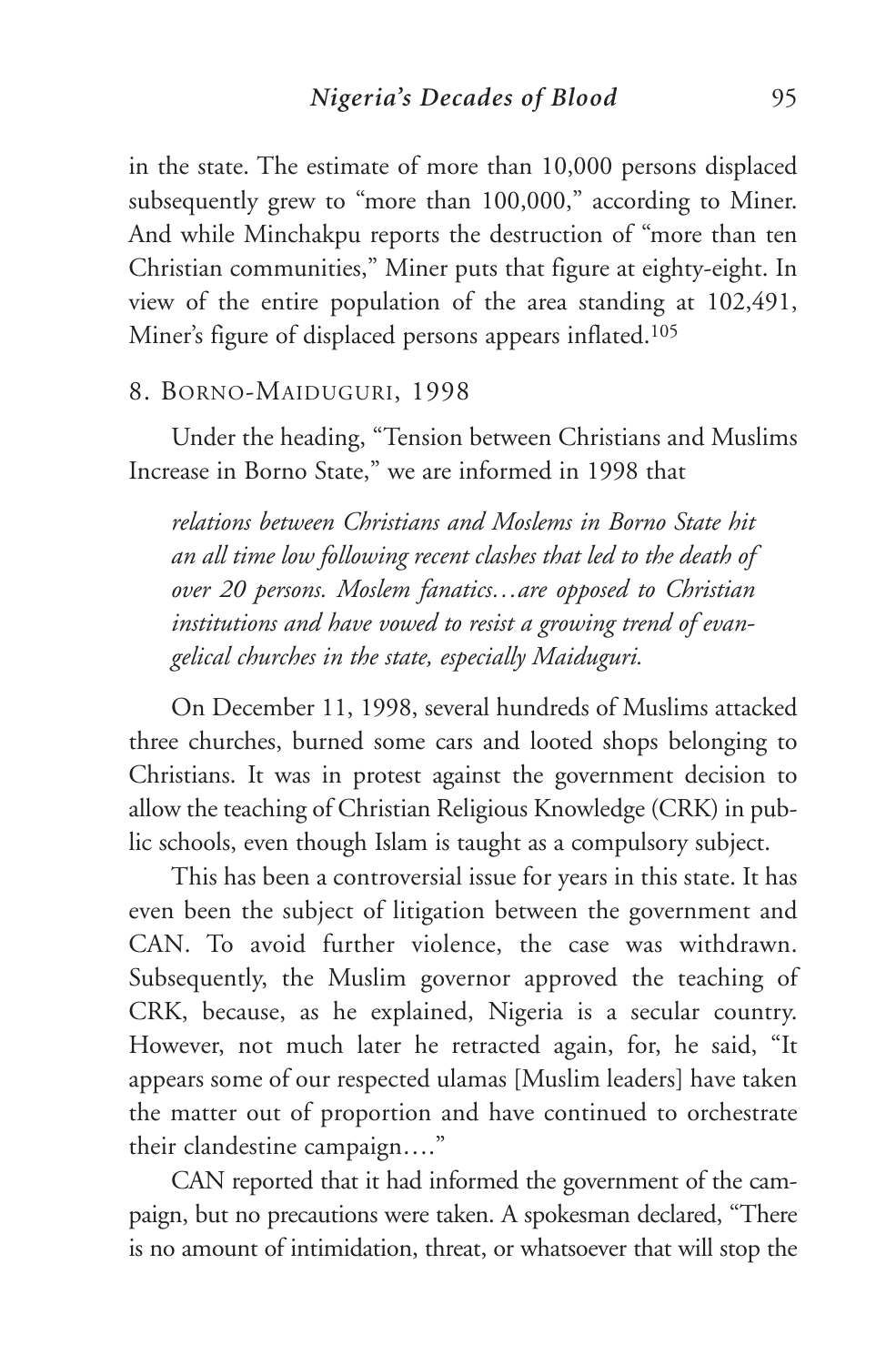Christians in the state from requesting their constitutional and legitimate right of teaching CRK. We are all prepared to die for a better and truly peaceful tomorrow." We are told further that "The Association of Catholic Media Practitioners appealed to Christians to be calm in the face of alleged attacks, but," the report said, "such calls may be ignored as Christian leaders have told their congregations to defend themselves whenever attacked by Muslim youths. A high-powered [Federal] government delegation has been sent to the state...."106

# ▲ *Concluding Remarks* \_\_\_\_\_\_\_\_\_\_\_\_\_\_\_\_\_\_\_\_\_\_\_\_

Not everything has been told, but it is enough. The picture is clear: It is both unbelievably bloody and muddy. I promised to be as objective as possible in my reporting, but warned that objectivity is difficult to achieve and that facts are usually not merely "facts" not even under calmer conditions. Did you notice the change in tone in the middle of the Zangon Kataf story, or that of Kaduna City? The reasons for the riots, the perpetrators, the victims, the arrested—all of these receive opposite treatments, depending on the orientation of the reporter. This will become clearer still in the next two volumes, where Muslims and Christians present their opinions.

Though Christians often accuse the *NN*, a government-owned newspaper, of strong Muslim bias,107 I found the reporting of Kaduna 2000, for example, more balanced than I had expected. Certainly it is not as openly biased as the Muslim private magazine *Citizen* that I used for the Zangon-Kataf riot. Neither is it as openly biased as the Christian magazine *TC.* Probably the heavy hand of government information management kept the paper within the bounds of political correctness, though I thought to detect that it occasionally chafes under the burden.

As I peruse the Nigerian situation, I can only sadly concur with the unknown writer who referred to riots as "the most dominant feature" of the Nigerian religious situation. Riots are no longer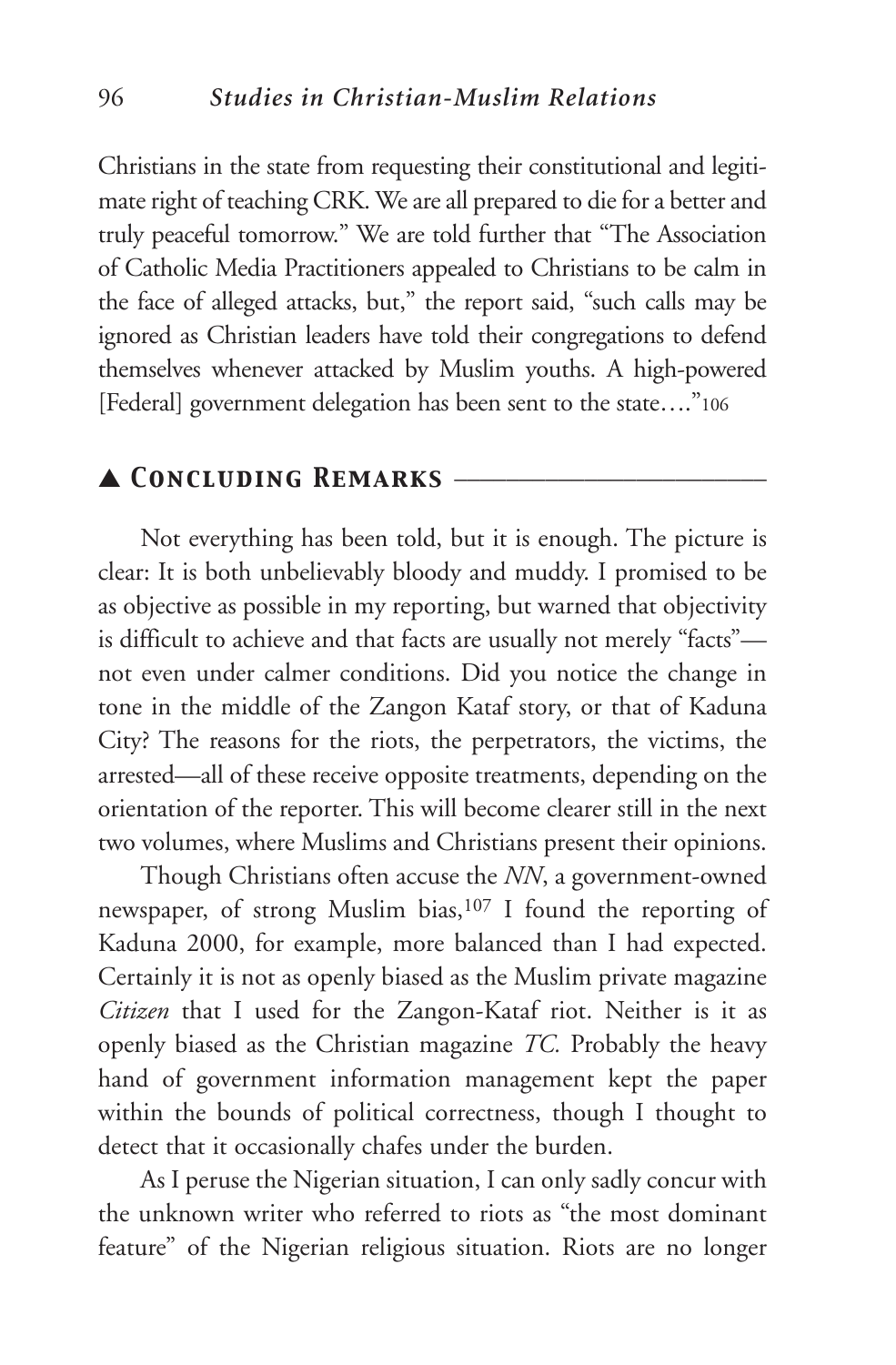news. Dele Omotunde wrote, "Religious riots have become a routine event in Nigeria. Burning houses, destroying property, maiming and killing innocent people have become a 'normal' way of religious life. The question is no longer 'if' but 'when'."

"Religious violence," he continued, "has now become one of Allah's or God's unwritten commandments that must be obeyed, at least in Nigeria."108 Even sadder is the prediction by Toyin Falola that "the religious violence will doubtless continue."109 No wonder Chris Anyanwu referred to religion as the "quicksand of Nigerian journalism"110—as well as, I would add, of Nigerian politics and even of genuine piety.

In closing, I wish to remind you that the above sordid description of Christian-Muslim relations in Nigeria has not been written with any malice in my heart. The goal is not to discredit either or both religions or Africa. I am a Christian with high respect for Islam. I would have no pleasure in discrediting either. Neither is my goal to give Nigerians a bad reputation—not after enjoying their hospitality for thirty years.

My major goal is to help steer Christianity and Islam into positive channels for nation building. In this process, the truth must be told without the restraints of oppressive political correctness. Sweeping ugliness under the carpet is not helpful if we desire healing and reconciliation. The ugly facts of this chapter are the platform from which we seek that healing and reconciliation. Without these facts openly confessed, this monograph series will not serve its purpose and Nigeria's religious problems will not be solved.

This chapter shows that the current state of affairs in Nigeria leads to a literal dead end. After analyzing the perspectives of both religions on the current impasse in the next couple of volumes, we will go on to issues like secularism, shari'a, wholism and pluralism. As the TV anchor pleads, don't go away! You are urged to keep checking my Web site for the appearance of subsequent volumes of this series, but please allow both publisher and myself some time.<sup>111</sup>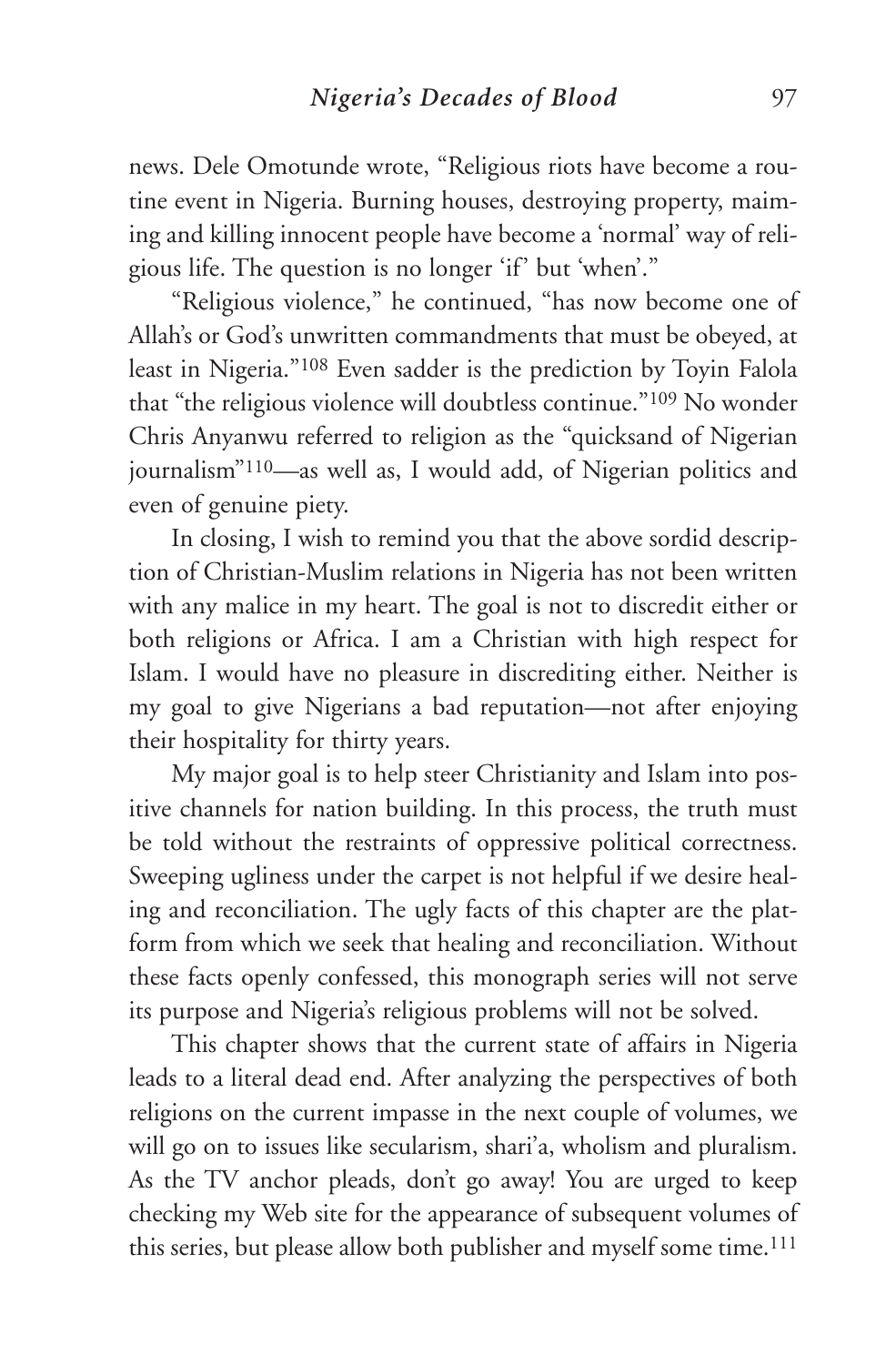# ▲ *Notes* \_\_\_\_\_\_\_\_\_\_\_\_\_\_\_\_\_\_\_\_\_\_\_\_\_\_\_\_\_\_\_\_\_\_\_\_\_\_\_\_\_

1 "Faith for Ever after—or No More." *Maclean's*, 17 Dec/2001, p. 2. The failure of Wilson-Smith to recognize the important distinction of church-state relations and religion-state relations renders his statement somewhat dubious in value. Religion and law are as much intertwined in the West as they are in Islam, in that many residual Christian concepts underlie Western legal systems. Religion, of course, has to do with beliefs, faith, doctrine and worldview. Viewed in that context, even in these socalled post-Christian days, the secular influence on the evolving Western law system continues to be heavily influenced by considerations of faith, belief, and worldview. This time it is with a secular orientation that is no less religious than the one it seeks to replace. The mix is really unavoidable.

2 Of course, Indian statistics would be more impressive, but there neither Christians nor Muslims would even think of claiming majority status, since both are overshadowed by the Hindu colossus. Lebanon provides somewhat of a parallel, but the numbers there are minuscule compared to Nigeria.

<sup>3</sup> This is the common designation for the large southern strip of the north. While the far north has traditionally been dominated by Muslims, the Middle Belt was the home mostly of Traditionalists with pockets of Muslim concentrations. The Traditionalists have mostly switched religion, the majority to Christianity.

4 Three of the many prominent Christians who have warned the country about such a possibility are Prof. I. Audu, late Ambassador J. T. Yusuf and Dr. C. Abashiya, all three from Muslim backgrounds. (*Today's Challenge*, 5/87, pp. 4–5. J.T. Yusuf, 1995, throughout).

5 As to the colonial question, see my works of 1979 and 1984.

6 Falola, p. 168.

7 H.K.W. Kumm, *The Sudan: A Short Compendium of Facts and Figures about the Land of Darkness,* London: Marshall Brothers, 1907, p. 124. L. Kumm in her "Introduction" to H.K.W. Kumm, 1907, pp. 6-8. For additional reference to Kummania, see Boer, 1979, pp. 126-129; 1984, pp. 36-37.

8 Boer, 1979, pp. 73, 211-212; 1984, p. 62.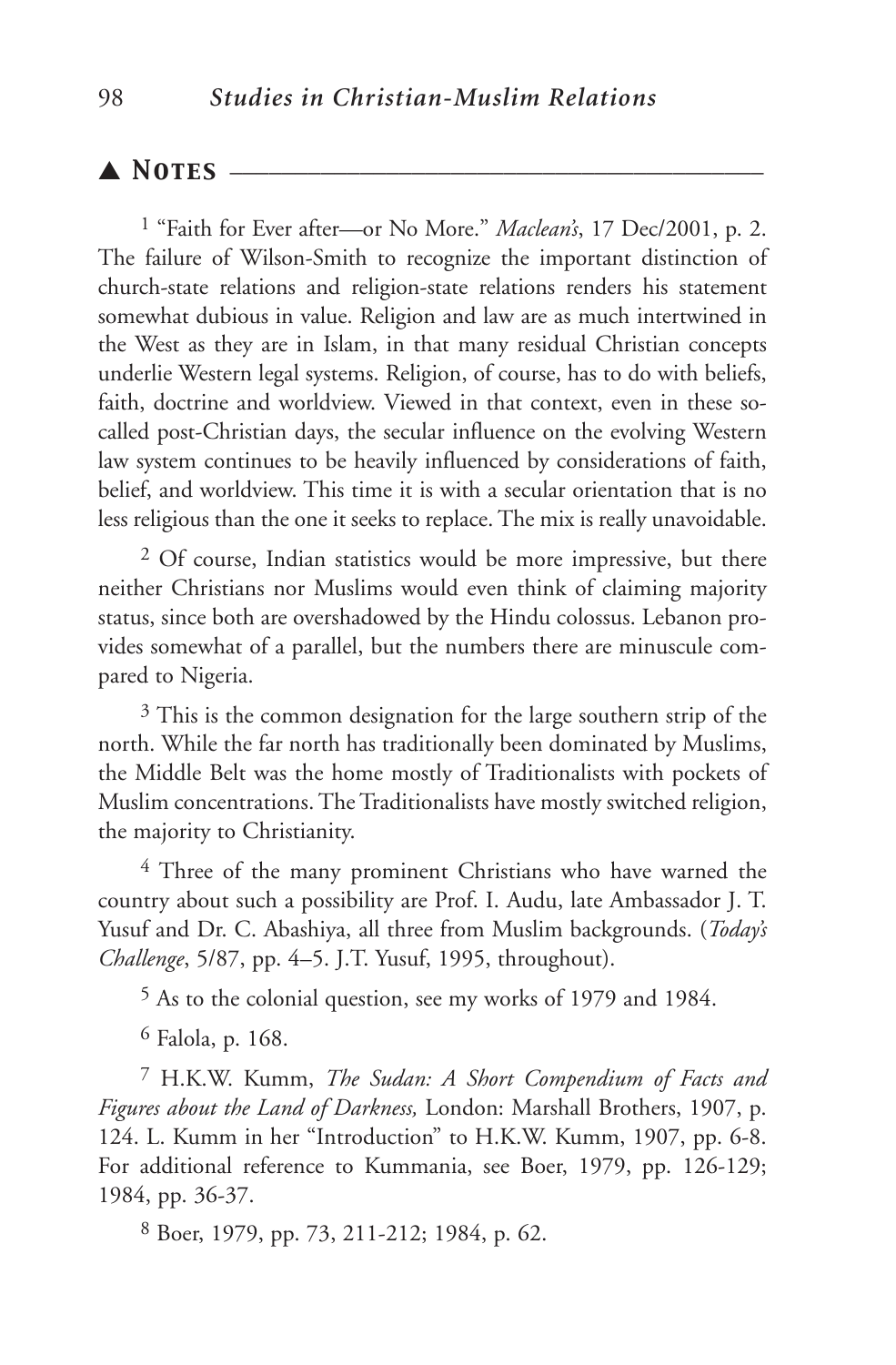9 Matthew H. Kukah, *Religion, Politics and Power in Northern Nigeria*, Ibadan: Spectrum Books, 1993, p. 154.

10 Where such switches took place, it becomes almost impossible to stick to the scheme of "Types of Riots" I employ to make sense of it all. Hence some riots end up under the wrong heading, where the original riot fit properly.

11 For a fuller review of Maitatsine riots see Falola, pp. 137ff, and Charles Ndiomu (Director), *Religious Disturbances in Nigeria,* Kuru: The National Institute for Policy and Strategic Studies, 1986.

12 *Tell*, 28 Oct/91, p. 3. *African Concord*, 28 Oct/91, p. 30.

13 *Newswatch*, 6 May/91, p. 16. Ndiomu, pp. 5, 22-23.

14 Falola, p. 156. Ndiomu, pp. 18-19.

<sup>15</sup> The MSS has been described as the youth wing of JNI. The late Abubukar Gumi was at one time its "inspirer and guide," according to Mohammed Dahiru Sulaiman, p. 5.

16 *TC*, Mar-Apr/83, pp. 16-19. Kukah, 1993, pp. 158-159.

17 J.H. Dandaura, Letter to the Secretary of the Committee Appointed to Investigate the Religious Disturbance of 30th October, 1982, 3 Dec/82.

18 Christian Association of Nigeria, Kano State Branch. 22 Dec/82, pp. 32-33.

19 Dare Babarinsa, "Allahu Akbar!" *Tell*, 28 Oct/91, pp. 12-16.

20 For other reports on this riot see Falola, pp. 211-212, and Karl Maier, *This House Has Fallen: Midnight in Nigeria,* New York: Public Affairs, 2000, pp. 160-165.

21 *Ibid*., p. 165.

22 Marshall, 1997, p. 63. Marshall's book is all about persecution of Christians in the international contemporary society. It is a pity that, in his otherwise splendid book, he devoted only one single page to the Nigerian drama. The Nigerian story appears so little known in the outside world that even a researcher like Marshall apparently failed to realize the enormity of the situation. He later went to Nigeria to see the situation first-hand.

23 Obed. B. Minchakpu, "Ghosts Haunt Kano." *TC*. No. 3/95, p. 16;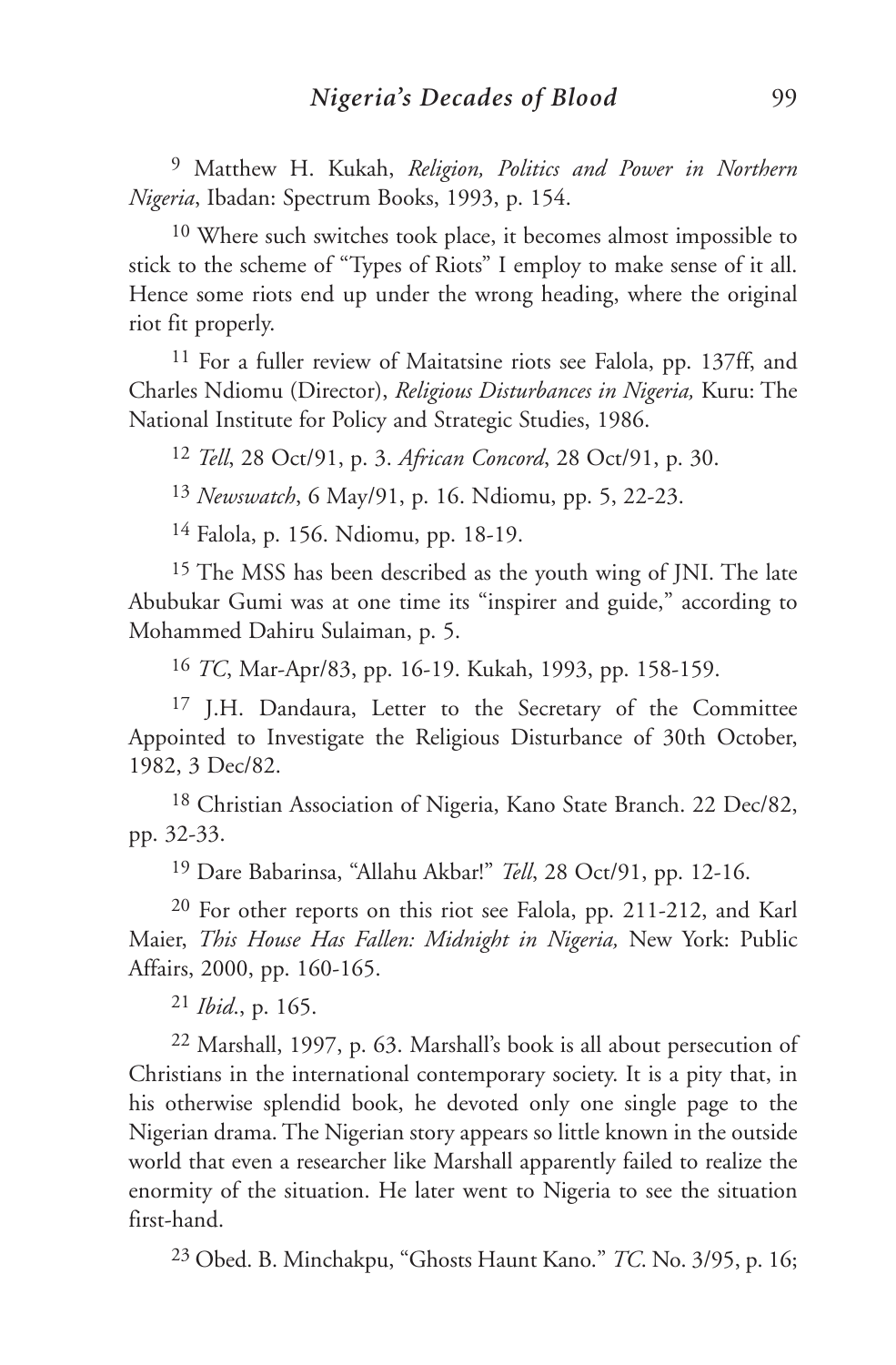James B. Kantiok, *Muslims and Christians in Northern Nigeria: Political and Cultural Implications for Evangelism,* Unpublished dissertation manuscript for Fuller Theological Seminary, 1999, p. 236; K. Maier, p. 169.

24 Samuel Uche, "Is Islam Lawlessness?" An interview. *TC*, 3/96, p. 22.

25 Both contemptuous terms Hausa Muslims sometimes apply to non-Muslims.

26 For a first-hand report, see Gedege (*initials unknown*), "Kano Needs Divine Intervention," an interview. *TC*, 3/95, p. 23.

27 Audu Dirambi, "Government Must Wake Up to Her Responsibilities," an interview, *TC,* 3/95, p. 25. See here also for another first-hand report.

<sup>28</sup> For the speech by Governor Muhammed Wase establishing the panel and its terms of reference as well as his interpretation of the event, see M. Wase, *TC*, 3/95, p. 19.

29 For an example of how the Kano government handles compensation to victims, see interview with Samuel Uche, Chairman of Kano CAN chapter, in which he accuses the government of paying compensation only to those who have "godfathers" and then behind closed doors. He also denies the government's claim to have compensated the family of Akaluka. *TC*, 3/96, p. 22.

30 Minchakpu*, TC*, 3/96, pp. 16-18.

31 Uche, p. 26.

32 CAN, 1987, Appendix E.

<sup>33</sup> The story about this Indian student will be told in more detail in Volume 3.

 $34$  Jacob Tsado and Yusufu Ari, "Special Investigation: Who Is Trying to Destabilise Islam?" *TC*, 4/87, pp. 16-20, 32.

35 Maier, K., p. 208.

36 CAN, Jema'a Local Government Branch, 12 Mar/87. "Jema'a" is the name of the local government area of which Kafanchan is the headquarters.

37 CAN, Jema'a Branch report. See also Kukah, 1993, Chapter 6 and Falola, pp. 179-182.

38 CAN Release, 1987, pp. 3-6.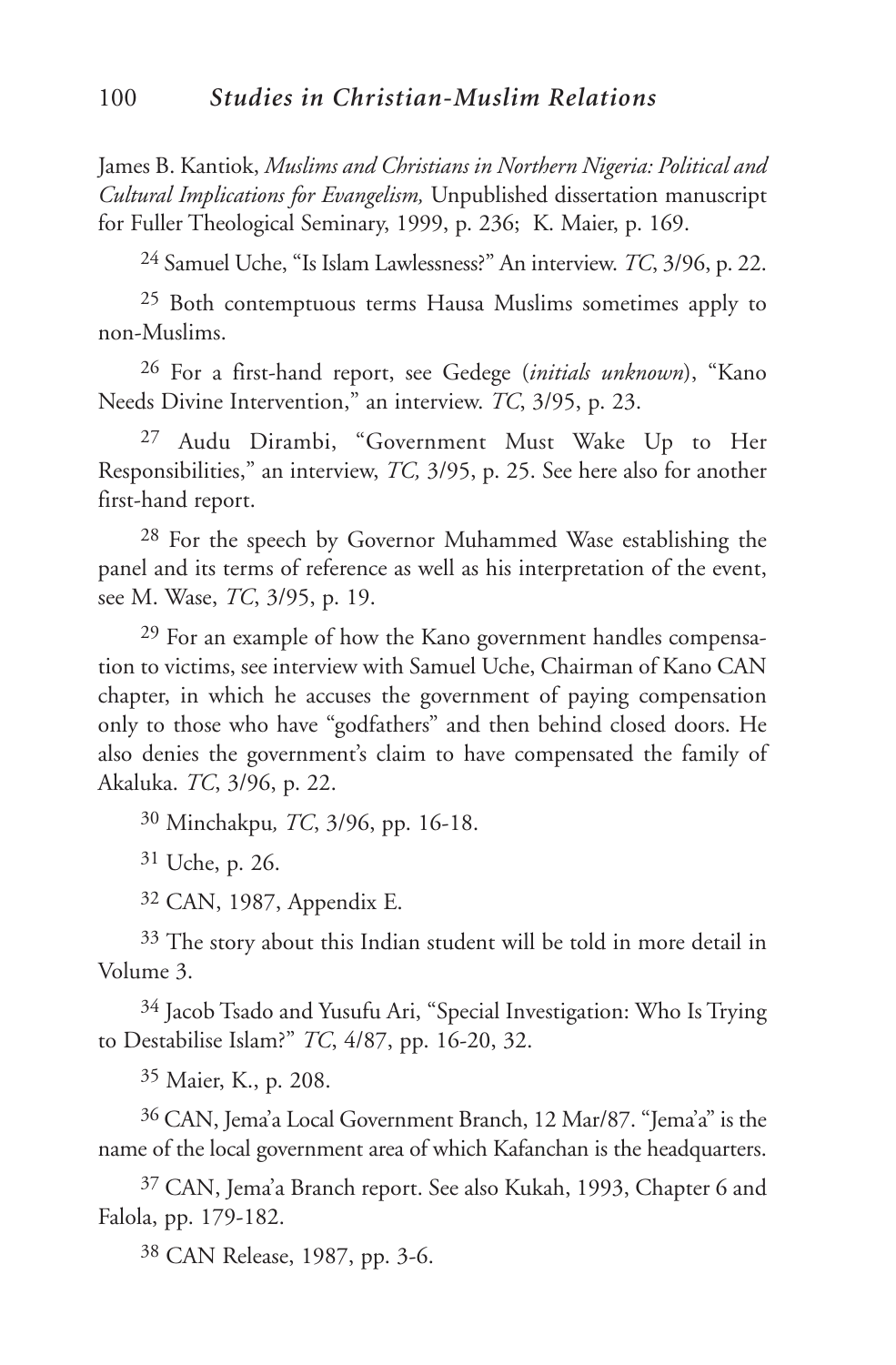39 Falola, pp. 182-185.

40 It should be understood that Hausa traders are almost without exception Muslims.

41 M. Haruna, 15 Jun/2000, p. 4.

 $42$  As unlikely as this may seem to outsiders, such demands by police are common in Nigeria. I have faced them several times.

43 3/92, pp. 7-8. The incident is typical of northern Muslim insensitivity towards others. How could an experienced man like an emir become so blatantly one-sided, if not for such insensitivity characteristic of northern Muslims? It was an outrageous failure of equanimity.

44 The quote is not from the letter but from the report in *TC* from which this story is drawn (*TC*, 3/92, pp. 4ff). The definite article is significant: *the jihad*. Nigerian Christians are convinced that a *jihad* is being planned to take over the country. It is only a matter of when it will start. Others would argue that it started long ago.

- 45 *TC*, 3/92, pp.4-5.
- 46 *TC*, 3/92, p. 10.
- 47 *TC,* 3/92, pp. 4-5.
- 48 *TC*, 3/92, p. 15.

49 *TC*, 3/92, pp. 12-13. Muslims protecting Christians against Muslim attackers is a regular feature of these riots. The reverse is true as often.

- 50 *TC, 3/92, pp. 13-14.*
- 51 *Citizen,* 15 Jun/92*.*

52 *Citizen*, 15 Jun/2000, p. 4.

53 President Obasanjo in a national broadcast. See *NN*, 2 Mar/01, p. 3.

54 6 Mar/2000.

55 *NN*, 10 Jan/2000, p. 14. This almost certainly inflated figure is kind of surprising. The larger Kaduna demonstration in February was allegedly joined by 50,000. One might rather expect a deflated figure in *NN*, given its Muslim orientation. For a follow-up story see *NN*, 14 Jan/2000.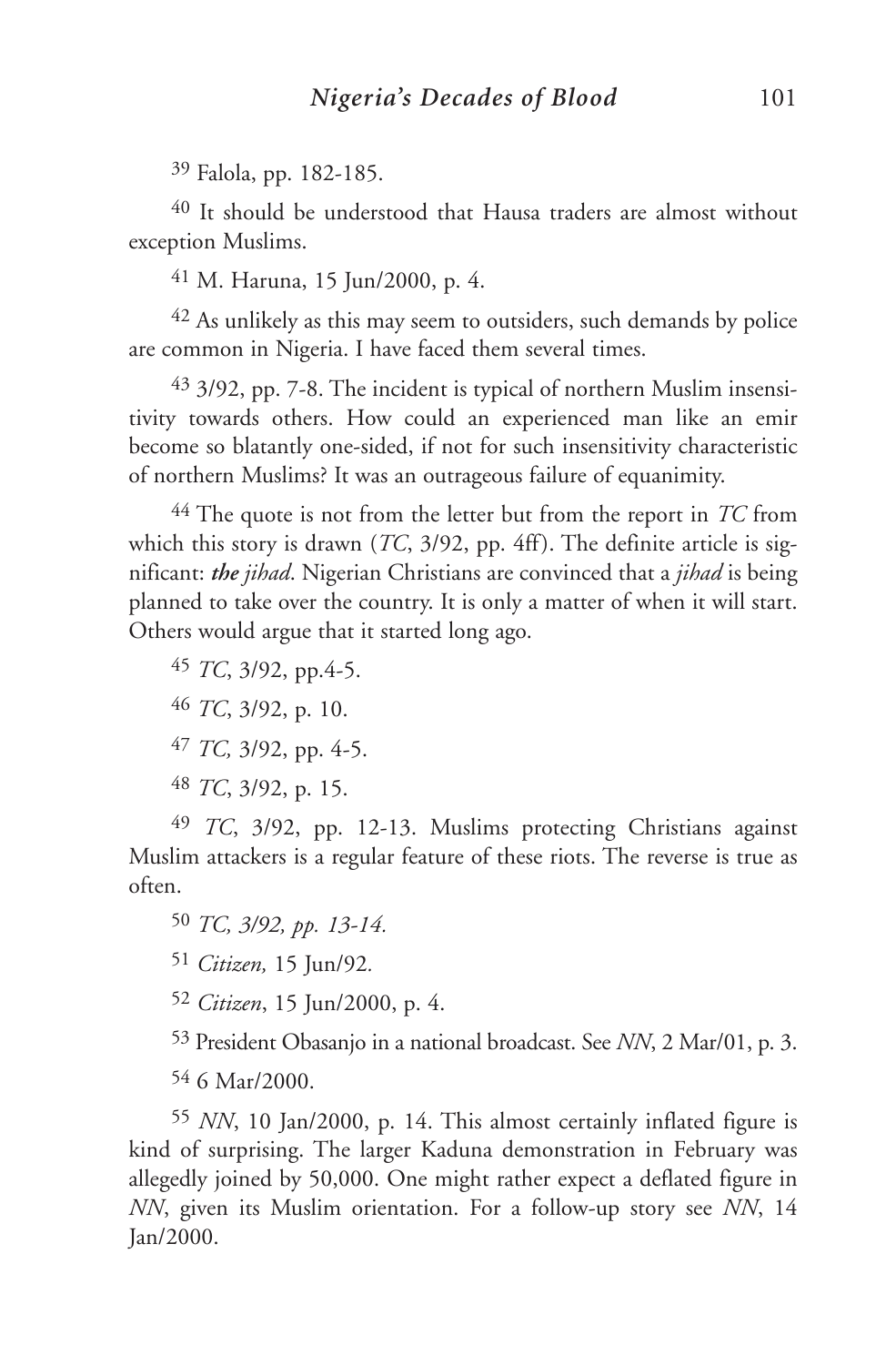56 Igiebor, 6 Mar/2000.

57 The reason for this alleged unbalanced membership is itself a matter of dispute. Gideon Gwani, the Christian Deputy Speaker of the House, claimed it was simply an oversight that needed to be corrected (*NN*, 12 Feb/2000, p. 3). Down below we will hear another explanation by the Muslim Chairman of the committee.

58 6 Mar/2000, p. 20.

59 Awowede, 6 Mar/2000, p. 15

60 Awowede, 6 Mar/2000, pp. 15-16.

61 If this sounds incredible or exaggerated, first-hand confessions of similar terrorists in Volume 2 will corroborate that such people do not only exist but are not that rare in the Muslim community, sometimes sponsored by respectable and leading mainstream Muslim organizations.

62 B.E.E. Debki's report to the EYN, pp. 22-23.

63 Minchakpu, *CC*, 7 Aug/2000, p. 5.

64 Emmanuel S. Rabo, "Remembering Sharia Widows," *TC*, 1/2001, pp. 26-27.

65 Although national magazines like *Newswatch* and *Tell* do not overtly parade themselves as Christian, in the Christian-Muslim struggle they definitely tend to take a pro-Christian position.

66 *NN,* 31 Jan/2000, p. 1.

67 *NN*, 5 Feb/2000, p. 9; 20 Feb/2000, p. 24.

68 *NN*, 19 Feb/2000, p. 10.

69 *NN,* 20 Feb/2000, p. 24.

70 *NN,* 23 Feb/2000, pp. 1-2.

71 *NN,* 26 Feb/2000, pp. 4-5.

72 *NN*, 29 Feb/2000.

73 *NN,* 24, 26, 27 Feb/2000. I include various names in these stories for the benefit of those familiar with the culture of names in Nigeria. Names often provide clues as to ethnic origin and religion. Matching names of reporters and other speakers with their reports or comments can provide interesting insights.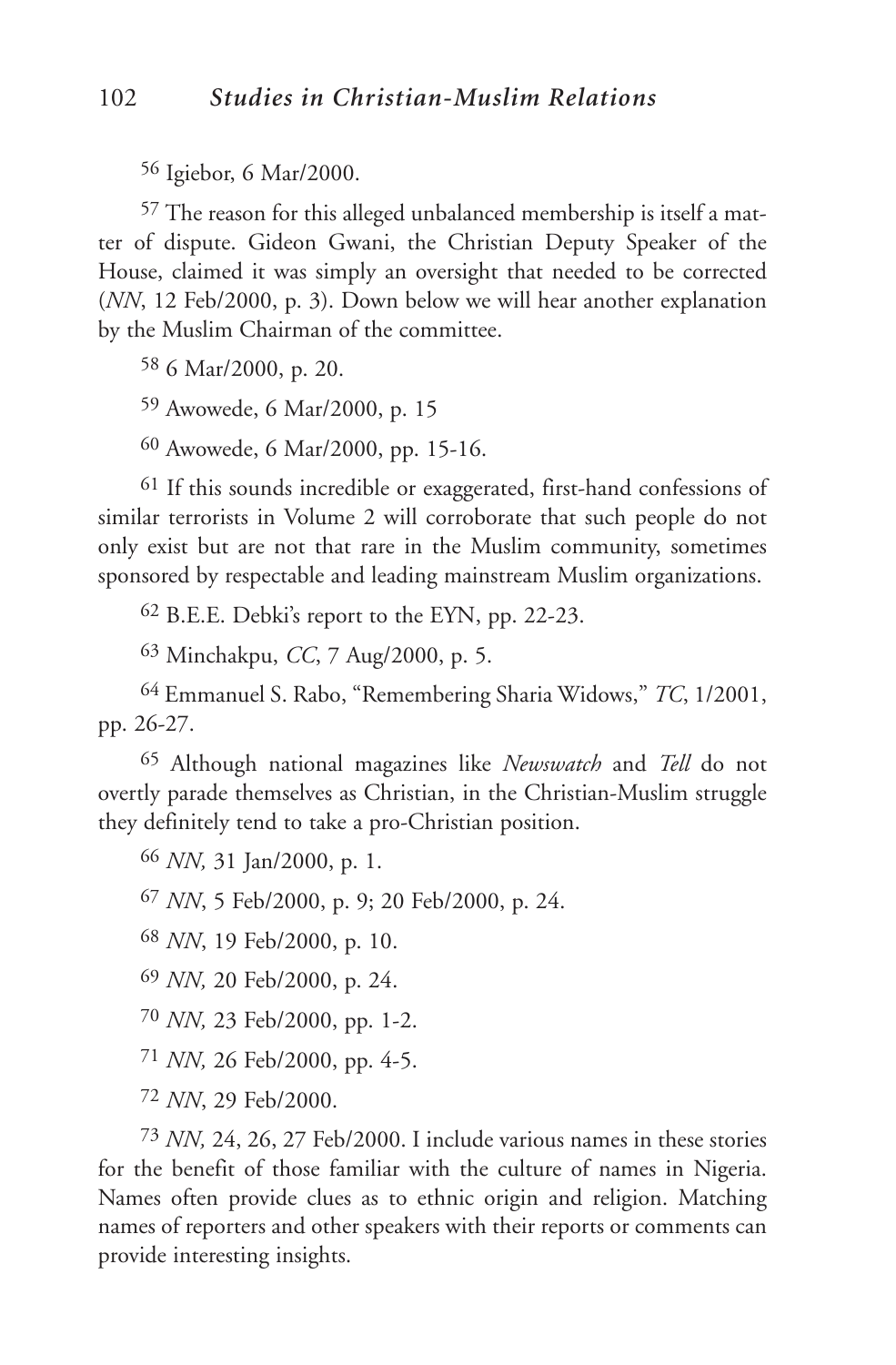74 Debki, pp. 42-74.

75 Dotun Oladipo, "Obasanjo's Tough Stance on Sharia." *Newswatch*, 13 Mar/2000, pp. 20–28.

76 Tunde Asaju, "Counting Their Losses." *Newswatch*, 27 Mar/2000, pp. 28-30., 27.

77 *NN*, 25 Feb/2000, pp. 1-2; 27 Feb/2000, p. 2; 28 Feb/2000, pp.  $1 - 2$ .

78 Oladipo, 13 Mar/2000.

79 Obasanjo, Broadcast to the nation, 1 Mar/2000.

80 Yahaya and his followers deny his leadership of this sect or even its existence in Nigeria, since Islam supposedly knows of no sectionalism. These are described by his aides as mere journalistic inventions (*TSM*, 27 Sep/92, p. 19). Yahaya himself rejects any recognition of Muslim divisions as a Jewish ploy to create divisions in Islam (Ojudu, p. 36). See also Falola, p. 195.

81 Please be aware that in these volumes there are two Christian Governors who play significant roles. There is this John Madaki, Governor of Katsina, and then there is Yohanna Madaki, one-time Governor of Gongola and Benue states, who subsequently served the Sayawa as their lawyer, while he also plays a role in the aftermath of the Zangon-Kataf episode.

82 Though the Muslim view of Christ differs from the Christian view, they do hold Christ in high esteem as an important prophet. Muslims often seem more jealous of the name of Jesus than do Christians. Perceived insults to Him have more than once provoked Muslims to public demonstrations, even in Great Britain.

83 *Newswatch*, 29 Apr/91, p. 16. *TSM*, 27 Sep/92, p. 15. M. D. Sulaiman, p. 10.

84 Ojudu, p. 36.

85 Ndiomu, pp. 23-26. See also Falola, pp. 153-156, 204, 208; Kukah, 1993, p. 189. See also the section on Tafawa Balewa below, especially the Madaki materials.

86 Falola, pp. 197. Ojudu, p. 36.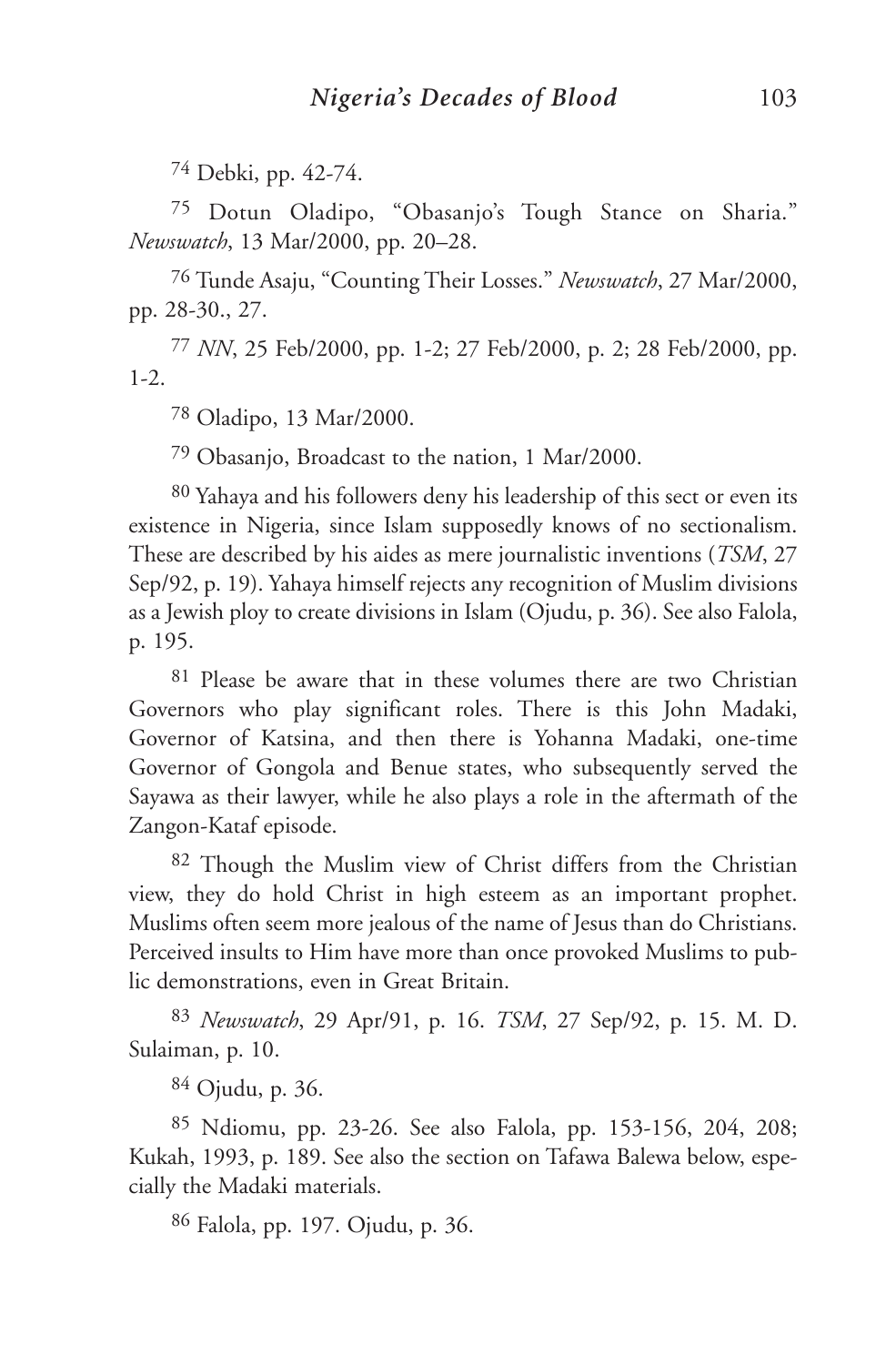Falola, pp. 202-203.

 Newswatch, 6 May/91, pp. 10-17. *TC*, no. 1/91, p. 7. Falola, p. 204.

"Death and Destruction," *Newswatch*, 6 May/93, pp. 12, 14.

Falola, pp. 208-209.

*NS*, 20 Apr/94.

*TC,* No. 1/96, p. 7.

*TC,* No. 1/96, pp. 9-12.

Minchakpu, No. 1/96, p. 7.

Minchakpu, 29 Oct/2001.

*TC,* 1/95, pp. 10-11.

*TC,* 1/95, pp. 13-14.

 *Nigeria Standard*, 20 Apr/94. My own 20-year interaction with Jos society.

Abdulsalami, 9 Sep/2001.

S. Audu, Vol. 3, No. 2, pp. 1-2.

 His need for protection is not necessarily from Muslims but from Christians who may resent his report on Christian violence. It is not his life that may need protection so much as his reputation.

A friend's email report, 9 Sep/2001.

Private email of 10 Sep/2001.

Achi and Peter-Omali, 3 May/2002.

 Minchakpu, 26 Aug/2002. Wase, it should be realized, was the site of the original Nigeria-based centre for the Sudan United Mission in 1904. However, Lugard, the first colonial governor of Northern Nigeria, forced the mission to vacate the place due to the danger of Muslim unrest (Boer, 1979, pp. 115, 138-139, 143, 157, 195-197). At that time, Islam wielded the power there. Today, less than a century later, according to Minchakpu, Christians constitute 66% of the population.

*Nigerian News du Jour*, 22 Dec/98. *MM*, Mar/99, pp. 20-21.

See e.g. Wudiri.